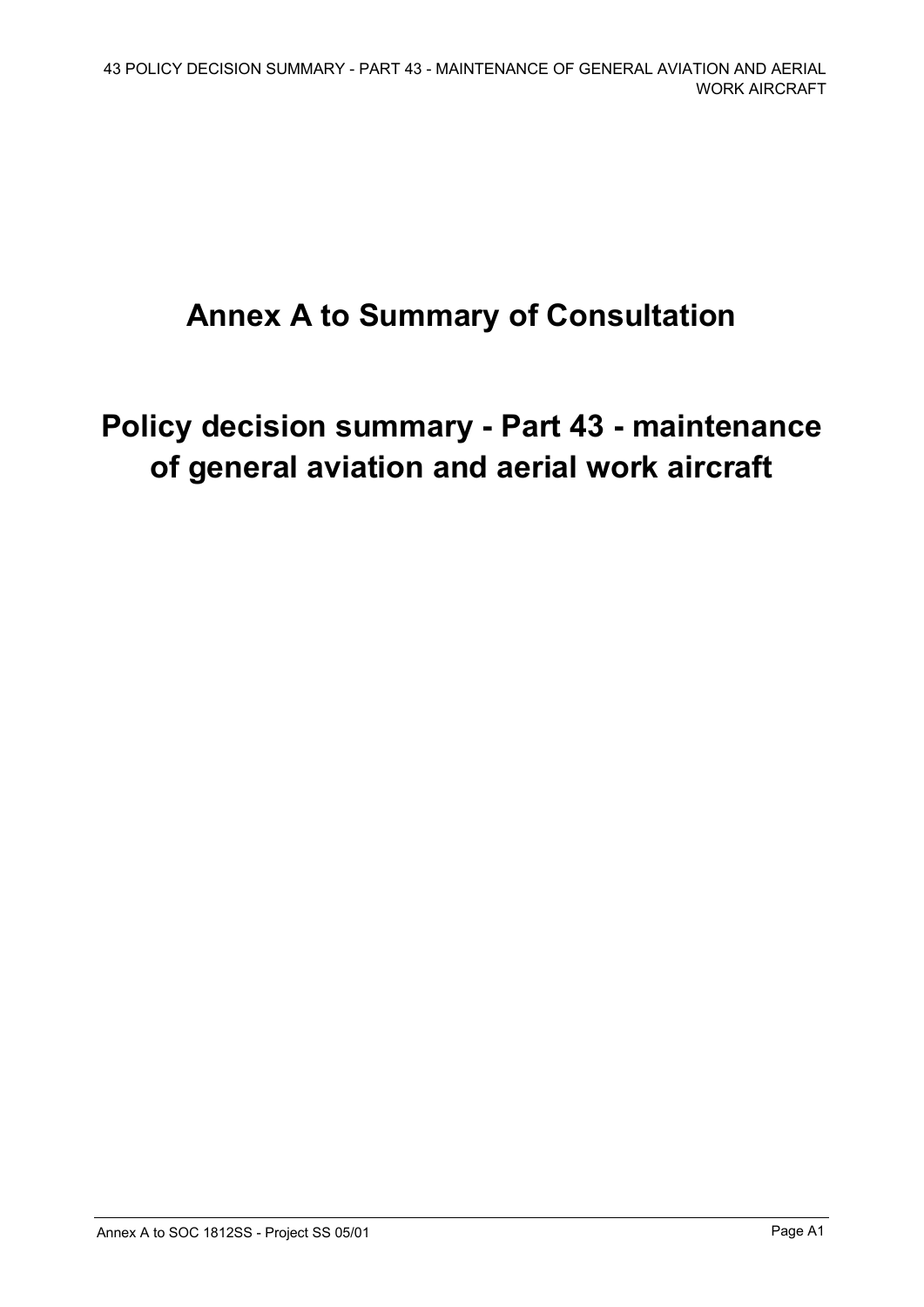# **1 Part 43 of CASR - Maintenance of aircraft**

## **1.1 Background - how we got here**

As part of the Regulatory Reform Program, CASA is committed to introduce a modernised set of maintenance regulations for the Private and Aerial Work sectors. The new rule set would be simplified, proportionate to the industry sector being regulated and based on an existing international rule set that meets industry expectations for Australia.

**Note:** This project does not cover aircraft used in air transport operations (including current charter operations, and those aircraft in future Part 121, 133 and 135 operations) – a separate project is underway that will develop continuing airworthiness policies for those aircraft in parallel with this project.

In August 2018, CASA consulted with industry on which international rule set should be used as the basis for the new Australian regulations. Responses to that consultation showed a strong preference for a ruleset based on the US-FARs with minimal changes. This preference was supported by the Part 43 Technical Working Group (TWG) established by the Aviation Safety Advisory Panel (ASAP).

CASA analysed the US-FARs and found that it would be a suitable regulatory system, with appropriate safety outcomes and adequate compatibility with the various other elements of the Australian regulatory framework. CASA then developed a detailed policy proposal that would integrate the relevant provisions of the US-FARs (primarily FAR Part 43 and some provisions of FAR Parts 65 and 91) into the Australian regulatory system.

In December 2018 CASA published that detailed policy proposal for consultation. CASA received 205 responses to the consultation, of which 99 respondents supported the proposals. 63 respondents expressed concerns with various aspects and 46 respondents did not indicate a position (full details of the submissions and CASAs resulting actions can be seen at the Summary of Consultation).

# **1.2 This document**

This document provides a detailed, plain English explanation of the final policy outcomes arising out of that consultation. These policies will be the basis of new legislation that will be drafted and consulted in 2020.

Part 1 of this document provides an overview of the key policy outcomes and some explanatory notes.

Part 2 provides a more detailed breakdown, presenting each relevant FAR, followed by a shaded box that provides clarification text as required, and an explanation of any proposed changes.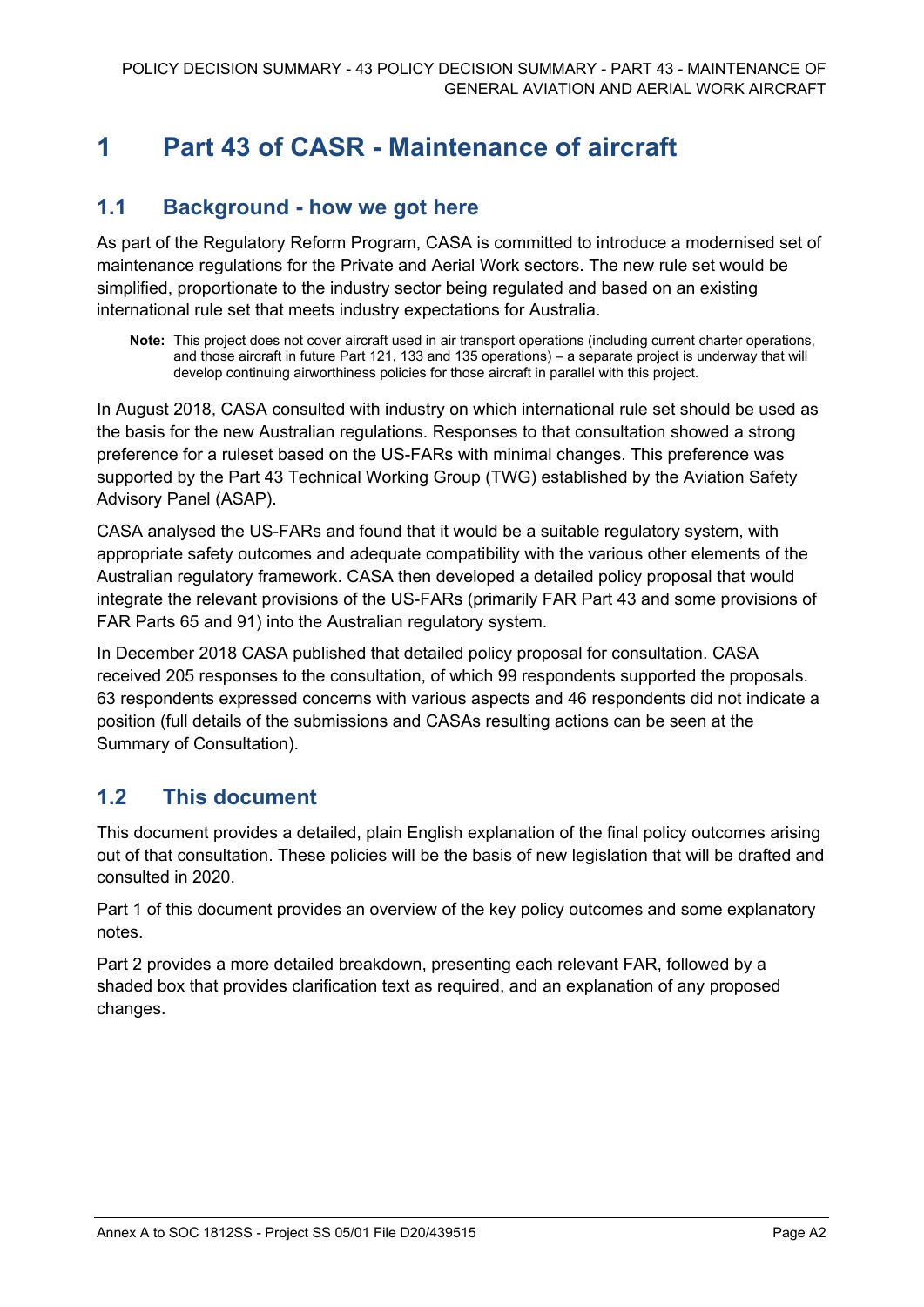# **2 Part 1 - Overview**

# **2.1 Applicability**

CASR Part 43 will be the default continuing airworthiness and maintenance regulations for all aircraft in the broader private and aerial work sectors, including: private flying, community service flights, photography, aerial surveying, mustering, aerial application, agricultural, firefighting, towing, emergency services, search and rescue, and flying training.

These regulations will also cover maintenance of Australian aircraft in the private and aerial work sectors outside Australian territory.

The policies described in this document do not apply to aircraft carrying out air transport operations (i.e. currently charter and regular public transport operations). The future continuing airworthiness policies for the current charter sector, and transition of the air transport sectors into the new flight operations Parts, will be developed under a separate project being run in parallel with this project.

## **2.2 Basis of the new policies**

These policies are based on the US-FARs. That decision was made based on consultation with industry and a detailed assessment of the US-FARs against factors including appropriate safety outcomes, an established system that is compatible with the wider Australian regulatory framework and the international region, proportionate standards that are suitable for the Australian operating environment, and reducing regulatory costs on industry where possible.

Some variations have been made to the US-FARs, primarily to adapt the US-FARs to the Australian regulatory framework and some in response to industry comments. Those variations and the reasons they have been made are explained in this document.

# **2.3 Key polices**

## **2.3.1 Proportionate, risk-based standards**

CASR Part 43 policies are not one size fits all. The standards covering the key continuing airworthiness policy areas: who may carry out maintenance, what maintenance must be carried out, and continuing airworthiness management, are proportionate to the kind of operation and the size and complexity of the aircraft. The requirements within Part 43 are proportionate to the size and complexity of the aircraft and the kind of operation – the requirements for small, simple aircraft in private operations are not the same as the requirements for large, complex aircraft in commercial operations where maintenance organisation approvals and formal continuing airworthiness management are required.

## **2.3.2 Safety through inspection**

CASR Part 43 will be an inspection-based safety assurance system, with the primary safety basis being periodic inspections to ensure ongoing conformity to the aircraft's type certificate and applicable airworthiness directives.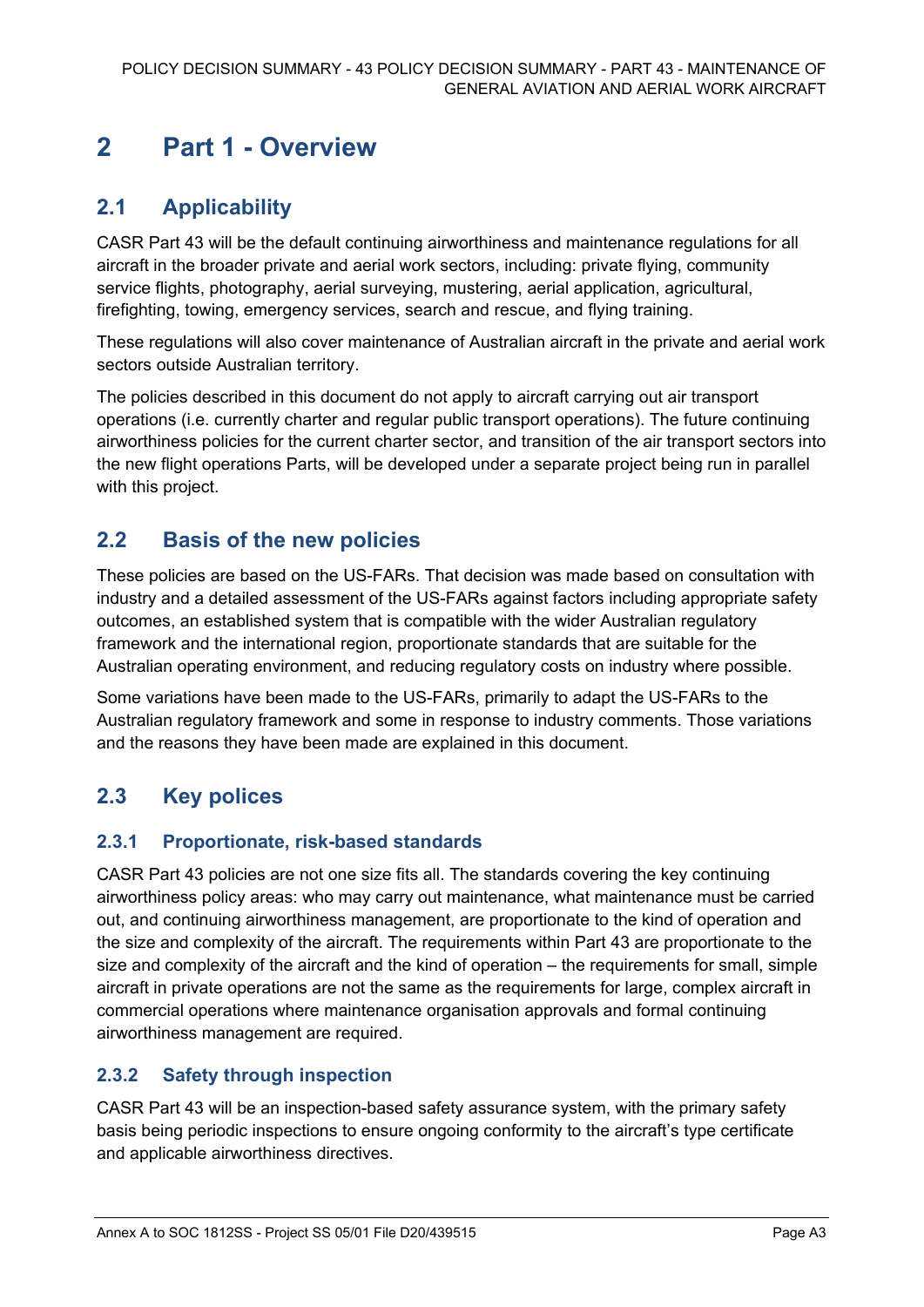The inspection framework is structured so that the level of inspection is proportional to the size, complexity, type of operation and certification basis of an aircraft.

Small, simple aircraft must be inspected in accordance with a checklist that meets minimum standards, and the inspection criteria are determined according to the certification basis of the aircraft and applicable airworthiness directives (see Appendix D of FAR 43 as set out in subpart C of this document for the minimum inspection requirements). Larger and more complex aircraft will be required to use a manufacturers inspection schedule.

All turbine engines will be required to be inspected in accordance with a progressive inspection schedule or an annual inspection checklist provided by the engine manufacturer.

Transport category aircraft will be required to have the scheduled inspections carried out by an approved maintenance organisation (AMO).

Aircraft engaged in aerial work, flying training and community service flights will be required to undergo inspections at 100-hourly intervals in addition to the annual inspections.

## **2.3.3 Introduction of Inspection Authorisation**

This is a new authorisation that is required to ensure the new inspection-based system achieves the intended level of safety. The competency foundation for the Inspection Authorisation (IA) will be a Part 66 licence with the relevant scope. That foundation is augmented with:

- stipulated minimum experience
- an additional assessment to ensure that the licence holder has demonstrated a competency in the theory covering aircraft type certification (i.e. the basis of the periodic inspection)
- ongoing currency.

The IA will be responsible for carrying out or overseeing annual and progressive inspections and inspecting major repairs and modifications for conformity to the approved data.

There will be two kinds of IA:

- A general IA based on the B1 licence that covers:
	- annual and progressive inspections
	- major repairs and modifications, excluding major avionics work.
- An avionics IA based on the B2 licence that covers major avionics modifications and repairs.

## **2.3.4 Reduced need for organisational approvals**

The new rule set will provide proportionately greater flexibility for LAMEs to use their licences to certify maintenance.

The regulations will continue to require the use of competent, appropriately licensed personnel and appropriate tools, data, facilities and equipment, but a CASA maintenance organisation approval, and the associated administrative costs, will not be required for a wider range of maintenance services for small, simple aircraft.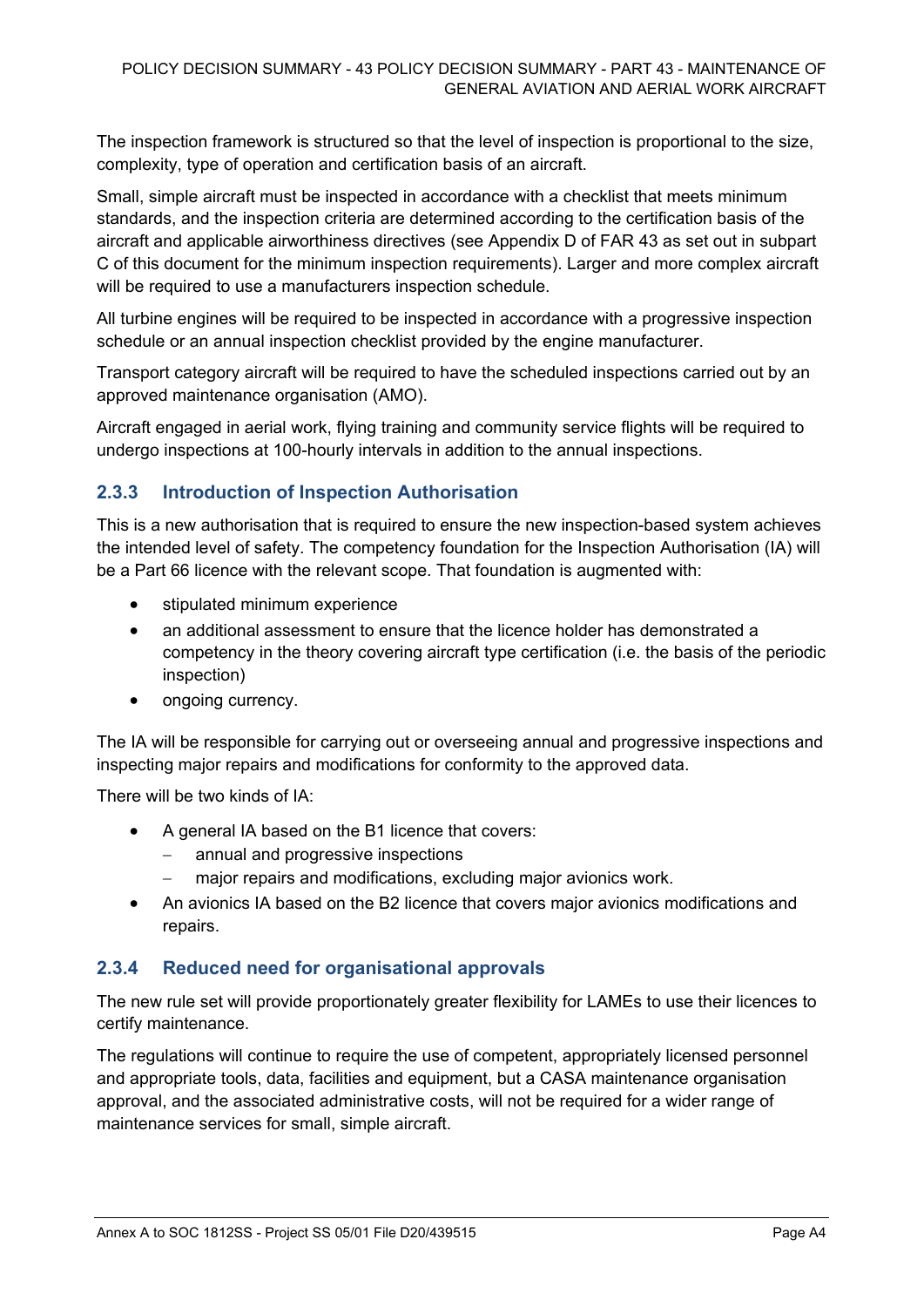Maintenance organisation approvals will continue to be required for complex maintenance, such as scheduled maintenance of transport category aircraft (i.e. aircraft certificated under Part 25 (aeroplanes) or Part 29 (helicopters) of CASR).

# **2.4 How these rules will affect existing CAR 30 approval holders**

The regulation reform program means the transition of all of CAR to CASR. This means that the regulations that underpin the current CAR 30 maintenance organisation approvals are being progressively phased out.

Under the proposed CASR Part 43, many businesses that currently hold a CASA maintenance organisation approval and who only provide maintenance services for small, simple aircraft in private and aerial work and do not carry out scheduled maintenance on transport category aircraft will no longer need that certificate.

Those businesses will be able to continue providing maintenance services under Part 43, with the employed LAMEs using their licence privileges to certify the maintenance and return to service of the aircraft or component. Those businesses will still need to use appropriate tools, data, facilities and equipment, but will no longer be required to have CASA approve a procedures manual and quality assurance system. There will also be increased freedom for those businesses to expand into new services and new locations without the need to apply to CASA for approval.

# **2.5 How these rules will affect the registered operator**

The new regulations will not change the registered operator's responsibilities.

The RO will remain responsible for ensuring that an aircraft is not made available for a flight unless the aircraft is airworthy, its certificate of airworthiness remains valid and all required inspections and rectifications have been properly carried out and released to service.

## **2.5.1 Record Keeping**

The RO will be required to keep a system of records that includes:

- for the aircraft, a record of total flight time is kept up to date
- for each airframe, engine and adjustable propeller, a maintenance record is kept
- records of all maintenance carried out
- certifications for completion of all maintenance
- details of inspection requirements and records of completion of inspections

# **2.6 How these rules will affect the LAME**

## **2.6.1 General**

The new regulations will not introduce a new aircraft maintenance engineer licensing system – CASR Part 66 will remain the Australian licensing system. The USA has a different maintenance engineer licensing system, so some adjustments are necessary to introduce FAR-based maintenance rules.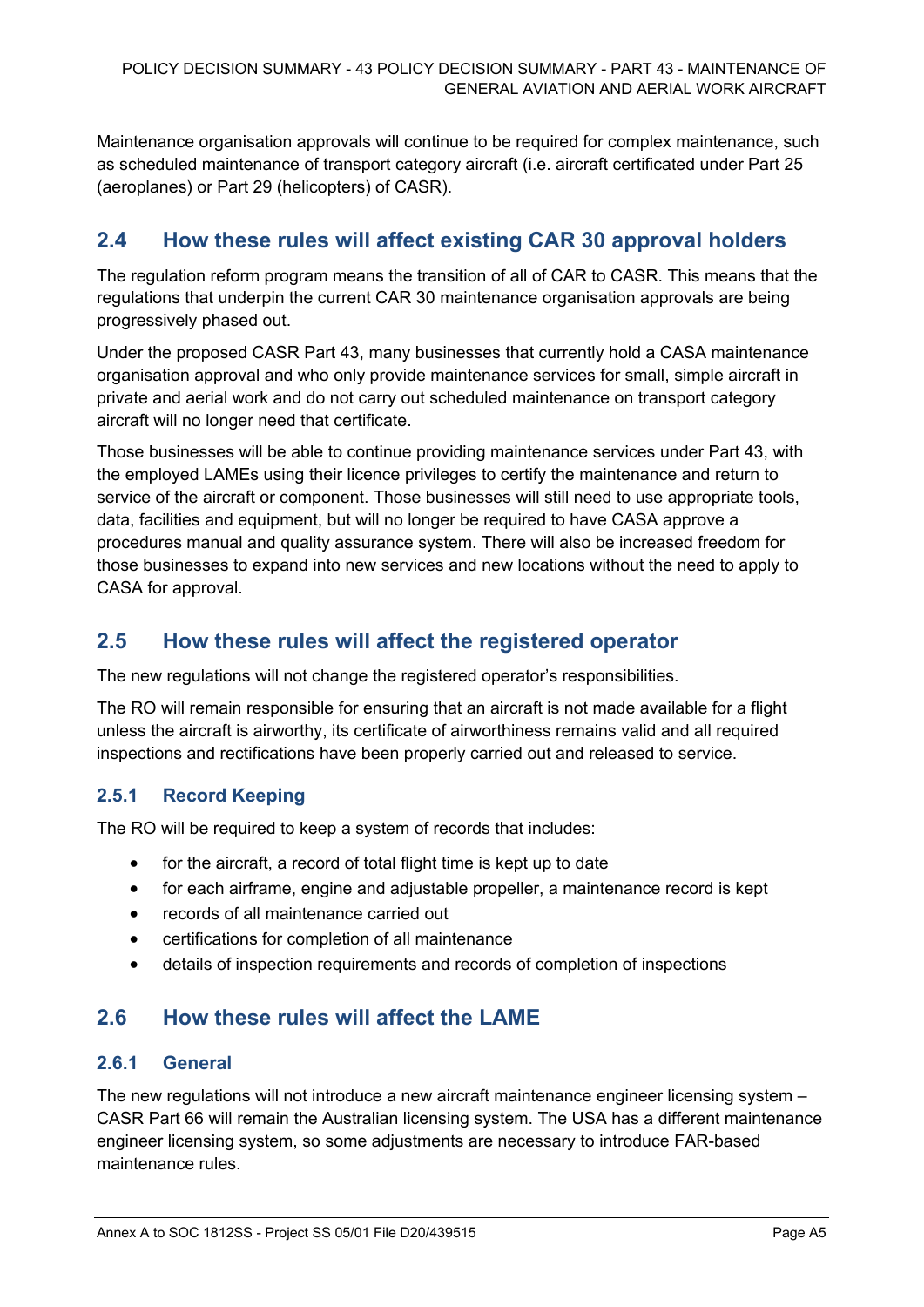The new regulations will not change the LAME's core responsibilities.

The new regulations will:

- increase scope for LAMEs to certify maintenance on small, simple aircraft without needing to also hold a CASA maintenance organisation approval
- provide simpler means for LAMEs to demonstrate expand their maintenance certification scope, particularly for tasks on type rated aircraft
- increase scope for LAMEs to certify certain kinds of maintenance depending on their licence training.

Additional scope gained under the Part 43 regulations may only be used on aircraft being maintained under the Part 43 regulations. Aircraft being maintained under CAR Part 4A or CASR Part 42 must be maintained in accordance with those regulations.

## **2.6.2 Maintenance performance rules**

A LAME may not carry out or supervise maintenance of an aircraft or aeronautical product unless he or she understands the current instructions of the manufacturer, and the [maintenance](https://www.law.cornell.edu/definitions/index.php?width=840&height=800&iframe=true&def_id=fc2f07b03933ee61135b3c5de147ca70&term_occur=3&term_src=Title:14:Chapter:I:Subchapter:D:Part:65:Subpart:D:65.81) manuals, for the specific operation concerned.

A person performing maintenance would be required to use:

- methods, techniques and practices set out in appropriate maintenance instructions
- tools, equipment and test apparatus necessary to ensure that the work is completed in accordance with accepted industry practice
- if an ICA requires the use of a particular tool or test equipment, the maintainer is required to use that item or an alternative tool that ensures the equivalent airworthiness outcome
- carry out inspections and repairs in such a manner to ensure that the aircraft, engine, propeller, or aeronautical product being worked on will be at least equal to its originally certificated or properly modified condition.

## **2.6.3 Inspections**

A maintainer who carries out an annual or a 100-hour inspection would be required to use a checklist that meets the requirements set out in subpart C of the detailed policy document. The minimum inspection standards for small, simple aircraft are set out in Appendix D of FAR Part 43.

## **2.6.4 Altimeter, transponder and static system tests**

A maintainer carrying out a test of static pressure systems, altimeters and transponders would be required to carry out the tests in accordance with Appendix E and F of FAR Part 43 (which will be included in the new CASR Part 43).

## **2.6.5 Modifications**

A maintainer who carries out a modification would be **required** to:

• carry out the modification ensuring compliance with the relevant approved or acceptable data as applicable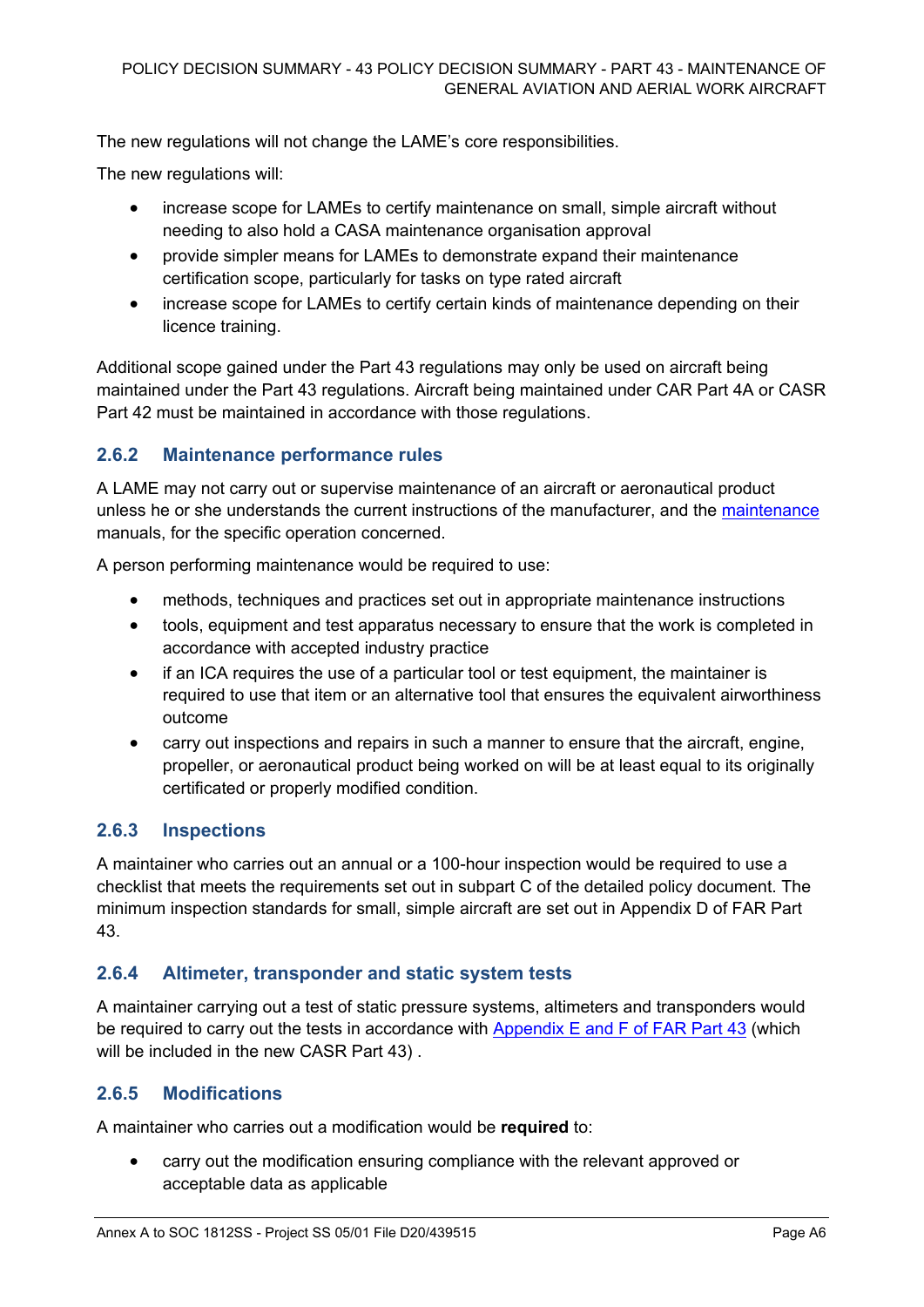- enter details of the data used in the aircraft maintenance records. The details should provide sufficient information for another person to identify the actual data that was used for the work
- if a modification requires a change to the aircraft flight manual or additional altered maintenance practices, ensure that the RO is advised of the requirements
- minor repairs and modifications do not require a specific Part 21 modification/repair design approval. A LAME may use a range of acceptable data (see [Annex A\)](#page-71-0) to carry out a minor repair or modification subject to approval by the RO
- major modifications and repairs are defined in subpart C of the detailed policy document. The definitions are based on Appendix A of FAR Part 43. Anything not fitting the definitions are by default a minor repair or modification.

## **2.6.6 Type rated aircraft**

The new regulations will introduce a simpler and more accessible, task supervision-based means for LAMEs to expand their maintenance certification scope for tasks on type rated aircraft.

Many maintenance tasks that are carried out on a type rated aircraft do not require specialised knowledge or skills. Many maintenance aspects of mechanical systems, structures and powerplant systems are common to non-type rated aircraft and can therefore be safely performed by any LAME who has demonstrated familiarity with the task or completed similar work on other aircraft types.

If a maintenance task is unique to a type rated aircraft, a LAME who does not hold the relevant aircraft type rating may carry out the maintenance task provided that the maintenance is within the scope of their licence, and they have:

- previously satisfactorily performed the task in accordance with regulations in force at the time
- been trained in the task by an appropriately qualified person

or

satisfactorily performed the task under the supervision of another LAME who meets one of these requirements.

### **Notes:**

- 1. If a LAME has exclusions applied to his or her licence, some task supervision-based provisions will not be available. The restrictions can be found in subpart A of the detailed policy document that follows.
- 2. A LAME who carries out a maintenance task under the above provisions, is required at all times to be able to provide evidence of their compliance with these requirements to CASA, or an RO for whom the work is being performed.

# **2.7 Engine overhauls**

The new regulations will provide greater flexibility for piston engine overhauls for small, simple aircraft to be carried out by competent, authorised personnel without the need for a CASA maintenance organisation approval. In all cases the normal maintenance performance rules apply, i.e. the appropriate tools, data, facilities and equipment must be used, but it will no longer be required to have CASA approve a procedures manual and quality assurance system to overhaul engines for small, simple aircraft.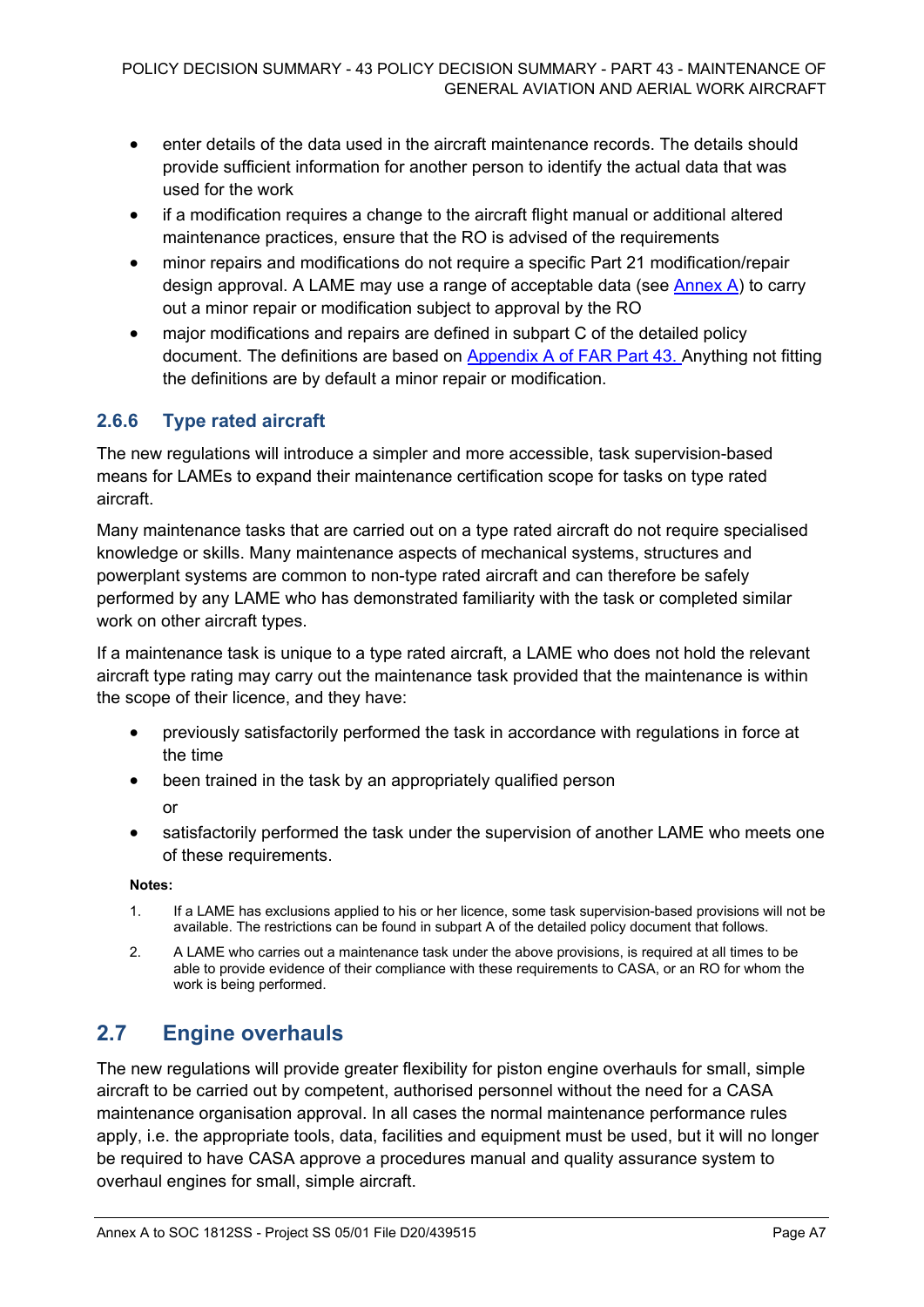A LAME will be able to overhaul piston engines for small, simple aircraft provided the LAME has:

- the relevant engine subcategory on their licence (e.g. B1.2 for aeroplane piston engines)
- demonstrated familiarity with the methods, techniques and practices specific to the engine (see section 65.81 for more information).

An authorised Aircraft maintenance technician (AMT) may overhaul engines listed on the AMT certificate (AMTC). The AMTC essentially replicates the current maintenance authority scheme – it provides a proportionate pathway for CASA to transition existing small CAR 30 engine maintenance organisations into the new regulations. See Subpart A for more detailed information on AMTCs.

Engines for transport category aircraft and turbine engines must be overhauled by an AMO.

## **2.8 Weld repairs**

A LAME will be permitted to return an aircraft to service after welding work was carried out if the work is a minor repair or modification. A LAME does not need to hold a dedicated welding qualification in addition to their licence to carry out a weld repair.

An AMT 1 (aviation welding) would be permitted to certify for weld repairs of an aircraft or component.

The AMT essentially replicates the current welding authority scheme – it provides a proportionate pathway for CASA to transition existing welding authority holders into the new regulations. See Subpart A for more detailed information on AMTs.

If the weld repair is a major repair or modification, the work could only be released to service by the holder of an IA or an AMO.

# **2.9 Repairs and modifications to propellers**

Major repairs and modifications to propellers could only be supervised and returned to service by an AMO or an AMT 1 (propellers).

The AMT essentially replicates the current maintenance authority scheme and provides a proportionate pathway for CASA to transition existing small CAR 30 propeller maintenance organisations into the new regulations. See Subpart A for more detailed information on AMTs.

## **2.10 Repairs and modifications to aircraft instruments**

Repairs and modifications to instruments could only be carried out under the control of an AMO, an AMTC 1 (aircraft instruments) or a B2 LAME.

This provides an increase in scope for B2 LAMEs and AMTs to carry out instrument work without the need to have a CASA approved maintenance organisation. In all cases the normal maintenance performance rules apply, i.e. the appropriate tools, data, facilities and equipment must be used, but it will no longer be a requirement to have CASA approve a procedures manual and quality assurance system to maintain instruments for Part 43 aircraft.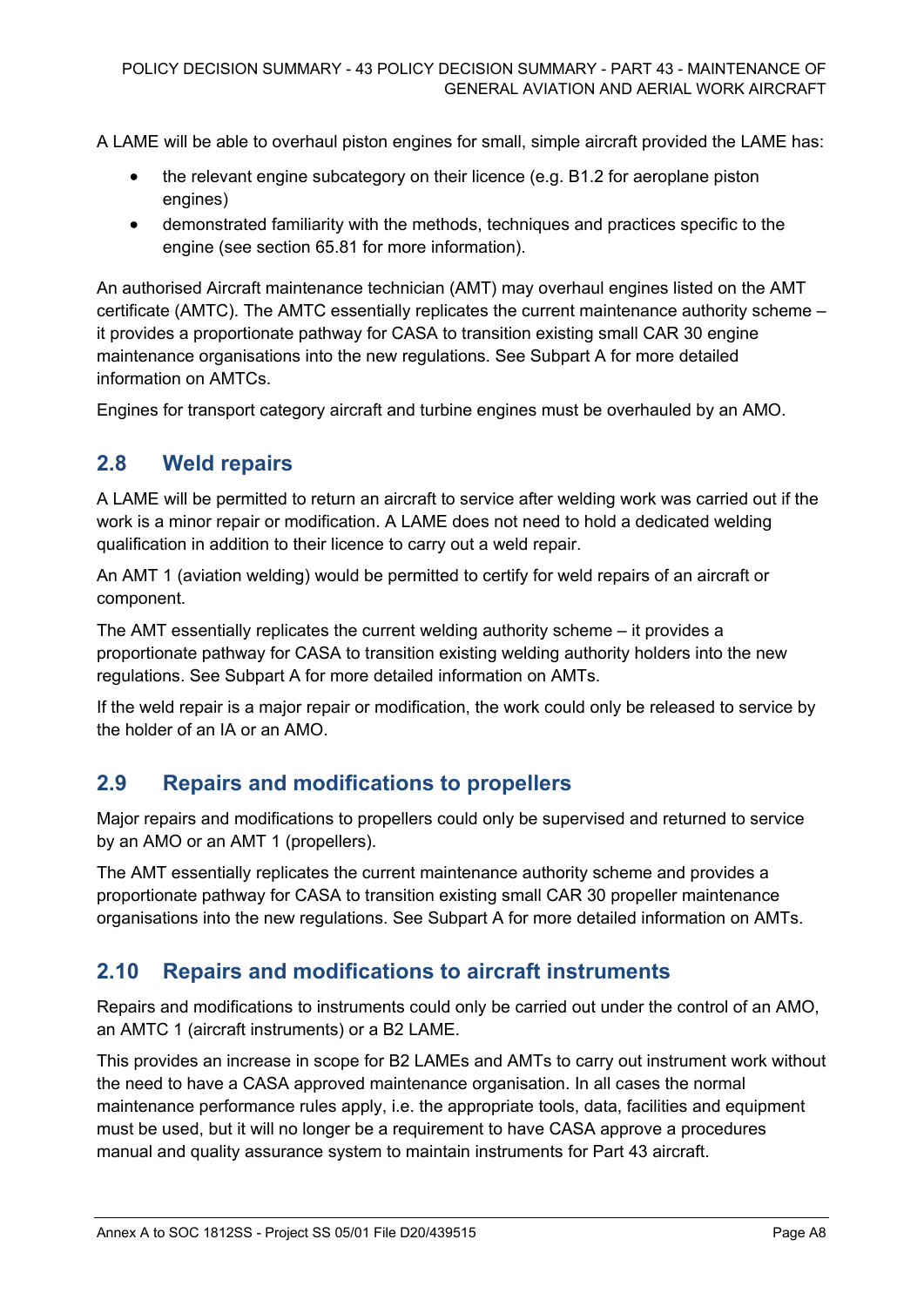It also provides for individuals who had a CAR 30 instrument overhaul facility, to continue their business under their AMTC.

# **2.11 Releasing an aircraft or component to service after maintenance or inspections**

A B1 LAME may release an aircraft to service after 100-hour inspections, minor repairs and minor modifications.

A B2 LAME may release an aircraft to service after avionics maintenance including minor repairs and modifications that have not disturbed a mechanical, powerplant or primary structure system.

An AMT may release an aircraft or a component to service after completing maintenance that is specified on the AMTC.

A B1 LAME holding an IA may:

- return an aircraft to service after an annual, 100 hour or progressive inspection
- return an aircraft to service after a major repair or modification, other than a major avionics repair or modification.

A B2 LAME with an avionics IA may return an avionics component or system to service after a major repair or modification. If the work has not involved altering a primary structural component or disturbed a mechanical, or powerplant system, the B2 IA may also release the aircraft to service.

An AMO may carry out all Part 43 maintenance and inspections within the AMO's approved scope.

Only an AMO may release a transport category aircraft to service after scheduled maintenance or a major modification or repair.

# **2.12 Recording maintenance**

A person who carries out maintenance on an aircraft, engine or propeller, must make a record in the logbook that states:

- the date of the maintenance
- aircraft, engine or propeller total time in service, as applicable
- what maintenance has been done including as applicable:
	- − details of component changes
	- − details of any life-limited component changes including part/serial no., as applicable
	- − if a life-limited component is changed, details of when the replacement component will be required to be removed from service
	- − if a modification is involved, details of the data used
- a statement that the aircraft is released to service
- the name of the person who is authorising release to service
- the authorisation details of the person authorising release to service
- the signature of the person authorising the aircraft engine or propeller for release to service.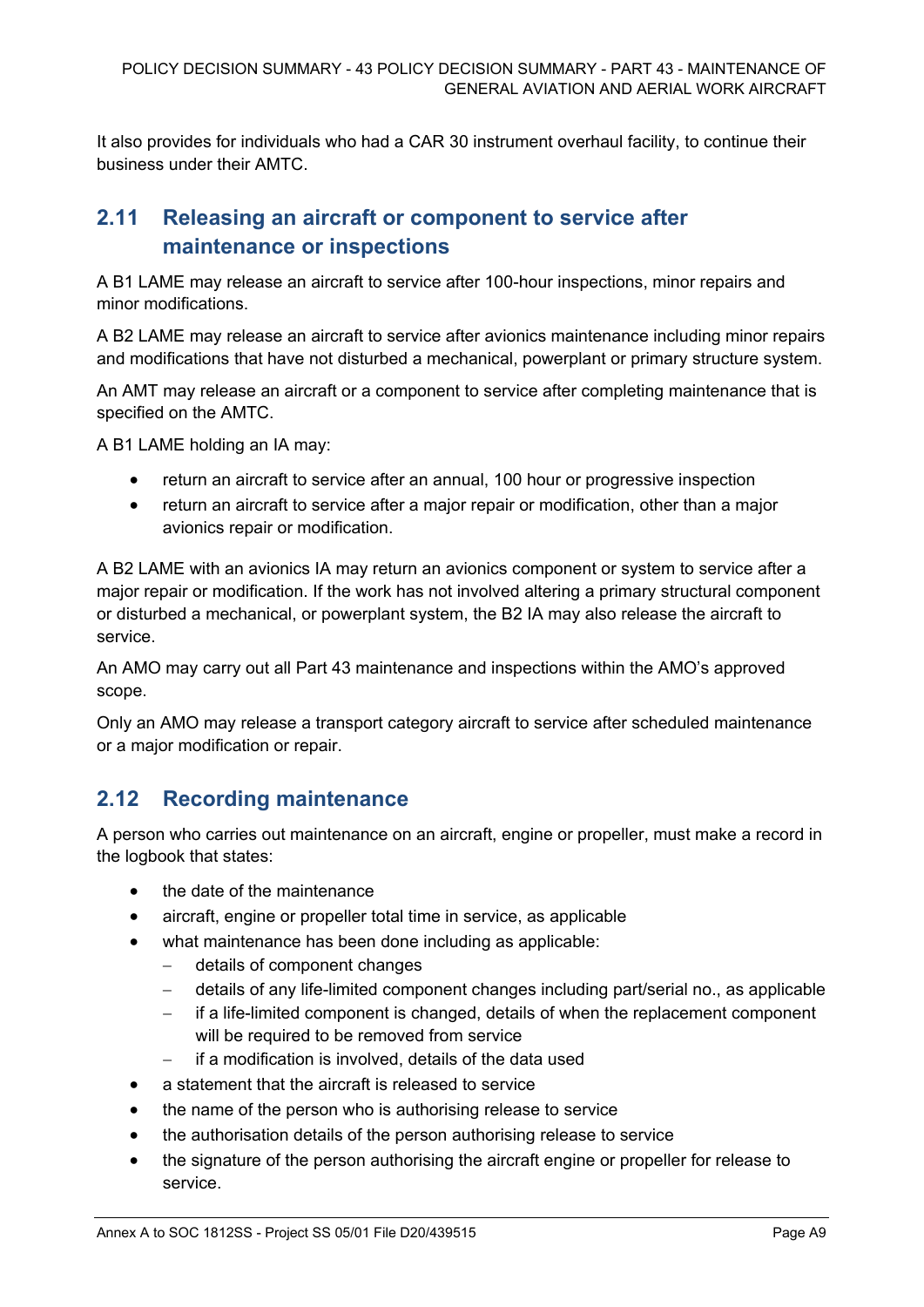# **2.13 How these rules will affect CASA oversight**

The new regulations introduce new policies and approvals that will necessitate some changes to the current CASA oversight methods. In particular, CASA is preparing new methods for oversight of Part 43 that will be more focussed on product-based safety outcomes and less reliant on organisation documentation and systems.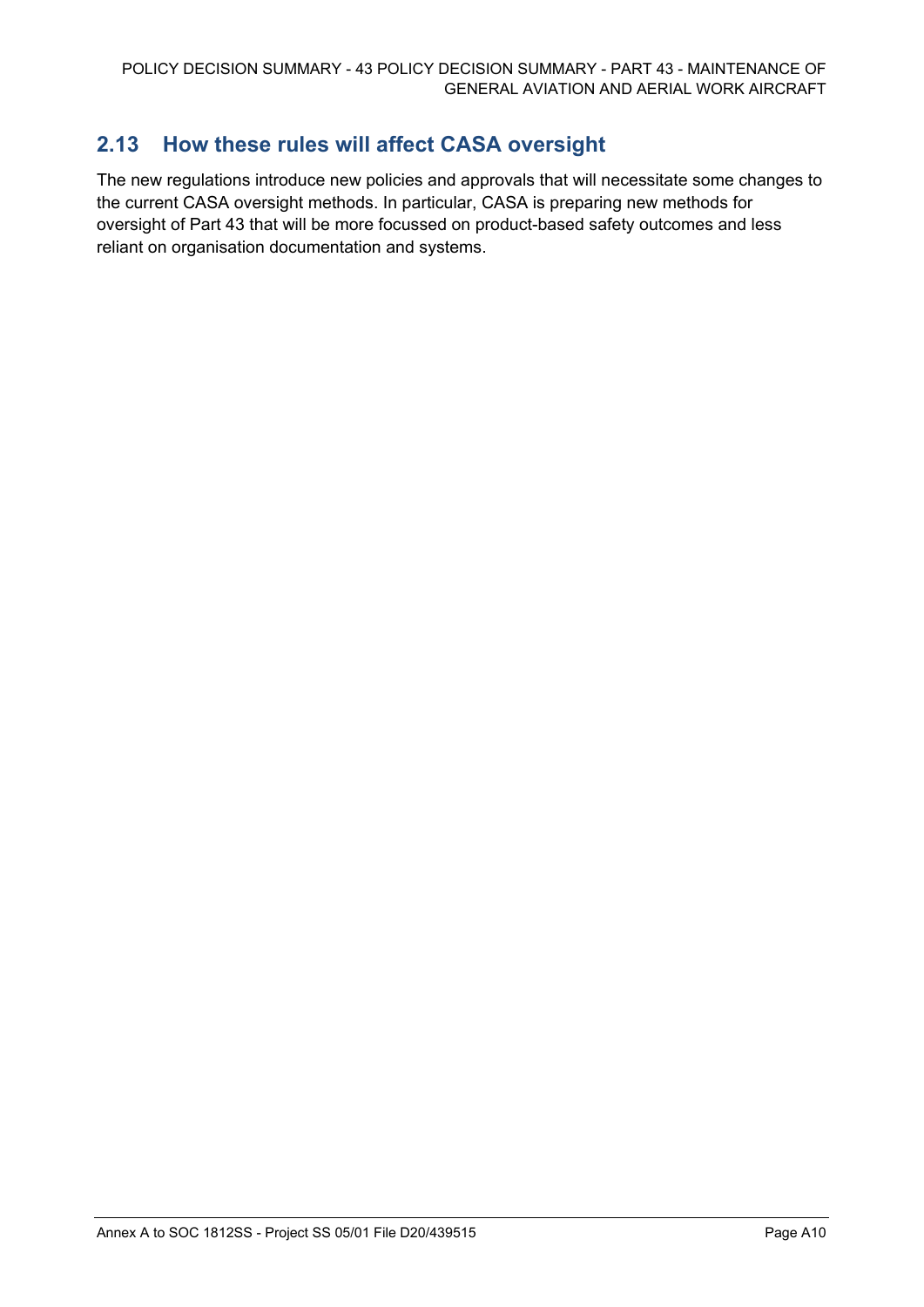# **3 Part 2 – Detailed explanation of Part 43 policies**

## **3.1 Notes to reader**

Reference to a subpart means subpart A, B or C of this document.

Reference to an Appendix means an Appendix at the end of subpart C.

The FAA rules are generally presented in this document in their original format in which the male gender is used when describing persons. The equivalent CASR Part 43 provisions will be drafted in accordance with Australian gender-neutral guidelines.

# **3.2 Definitions used in this Part**

*Consensus standard* means, for the purpose of certificating light-sport aircraft, an industrydeveloped consensus standard that applies to aircraft design, production, and airworthiness. It includes, but is not limited to, standards for aircraft design and performance, required equipment, manufacturer quality assurance systems, production acceptance test procedures, operating instructions, maintenance and inspection procedures, identification and recording of major repairs and major modifications, and continued airworthiness.

*Current* when used in regard to instructions for continuing airworthiness, has the dictionary meaning: "belonging to the time actually passing" or "of the time".

*Large aircraft* means aircraft of more than 12,500 pounds (5700kg), maximum certificated takeoff weight.

*Maintenance* means inspection, overhaul, repair, preservation, and the replacement of parts, but excludes preventive maintenance.

*Major modification* means a modification not listed in the aircraft, aircraft engine, or propeller specifications:

- (1) That might appreciably affect weight, balance, structural strength, performance, powerplant operation, flight characteristics, or other qualities affecting airworthiness; or
- (2) That is not done according to accepted practices or cannot be done by elementary operations.

*Major defect* means:

- (1) in relation to an aeronautical product that is not fitted to an aircraft—a defect of such a kind that the aeronautical product, if fitted to an aircraft, may affect the safety of the aircraft or cause the aircraft to become a danger to persons or property; and
- (2) in relation to an aircraft—a defect of such a kind that it may affect the safety of the aircraft or cause the aircraft to become a danger to persons or property.

*Major repair* means a repair:

(1) That, if improperly done, might appreciably affect weight, balance, structural strength, performance, powerplant operation, flight characteristics, or other qualities affecting airworthiness; or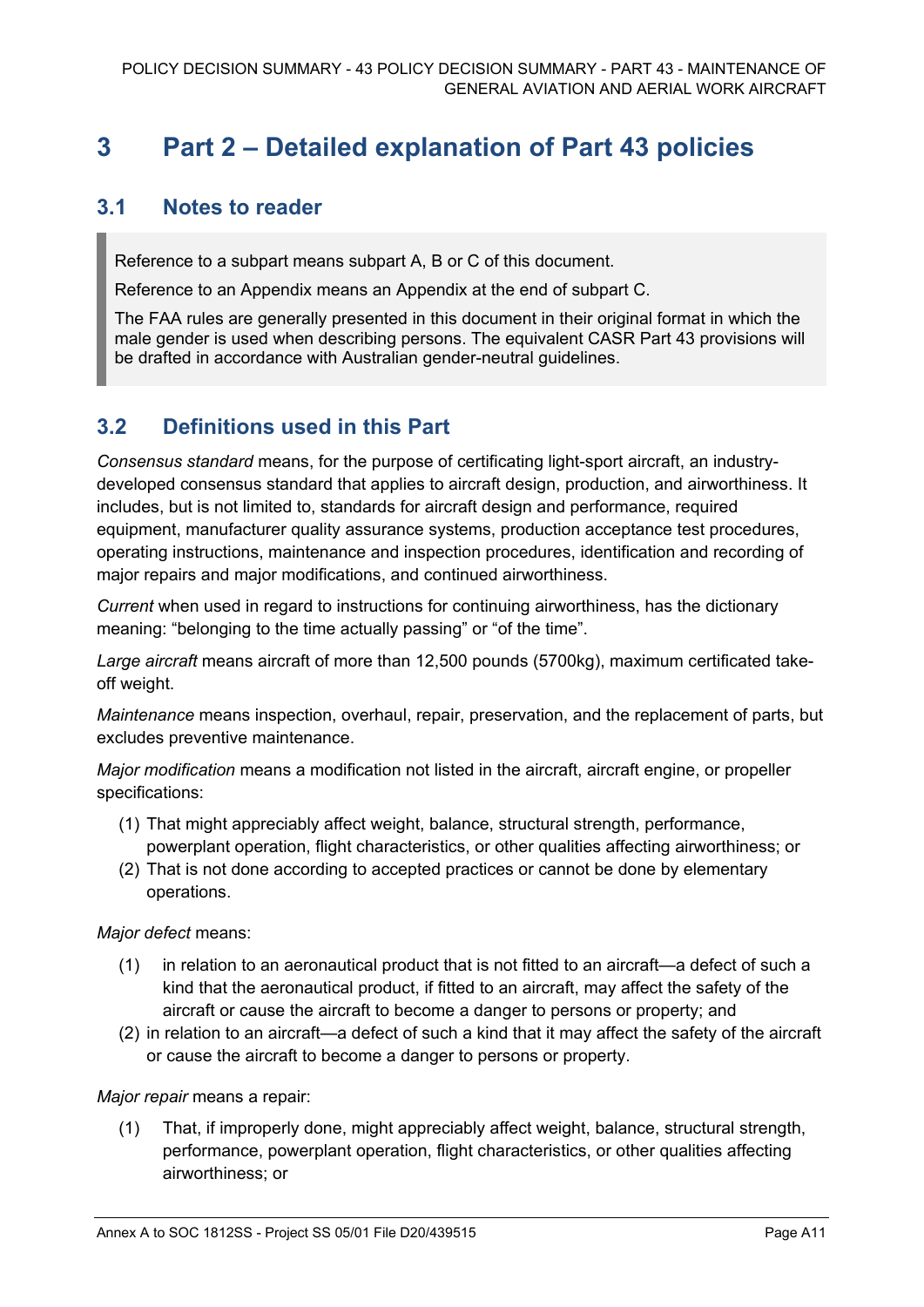(2) That is not done according to accepted practices or cannot be done by elementary operations.

*Minor modification* means a modification other than a major modification.

*Minor repair* means a repair other than a major repair.

*Preventive maintenance* means simple or minor preservation operations and the replacement of small standard parts not involving complex assembly operations.

*primary builder* means: a person who has fabricated and assembled the major portion of an amateur-built aircraft

*Small aircraft* means aircraft of 12,500 pounds (5700kG) or less, maximum certificated take-off weight.

*Supervision means*: The person supervising must personally observe the work to the extent necessary to ensure that the work has been carried out properly and be readily available in person for consultation during the maintenance.

*Transport category aircraft* means an aircraft for which a type certificate is in force in the transport category (e.g. an aeroplane certified under Part 25 of CASR or a helicopter certified under Part 29 of CASR).

**Note:** Regardless of type certification basis, an aircraft for which a special certificate of airworthiness is in force, is not a transport category aircraft.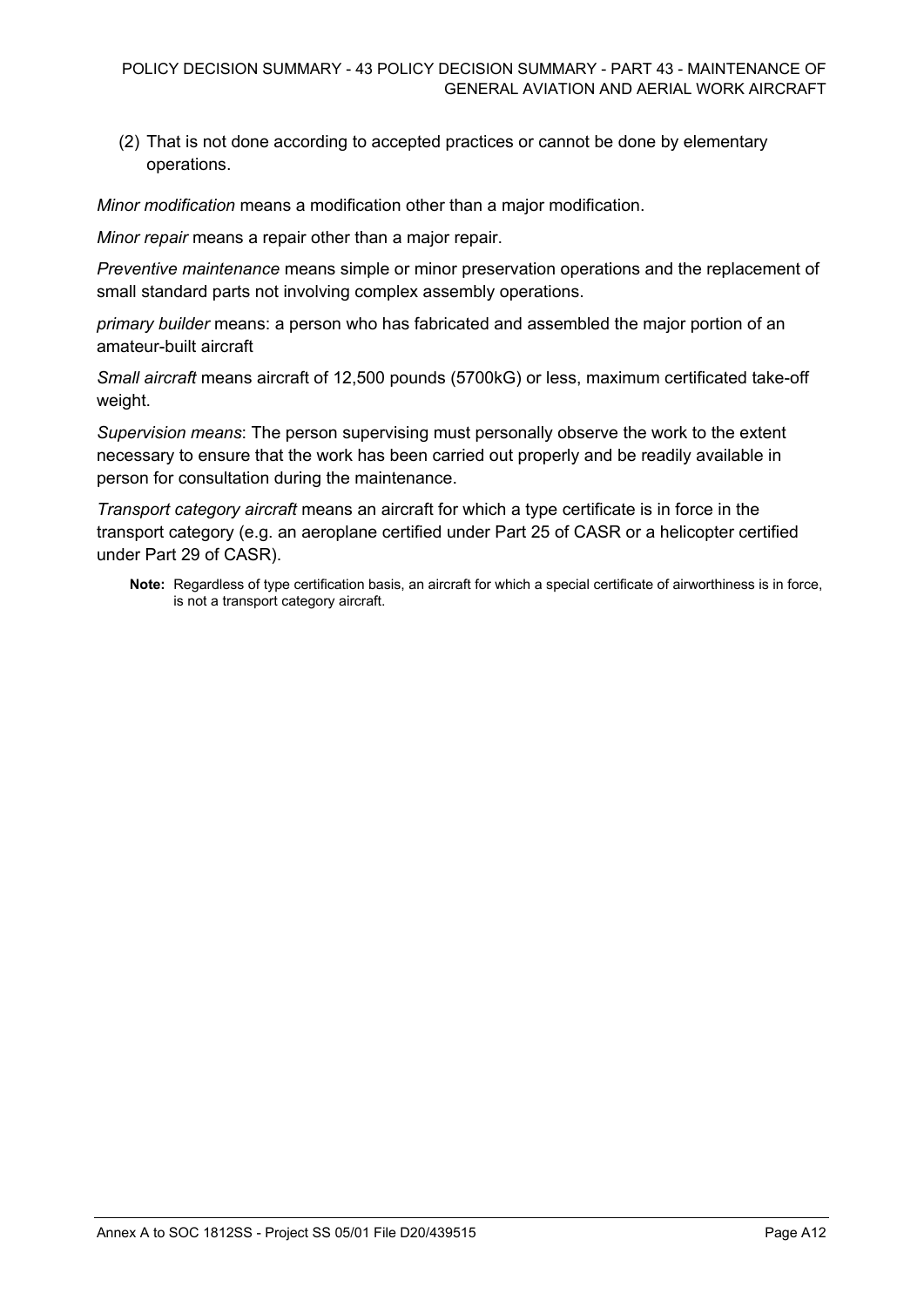# **4 Subpart A – maintenance personnel**

## **4.1 What this subpart does**

This subpart sets out:

- (1) the additional scope of maintenance that may be performed or supervised and released to service by a holder of a B1 or B2 licence
- (2) requirements for issue or renewal of an Inspection Authorisation (IA)
- (3) privileges and limitations applicable to an IA
- (4) conditions applying to individuals performing maintenance and releasing aircraft to service under this Part
- (5) the requirements for issue of aircraft maintenance technician certificates
- (6) privileges and limitations of aircraft maintenance technician certificates.

## **4.2 What this subpart does not do**

This subpart does not apply to persons performing maintenance on aircraft that are subject to the Civil Aviation Regulations 1988 (CAR), or Part 42 of the Civil Aviation Safety Regulations 1998 (CASR).

This subpart does not provide expanded licence privileges to a Licenced Aircraft Maintenance Engineer (LAME) that may be exercised under Part 42/145 maintenance rules.

## **65.81 - B1 LAME in Part 43**

The B1 LAME is permitted to carry out repairs, inspections and modifications on any system of an aeroplane or helicopter. Restrictions will apply with regard to powerplants, helicopter flight controls and some avionics maintenance.

The restrictions are:

- (1) Subject to (3) to (10) a holder of a B1.1 or B1.3 may certify for all maintenance of an aeroplane or helicopter except maintenance of a piston engine.
- (2) Subject to (3) to (10) a holder of a B1.2 or B1.4 may certify for all maintenance of an aeroplane or helicopter except maintenance of a turbine engine.
- (3) A holder of a B1.1 or B1.2 who does not hold a credit for CASA basic examination FR (Helicopter controls and systems) or MEA 308 (Remove and install rotary wing rotor and flight control systems and components) may not certify for maintenance of helicopter rotor systems and flight controls.
- (4) A B1 LAME may not:
	- a. carry out repairs to aircraft instruments. This does not prevent the B1 LAME from testing instruments and systems or carrying out maintenance on instrument systems in an aircraft.
	- b. carry out major repairs or modifications to aircraft propellers
	- c. carry out or certify for completion of major repairs or modifications to avionics systems or components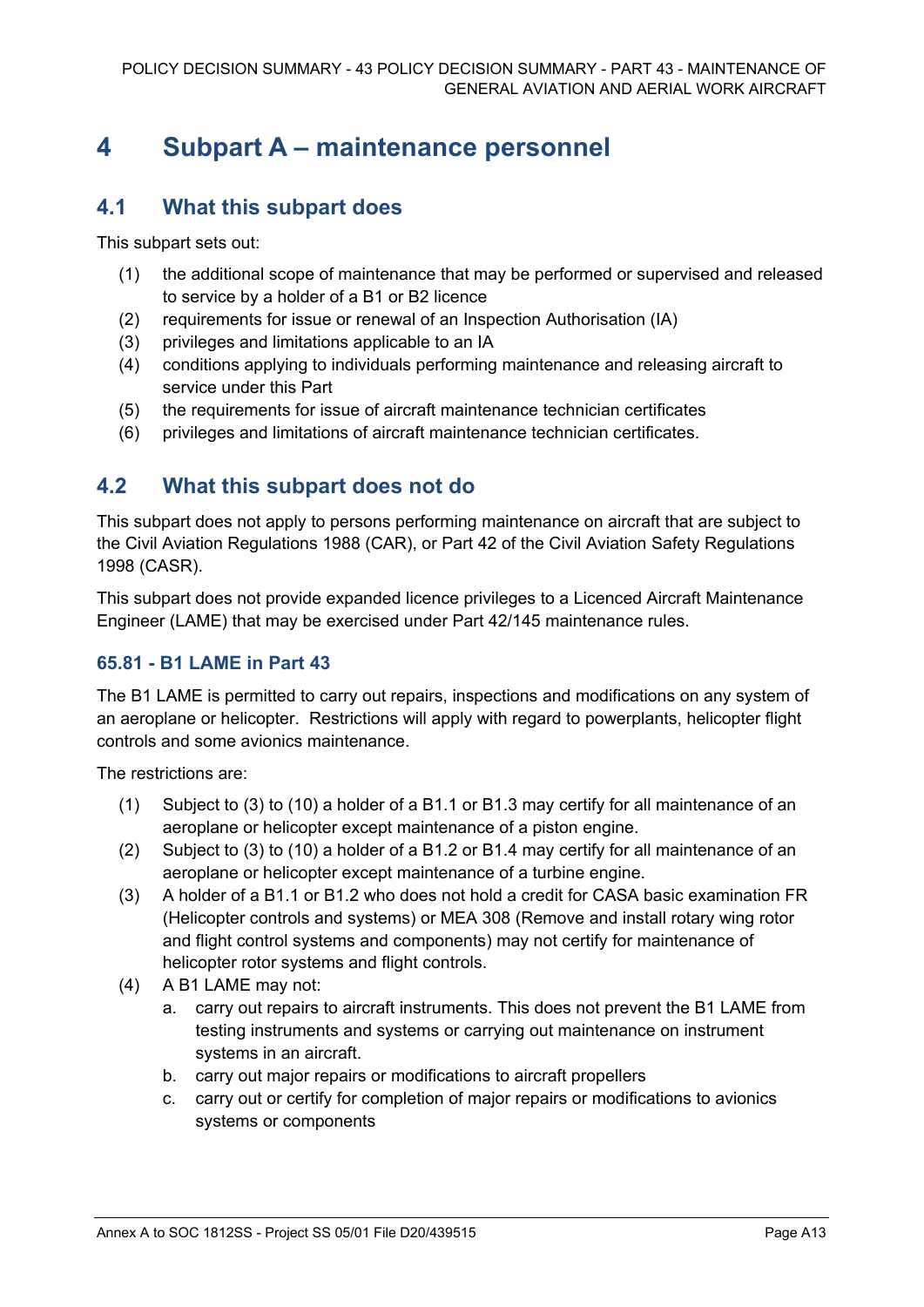- d. carry out maintenance to a turbine engine that is beyond the limits recommended in the manufacturer's maintenance manual or service instructions for service in the field
- e. overhaul a turbine engine or turbine engine components and accessories that are essential to the operation of an engine
- (5) If a B1 LAME has a powerplant (E3) exclusion, they may not:
	- a. hold an Inspection Authorisation, or
	- b. certify maintenance on an engine or associated systems.
	- **Note:** For Part 43, an E3 exclusion will not have effect if a LAME holds the engine basic examination credits GA and GB (piston engines) or GG and GH (turbine engines) or a pass in EASA module 15 or 16 as applicable.
- (6) A B1 LAME may not certify a maintenance task unless the task is:
	- a. a privilege of their licence, or
	- b. one that they have been trained to perform in a course acceptable to CASA, or
	- c. one that they have satisfactorily carried out under supervision of a LAME who may certify for the maintenance.
- (7) A LAME who carries out a maintenance task under the above provisions, is required at all times to be able to provide evidence of their compliance with these requirements to CASA, or an RO for whom the work is being performed.
- (8) A B1 LAME may not return an aircraft to service after an annual inspection, a stage of a progressive inspection, a major repair or a major modification unless he or she holds an Inspection Authorisation issued under 61.91
- (9) A B1 LAME may not carry out maintenance unless they use, and understand, the relevant manufacturer's current instructions for performing the maintenance, and they are required to use the techniques practices and standards specified in the instructions, or other methods techniques, practices and standards acceptable to CASA.
- (10) If any tools (including test equipment) are called for in the instructions, the LAME performing the work is required to use those tools or a substitute tool that will provide the same airworthiness outcome and is in accordance with accepted industry standards. This means that a person carrying out work such as welding to the same standard that would be expected of a person who holds a recognised qualification to do the work.

## **65.81 - Changes made by CASA**

It has been necessary to make various changes to 65.81 in order to provide for differences between the USA A&P privileges and those under the Australian Part 66 licensing system.

The effect of this regulation is to provide for a B1 LAME who is not subject to an E3 exclusion to have the same privileges as would an A&P mechanic under the FARs when carrying out maintenance under Part 43 (with the exception of major repairs or modifications to avionics systems or components).

CASR Part 43 will not introduce a new Part 66 licence category/subcategory or an A&P-style licence.

B1 and B2 licence privileges will remain unchanged for use outside of Part 43.

What this regulation means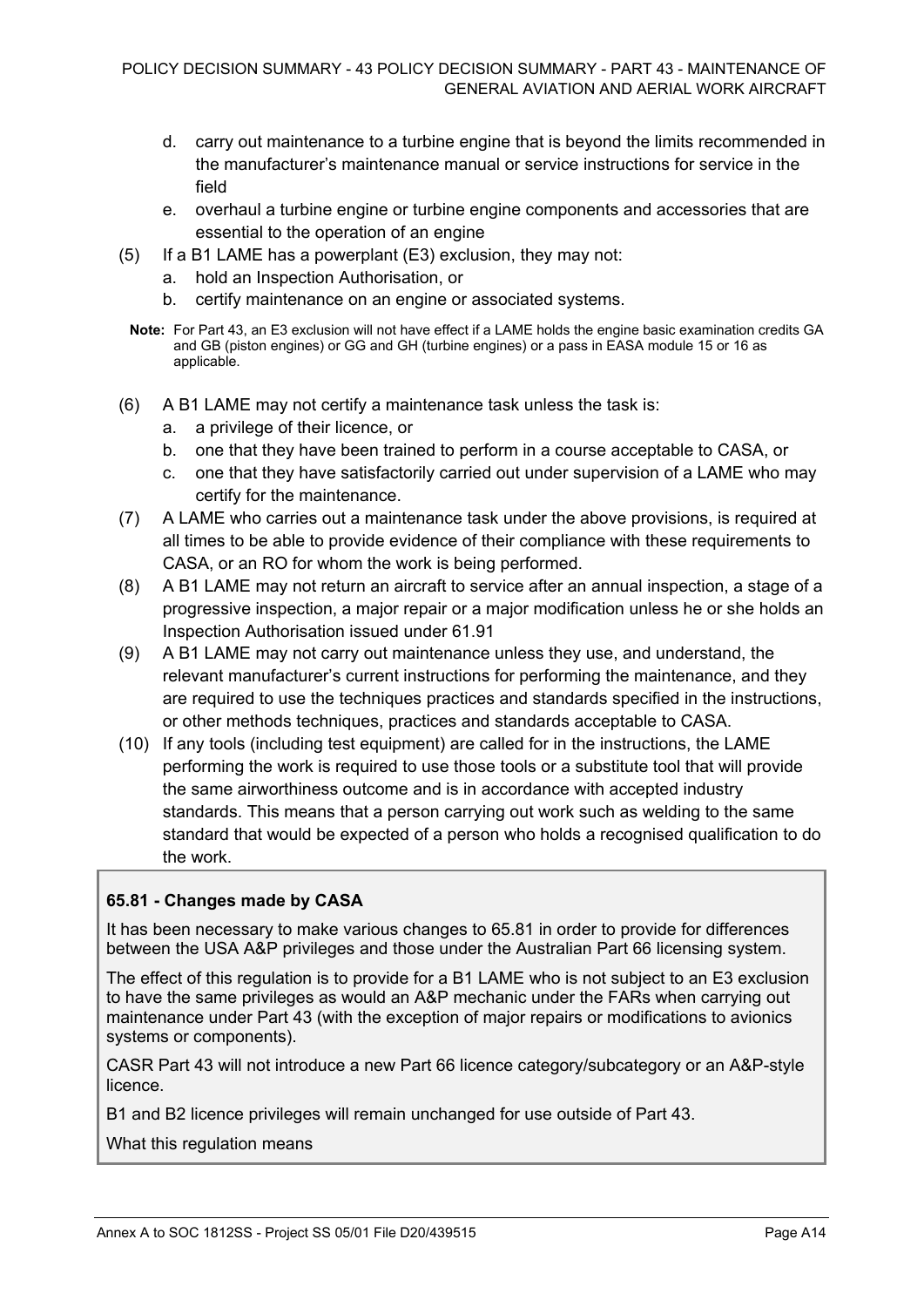A B1 LAME may perform all maintenance of aircraft, airframes, engines, propellers and appliances but excluding maintenance of instruments or major repairs or modifications to propellers and avionics systems and components.

Maintenance includes inspection, repairs and modifications; however, the LAME must hold an Inspection Authorisation to return an aircraft to service after an annual inspection, a stage of a progressive inspection or major repairs or modifications.

A holder of subcategory of B1 who is subject to an E3 (powerplant) exclusion, may perform maintenance on:

- (1) a piston engine if the LAME holds a credit for passing either the CASA basic examinations GA and GB, or EASA module 16
- (2) a turbine engine if the LAME holds a credit for passing either the CASA basic examinations GG and GH, or EASA module 15.

A LAME may expand their scope of certification privileges on a task by task basis under supervision of a LAME who may certify the task.

### **Recording of task supervisions**

A LAME must at all times, if performing a maintenance task on a type rated aircraft, or outside their part 66 licence subcategory, be able to demonstrate that he or she has either been trained in the task being carried out or has demonstrated competency to the satisfaction of a LAME who is permitted to certify for the task.

## **65.82 B2 - LAME in Part 43**

- (1) A holder of a category B2 licence is permitted to perform and certify all maintenance and modifications of avionics equipment and systems.
- (2) The exercise of the licence will not be affected by aircraft type ratings.
- (3) A B2 LAME may release an aircraft to service after avionics maintenance, repairs or modifications that are not major repairs or modifications (only an IA holder will be permitted to return an aircraft to service after major repairs or modifications).
- (4) If a B2 LAME carries out avionics maintenance that involves work on a primary structural component or disturbance of a mechanical, or powerplant system, he or she may certify for the work however the aircraft may only be released to service by a B1 LAME.
- (5) If a B2 LAME has certified for work carried out as part of a larger maintenance task being carried out by a B1 LAME, the certification by the B2 LAME may be taken as compliance with the requirement of FAR 43.9(3) to name the persons who have performed work.
- (6) Involvement of a B2 LAME in annual or 100-hour inspections under Part 43 is at the discretion of the B1 LAME or IA holder who would be releasing the aircraft to service.
- (7) If a B2 LAME completes an inspection of the avionics system of an aircraft during an annual or 100-hour inspection and makes an entry with a certification for completion of the inspection, the certifying B1 or IA holder may rely on that certification when releasing the aircraft to service.
- (8) If an avionics component (appliance) maintenance task is not covered by the scope of the B2 licence, the B2 LAME is permitted to carry out or supervise the task and return the component to service if the LAME has either: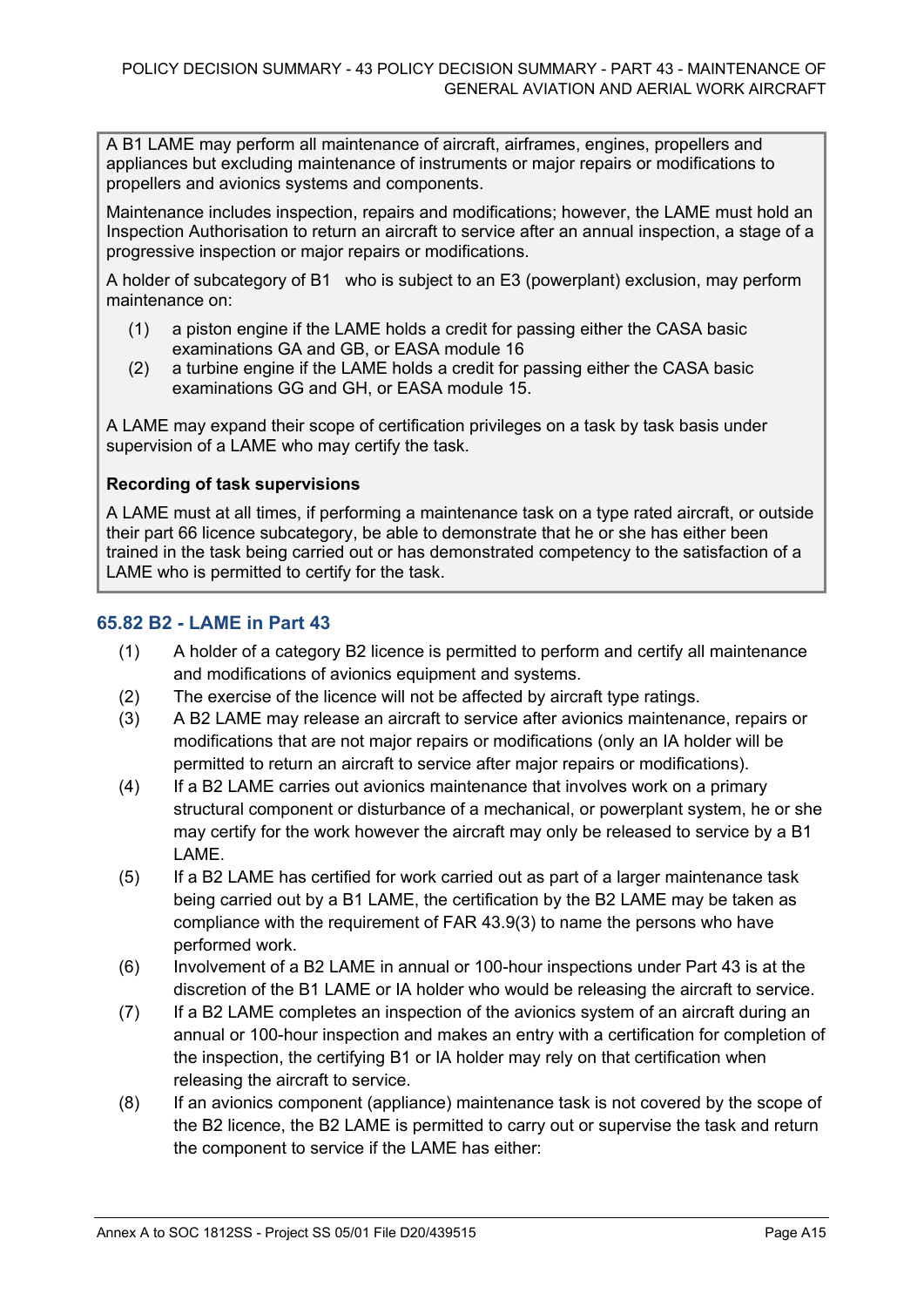- a. Previously carried out the task in accordance with the regulations in force at the time,
- b. Been successfully trained in the task by an appropriately qualified person, or
- c. Satisfactorily carried out the task under the supervision of a B2 LAME who may certify for the maintenance
- (9) A B2 LAME who holds an avionics IA may certify conformity of a major repair or modification to an avionics system or component.
- (10) A holder of an avionics IA may not release an aircraft to service after a major repair or modification if the work has involved disturbance of a primary structural component, or mechanical system or component.

A B2 LAME who carries out a maintenance task under these provisions, is required at all times to be able to provide evidence of their compliance with these requirements to CASA, or an RO for whom the work is being performed.

## **65.82 What is it?**

65.82 does not exist under the FARs. It is a new provision that CASA has drafted to preserve and expand the certification privileges of a B2 LAME and to allow for full avionics privileges in Part 43.

CASA has:

- Introduced a limited (Avionics only) IA for issue to a B2 LAME.
- made provision for major avionics repairs and modifications to be certified for conformity and released to service by a B2 LAME who holds an avionics IA.
- defined major avionics repairs and modifications in paragraph (a) of Appendix A.

### **65.82 What it means**

- A B2 LAME will not be required to hold a CASA approval to provide avionics maintenance services for aircraft or appliances.
- A B2 LAME with an avionics IA may certify conformity of avionics major repairs and modifications
- If a major avionics modification involves disturbance of a mechanical or primary structural component or system, the aircraft may only be returned to service by a B1 LAME. This means that 2 maintenance record entries will be required: (1) a certification by the avionics IA holder that the modification conforms to the approved data, and (2) a certification by the B1 LAME that the aircraft is approved for return to service. If the structural work or mechanical work is a major modification, the B1 LAME returning the aircraft to service must hold an IA.
- A B2 LAME may expand their scope of certification privileges on a task by task basis under supervision of a LAME who may certify the task.

## **65.91 - Inspection Authorisation**

### **Application**

An application for an Inspection Authorisation (IA) will be made to CASA Service Centre in a form acceptable to CASA.

### **Issue of an IA**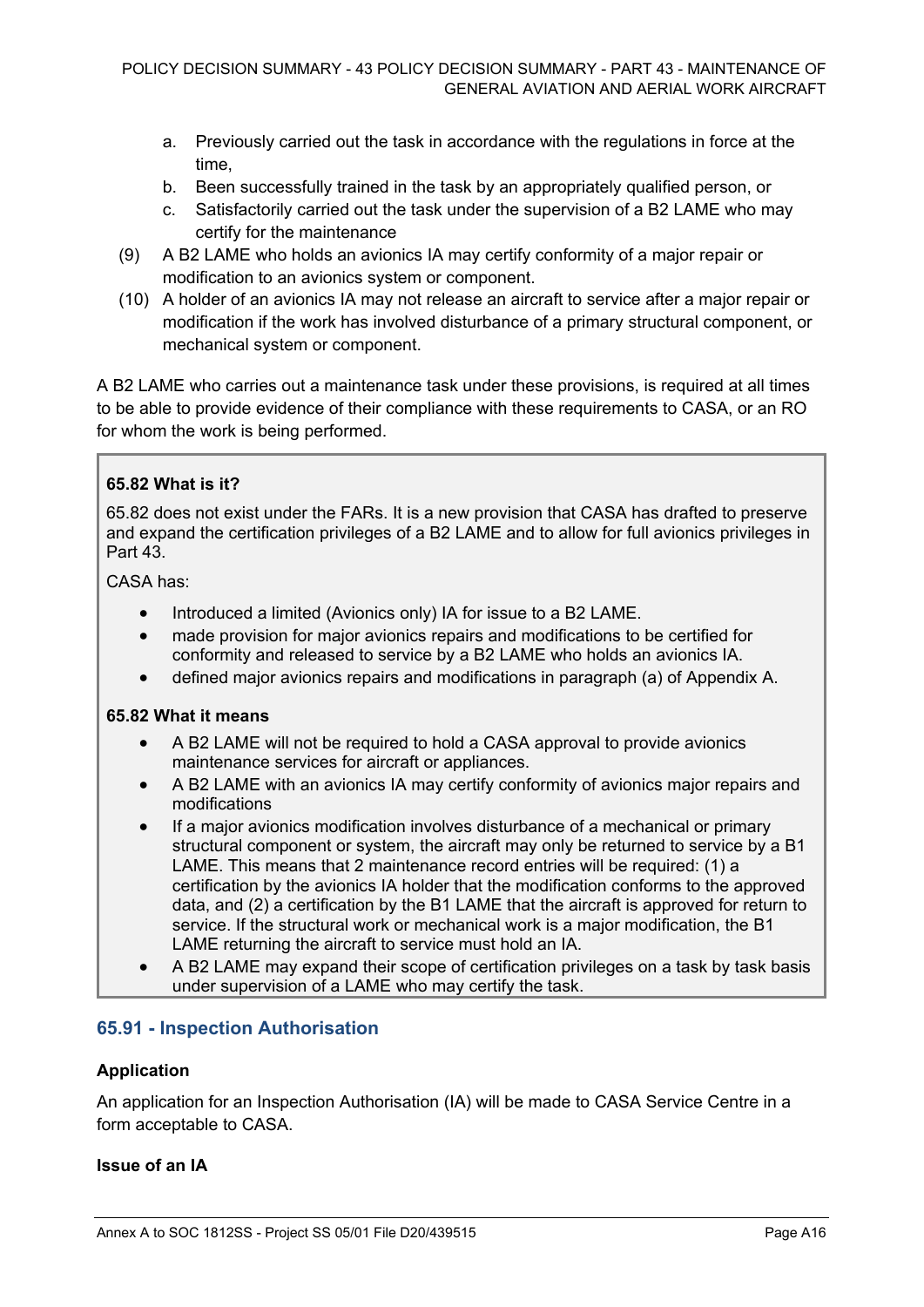The applicant is entitled to be granted an IA if the following conditions are met.

## **Requirements for issue of an IA**

An applicant for an IA is required to:

- (1) For a mechanical IA, hold a subcategory of B1 licence which does not have an engine exclusion. The licence must be valid and have been in effect for a total of at least 3 years.
	- **Note:** An E3 exclusion will not have effect if the LAME holds the relevant CASA basic examination credits or the EASA module credit.
- (2) For an Avionics IA, hold a valid B2 licence that has been in effect for at least 3 years.
- (3) have been actively engaged in exercising the privileges of their licence for at least the 2-year period before the date of application.
- (4) Have a fixed base of operations at which they may be located in person or by telephone during a normal working week, but it need not be the place where they will exercise the inspection authority.
- (5) Have available to them the equipment, facilities, and inspection data necessary to properly inspect airframes, powerplants, propellers, or any related part or appliance.
- (6) For mechanical IA complete a course provided for issuance of an IA.

## **65.91 - Changes to be made by CASA**

### **Instrument of appointment holders**

CASA will accept a B1 LAME who holds an Instrument of Appointment for issuing a Certificate of Airworthiness (CofA) as satisfying requirement (6).

### **Holder of FAA-issued IA**

CASA will accept a B1 LAME who also holds an FAA-issued IA as satisfying requirement (6).

### **Holder of New Zealand Civil Aviation Authority (NZCAA)-issued IA**

CASA will accept a B1 LAME who also holds an NZ CAA -issued IA as satisfying requirement (6)

The course required for issuance of an IA will be available on the CASA web site.

### **65.92 - Inspection Authorisation: Duration**

- (a) Each inspection authorization expires on March 31 of each odd-numbered year. However, the holder may exercise the privileges of that authorization only while he holds a currently effective mechanic certificate with both a currently effective airframe rating and a currently effective powerplant rating.
- (b) An inspection authorization ceases to be effective whenever any of the following occurs:
	- (1) The holders Part 66 licence is suspended or cancelled
	- (2) The authorization is surrendered, suspended, or revoked.
	- (3) The holder no longer has a fixed base of operation.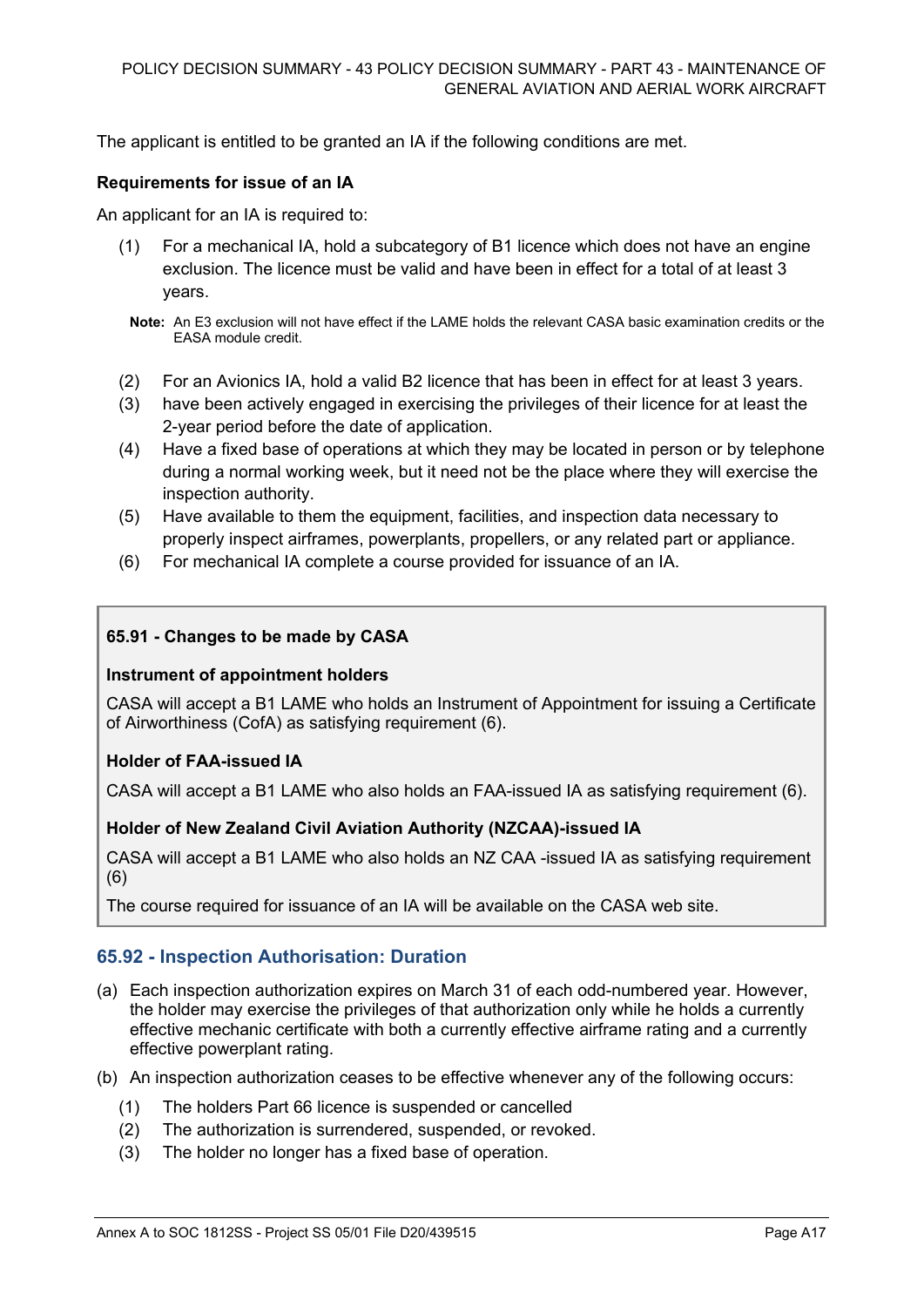- (4) The holder no longer has the equipment, facilities, and inspection data required by 65.91(c) (3) and (4) for issuance of his authorization.
- (c) The holder of an inspection authorization that is suspended or revoked must, upon CASA's request, return it to CASA

### **Changes to be made by CASA**

To avoid congestion and delays associated with large numbers of renewals, CASA will issue each IA for a 2-year period commencing from the date of issue or renewal.

#### **How it will look**

An inspection authorisation will be issued for a period of 2 years. However, holders of an IA may exercise the privileges of that authorisation only while they hold a current, valid AMEL.

An inspection authorisation ceases to be valid whenever any of the following occurs:

- (1) The IA holders Part 66 licence is suspended or cancelled<br>(2) The authorisation is surrendered, suspended, or revoked
- The authorisation is surrendered, suspended, or revoked by CASA.
- 
- (3) The holder no longer has a fixed base of operation.<br>(4) The holder no longer has, or has access to, the eque The holder no longer has, or has access to, the equipment, facilities, and inspection data required for issuance of the authorisation.

### **65.93 - Inspection Authorisation: Renewal**

#### **Mechanical IA**

- (a) To be eligible for renewal of a mechanical IA, an applicant is required to present evidence that he still meets the requirements (1), (4) and (5) of the eligibility criteria in 65.91. In addition, during the time the applicant held the IA, they must show completion of one of the activities (1) to (5) below during each 12-month period:
	- (1) Performed at least one annual inspection for each 90 days that the applicant held the current authority; or
	- (2) Performed at least one major repair or major modification for each 90 days that the applicant held the current authority; or
	- (3) Performed or supervised and approved at least one progressive inspection; or
	- (4) Attended and successfully completed a refresher course, of not less than 8 hours of instruction; or
- (b) An IA will cease to be valid if the holder does not complete one of (1) through (5) by the end of the first year.
- (c) The invalid IA will be revalidated after the holder passes an examination to determine that the applicant's knowledge of the applicable regulations and standards is current.

**Note:** The examination mentioned in (5) is not a repetitive requirement. It is an option for those IA holders who are unable to meet one of requirements (1) to (4)

### **Avionics IA**

An avionics IA holder is entitled to renewal of the authorisation if they continue to meet requirements (2), (4) and (5) for initial issue of the IA.

#### **65.93 - Changes to be made by CASA**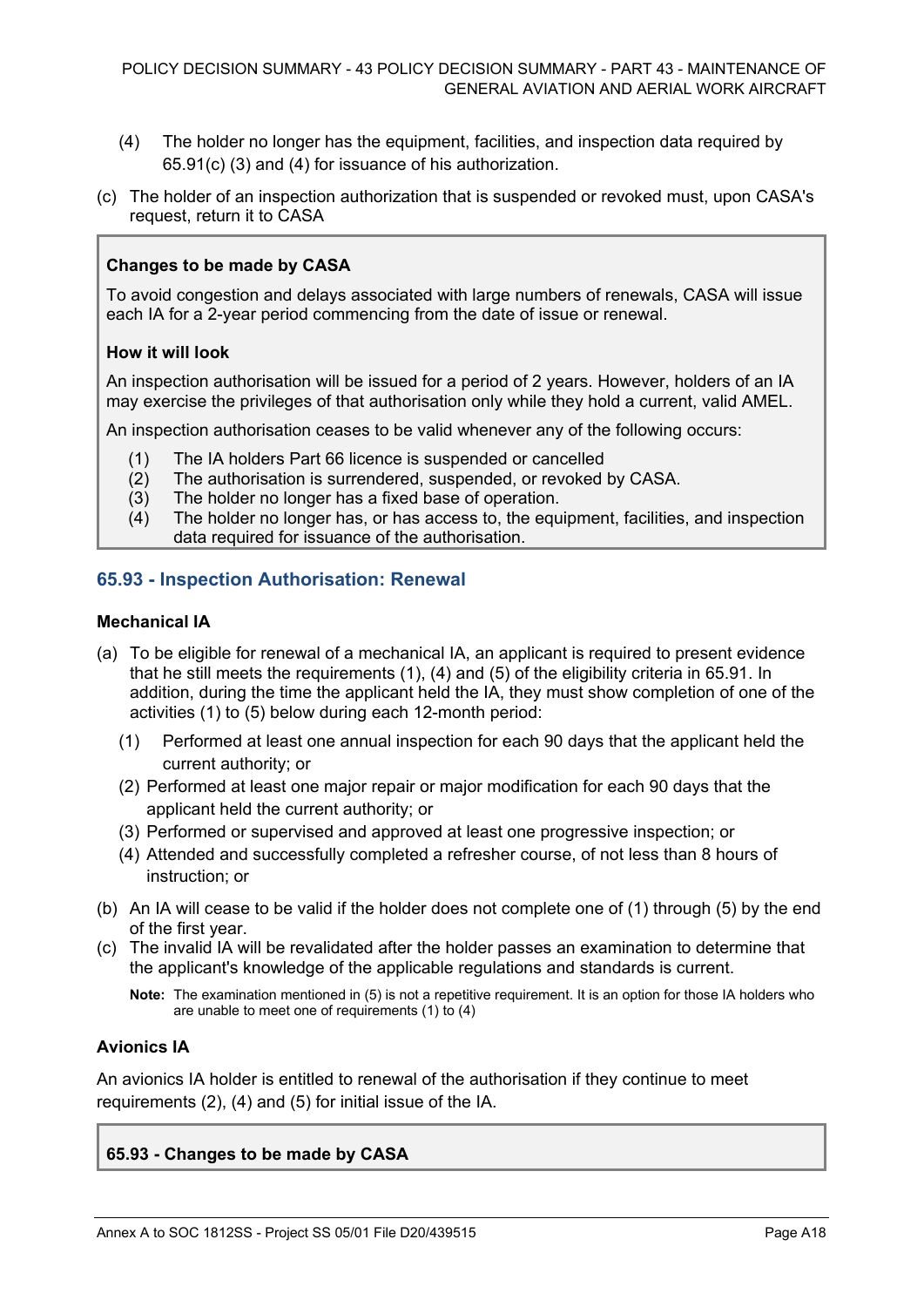CASA will accept issuance of a certificate of airworthiness as satisfaction of requirement(a) (3)

A refresher course for the purposes of renewal, will be made available on the CASA web site.

## **65.95 - Inspection authorization: Privileges and limitations**

(a) The holder of an inspection authorization may:

- (1) Inspect and approve for return to service any aircraft or related part or appliance after a major repair or major modification to it in accordance with subpart C, if the work was done in accordance with technical data approved by CASA; and
- (2) Perform an annual or perform or supervise a progressive inspection according to 43.13 and 43.15 of CASR.
- (b) When exercising the privileges of an inspection authorization the holder must keep it available for inspection by the aircraft owner, the LAME submitting the aircraft, repair, or modification for approval (if any), and must present it upon the request of CASA or an authorized representative of the Australian Transportation Safety Board.
- (c) If the holder of an inspection authorization changes his or her fixed base of operation, he or she may not exercise the privileges of the authorization until he has notified the responsible CASA office in writing, of the change.

### **65.95 - Changes to be made by CASA**

Under Part 43, an IA holder will be permitted to perform or supervise an annual inspection.

If an IA holder has an exclusion E12 (Propellers), or E 13 (Hydraulics) attached to their AME licence they will not be permitted to certify for completion of an annual inspection of an aircraft equipped with one or more of those systems unless the LAME has either:

- a. successfully completed an examination in the relevant module of the Part 66 licence syllabus, or
- b. satisfactorily carried out an inspection of the excluded system under the supervision of a person who is qualified to perform the inspection, or
- c. satisfactorily carried out an annual inspection of a comparable aircraft under the supervision of an IA holder who is qualified to perform the inspection.

**Note:** Examples of comparable aircraft are:

- a pressurised Piper Navajo, would be comparable to a pressurised Cessna 337
- a Cessna 421 would be comparable to a Beech King Air
- **Note:** A person who completes CASA examination FF (power fluid systems) and GC (propellers) will be deemed to have met the requirements of a. above.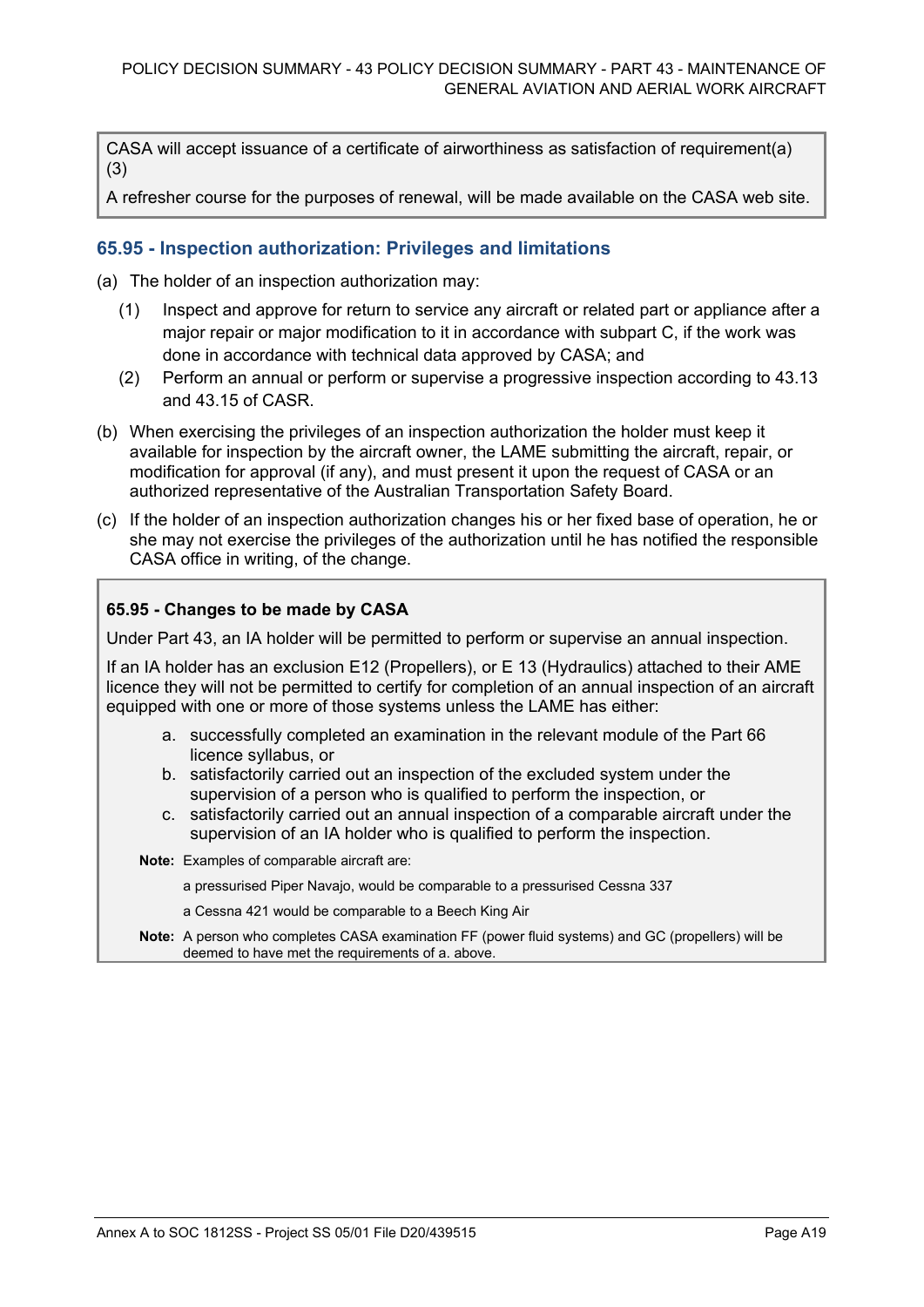# **5 Aircraft maintenance technician (AMT)**

## **5.1 What is an AMT certificate?**

An AMT certificate (AMTC) is an individual authorisation to perform or supervise maintenance of an aircraft, engine, propeller or appliance and authorise its return to service.

The certificates supplement the Part 66 licence structure and provide for maintenance authorisations to be issued to non-LAMEs.

The certificates will allow for appropriately qualified individuals to perform targeted maintenance activities and the holders do not require oversight by a LAME or maintenance organisation approval.

## **5.1.1 What types of AMTCs are available?**

CASA will introduce 5 types of AMTCs which will be based on the FAA-style Repairman certificates set out in Subpart E of FAR Part 65. The certificates are:

- AMTC 1 Maintenance of aircraft and aeronautical products
- AMTC 2 Experimental Aircraft Builder, and
- AMTC 3 Inspection, Amateur-built and Light Sport Aircraft,
- AMTC 4 Light Sport aircraft- Maintenance, and
- AMTC 5 Maintenance of limited category aircraft.

## **5.2 Aircraft Maintenance Technician**

## **65.101 - Eligibility requirements: General**

(a) To be eligible for an aircraft maintenance technician certificate (AMTC) a person must—

- (1) Be at least 18 years of age;
- (2) Have either
	- i. At least 18 months of practical experience in the procedures, practices, inspection methods, materials, tools, machine tools, and equipment generally used in the maintenance duties of the specific job or aircraft for which the person is to be certificated; or
	- ii. Completed formal training that is acceptable to CASA and is specifically designed to qualify the applicant for the certificate being sought; and
- (3) For an AMTC 1 that permits overhaul of engines, propellers or aeronautical products, provide evidence that they have, or have use of adequate facilities and the infrastructure, data, tools, including any required specialised tooling or testing equipment required for the proposed scope of the certificate.
- (4) Be able to read, write, speak, and understand the English language.
- (b) This section does not apply to the issuance of an AMTC 2 certificate (experimental aircraft builder) under 65.104 or an AMTC 3 or 4 certificate under 65.107.

### **65.101- What it means**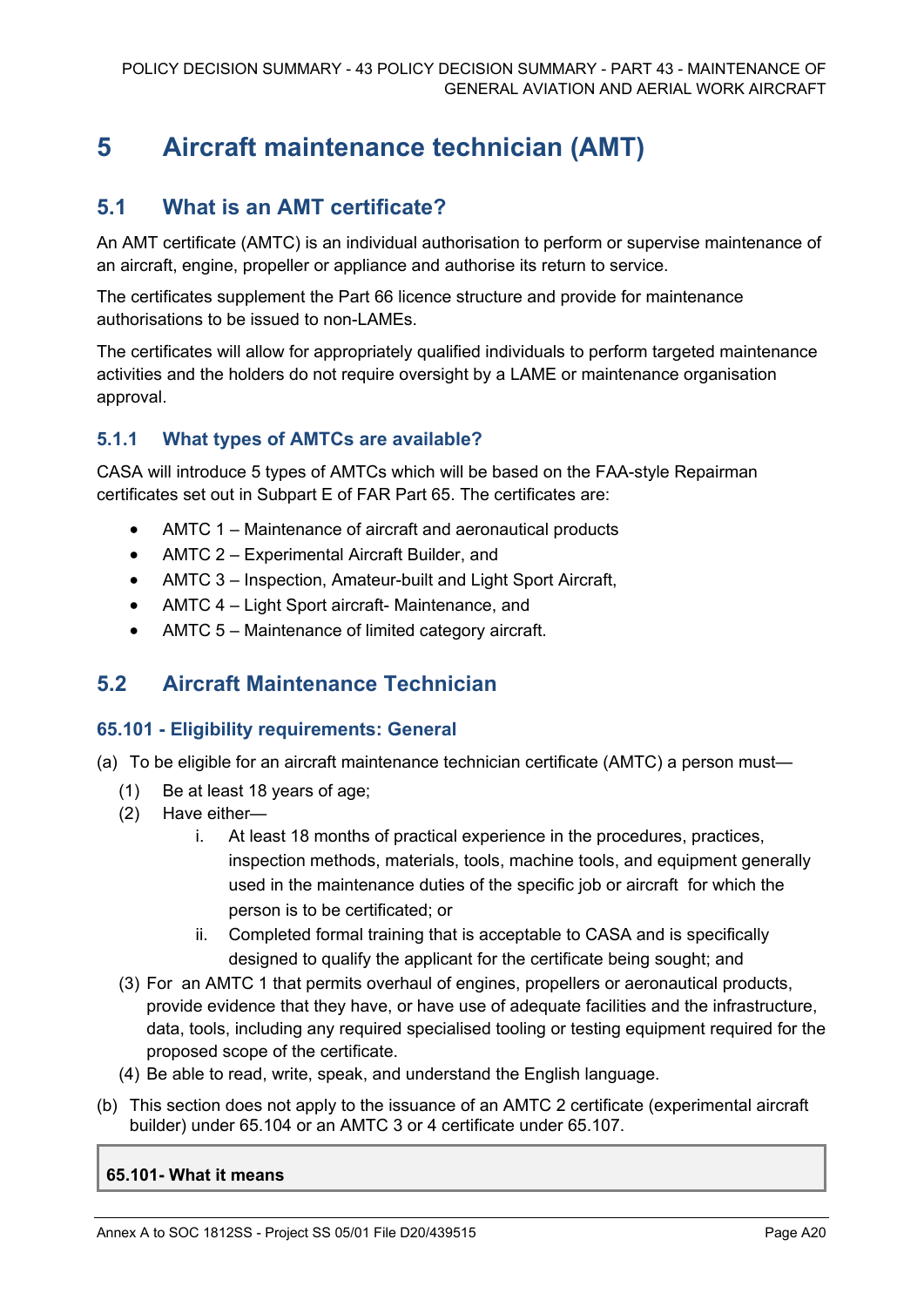CASA has adopted the FAA Repairman Certificate model (to be described as aircraft maintenance technician) to provide for specific maintenance tasks to be carried out by qualified persons who do not hold a Part 66 licence. The authorisations were previously available under regulation 33B or subregulation 42ZC (6) of CAR. Experience with Part 66 has highlighted a need to retain this form of authorisation.

The authorisations could be used to cover a range of maintenance tasks however CASA proposes to initially provide for an AMTC 1 (Engine overhaul), (propeller maintenance), (aircraft welder) or (component maintenance) certificate. This would provide existing CAR 30 engine/component overhaul and maintenance approval holders with an option to continue providing maintenance services under Part 43 without a maintenance organisation approval.

CASA acknowledges that some niche overhaul facilities only maintain engines, propellers and components for use in historic aircraft and warbirds, and we anticipate that the AMTC 5 will meet their needs.

## **Changes made by CASA**

CASA does not propose to limit the AMTC authorisation to employees of an AMO. A holder of an AMTC will be able to independently provide maintenance services within the scope of his or her certificate.

**AMTC 1 Maintenance of aircraft and Aeronautical Products.** CASA will require a qualified applicant for one of these certificates to show that they have adequate facilities etc to carry out the work.

**AMTC 5 Special.** The certificate is intended to provide for individuals who have recognised relevant experience or qualifications to carry out and certify maintenance of limited category aircraft. The certificate would be issued by the administering authority for the aircraft and would be valid for any activity listed on the certificate.

## **65.103 - AMTC: Privileges and limitations**

- (a) A holder of an AMTC may perform or supervise the maintenance, preventive maintenance, or modification of aircraft or aircraft components for which the AMTC is issued.
- (b) An AMTC holder may not perform or supervise duties under the AMTC unless they understand the manufacturer's instructions for continued airworthiness relating to the specific operations concerned.
- (c) This section does not apply to the holder of an AMTC 3 or AMTC 4 while the holder is performing work under one of those certificates.

## **65.104 - AMTC 2 —experimental aircraft builder—Eligibility, privileges and limitations**

(a) To be eligible for an AMTC 2 (experimental aircraft builder), an individual must—

- (1) Be at least 18 years of age;
- (2) Be the primary builder of the aircraft to which the privileges of the certificate are applicable;
- (3) Show to the satisfaction of CASA that the individual has the requisite skill to determine whether the aircraft is in a condition for safe operations; and
- (4) Be an Australian citizen.
- (b) The holder of an AMTC 2 may perform condition inspections on the aircraft constructed by the holder.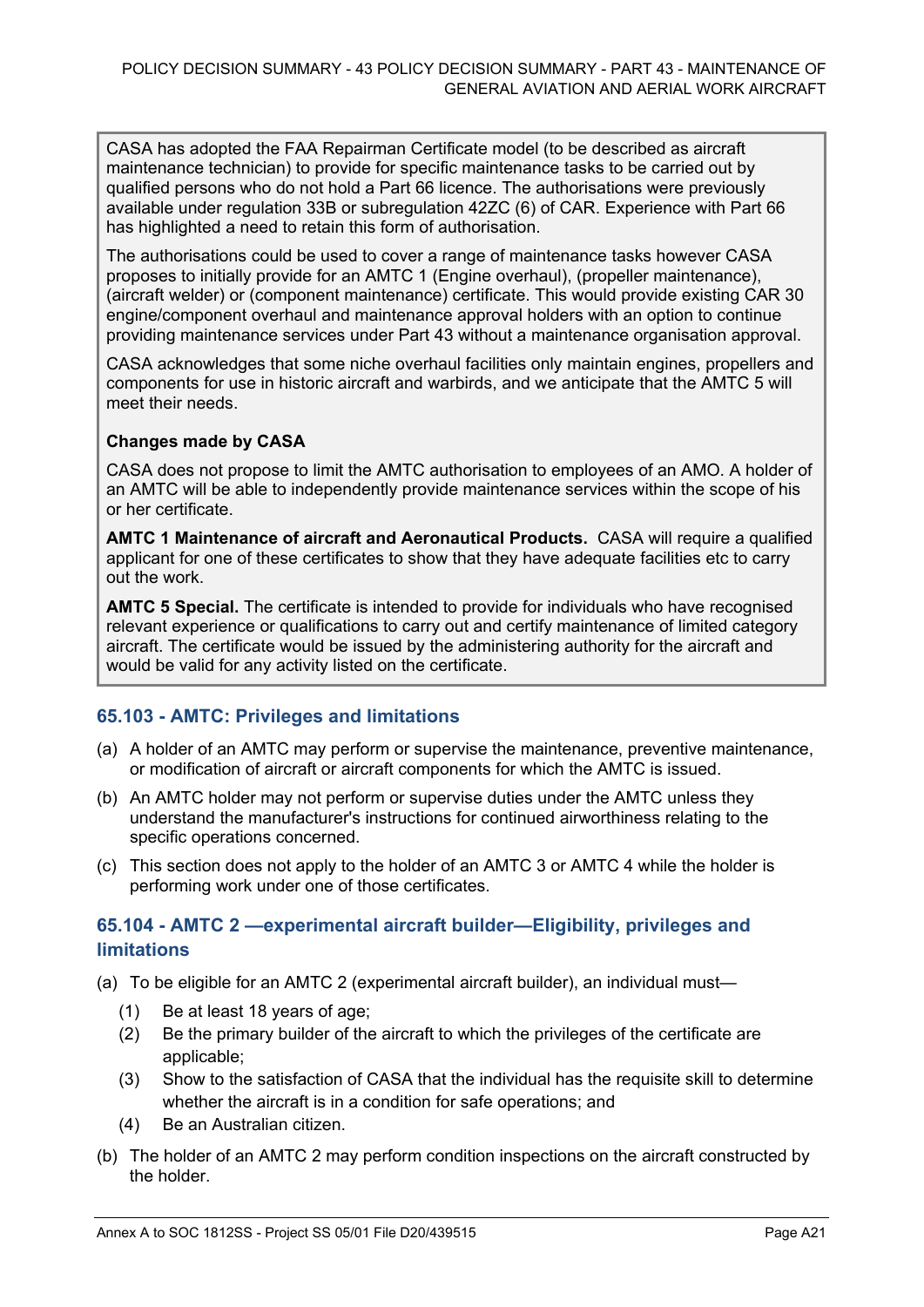## **65.104 What it means**

An AMTC 2 is issued to a primary builder and applies to the aircraft for which it is issued and is only valid for that aircraft while it is owned by the certificate holder.

This means that if a person has assembled or fabricated the major portion of the aircraft (including kit built experimental LSA), that person may be issued with an AMTC 2 for the aircraft.

### **Maintenance other than inspection**

FAR 43 states that the performance rules do not apply to experimental aircraft, which means that for an amateur-built aircraft or experimental LSA, any person may perform maintenance tasks other than condition inspections regardless of credentials held.

The condition inspection may only be carried out by:

- a holder of an AMTC 2 certificate for the aircraft
- a LAME; or
- an AMO.

Condition inspections must be recorded in the aircraft maintenance records showing the following or a similarly worded statement:

"I certify that this aircraft has been inspected on (insert date) in accordance with the scope and detail of appendix D to part 43 and found to be in a condition for safe operation." The entry will include the aircraft total time in service, and the name, signature, certificate number, and type of certificate held by the person performing the inspection.

#### **Notes:**

1. an ELSA for which an experimental certificate has been issued under 21.191 (k) is not an amateurbuilt aircraft, which means that an AMTC 2 may not be issued in respect of that aircraft.

If an aircraft is constructed by a group, and no individual group member meets the primary builder requirements, an AMTC 2 will not be issued to any member of the group. This means that the condition inspections will be required to be carried out by an AMO, a B1 LAME or a holder of a relevant AMTC 3 issued under 65.107.

- 2. a person who does not qualify as a primary builder may be issued with an AMTC 3 (inspection) certificate subject to the requirements in 65.107
- 3. A LAME or an AMO is not required to hold an IA or engage the services of an IA holder for the purpose of carrying out a condition inspection.
- 4. Inspections carried out in accordance with the CASA Inspection Schedule (schedule 5 of CAR) meet or exceed the scope and detail of Appendix D
- 5. essentially similar in this context, refers to the type of aircraft (helicopter or aeroplane) and method of construction i.e. wood, composite, steel tube or all-metal construction.
- 6. of the same kind means an aeroplane, a glider, a balloon etc.

### **65.105 - Display of certificate**

Each person who holds an AMTC must keep it within the immediate area where he normally exercises the privileges of the certificate and must present it for inspection upon the request of **CASA**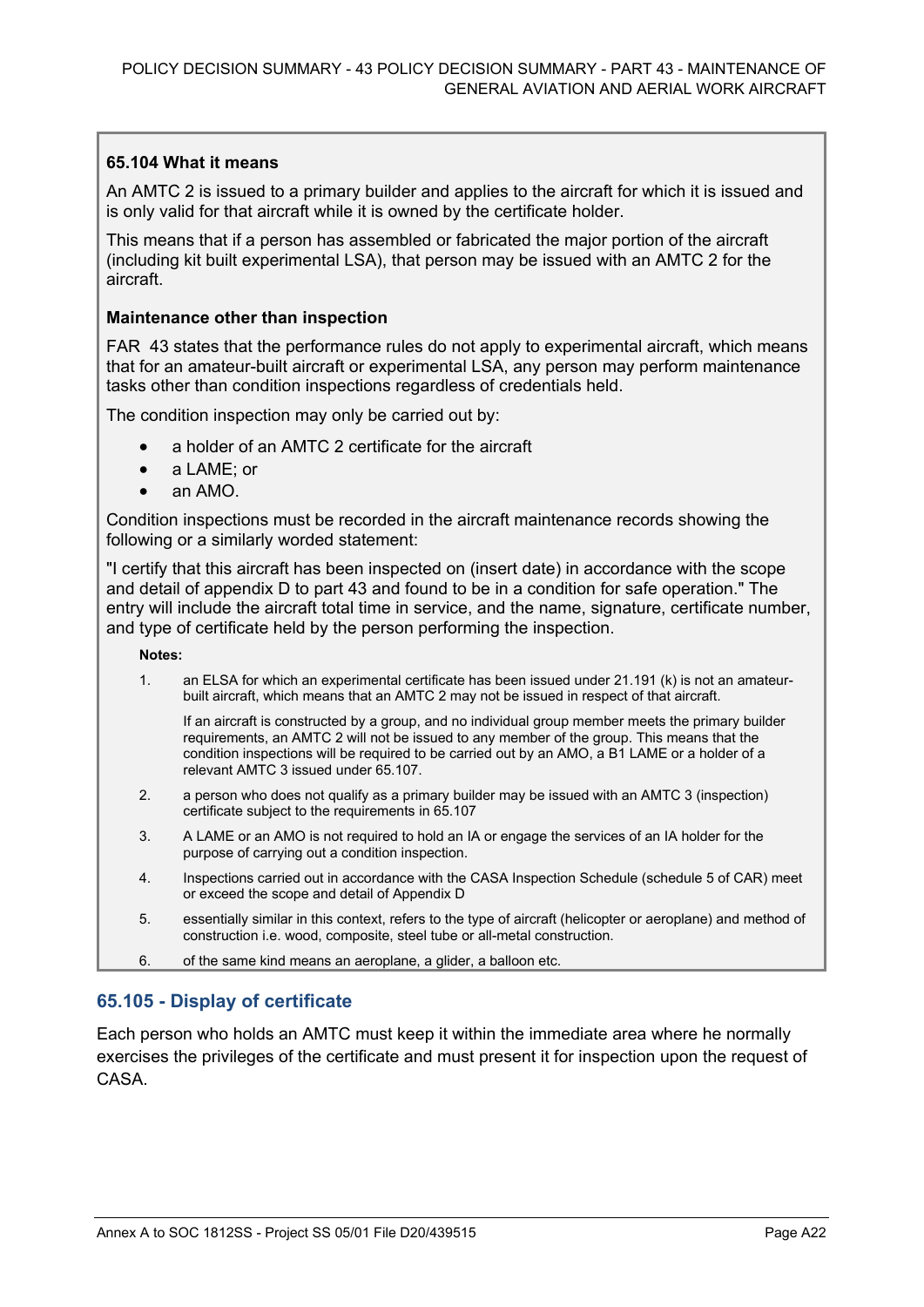## **65.107 - AMTC (light-sport aircraft and amateur-built aircraft): Eligibility, privileges, and limits**

(a) Use the following table to determine your eligibility for a AMTC certificate (light-sport aircraft or amateur-built aircraft) and appropriate rating:

| To be eligible for | You must                                                                                                                                                                                                                                                                              |
|--------------------|---------------------------------------------------------------------------------------------------------------------------------------------------------------------------------------------------------------------------------------------------------------------------------------|
| (1) Any AMTC       | i.<br>Be at least 18 years old,                                                                                                                                                                                                                                                       |
|                    | Be able to read, speak, write, and<br>ii.<br>understand English. If for medical reasons<br>you cannot meet one of these requirements,<br>CASA may place limits on your AMT<br>certificate necessary to safely perform the<br>actions authorized by the certificate and<br>rating, and |
|                    | iii.<br>Demonstrate the requisite skill to<br>determine whether a light-sport or amateur-<br>built aircraft is in a condition for safe<br>operation.                                                                                                                                  |
| (2) An AMTC 3      | Meet the requirements of paragraph<br>İ.<br>(a)(i) of this section, and                                                                                                                                                                                                               |
|                    | ii.<br>Complete a 16-hour training course<br>acceptable to CASA on inspecting the<br>particular kind of experimental light-sport or<br>amateur-built aircraft for which you intend to<br>exercise the privileges of this rating.                                                      |
| $(3)$ An AMTC 4    | Meet the requirements of paragraph<br>i.<br>(a)(i) of this section, and                                                                                                                                                                                                               |
|                    | Complete a training course acceptable<br>ii.<br>to CASA on maintaining the particular class of<br>light-sport aircraft for which you intend to<br>exercise the privileges of this rating. The<br>training course must, at a minimum, provide<br>120 of hours of instruction.          |

- (b) The holder of an AMTC 3 may perform the annual condition inspection on an experimental light-sport or amateur-built aircraft:
	- (1) If for an experimental LSA, the aircraft is the same kind of experimental light-sportaircraft for which the holder has completed the training specified in paragraph (a)(2)(ii) of the table;
	- (2) if for an amateur-built aircraft, the aircraft is essentially similar to the aircraft listed on the certificate.
- (c) The holder of an AMTC 4 may—
	- (1) Carry out an annual inspection of the kind of LSA for which the certificate has been issued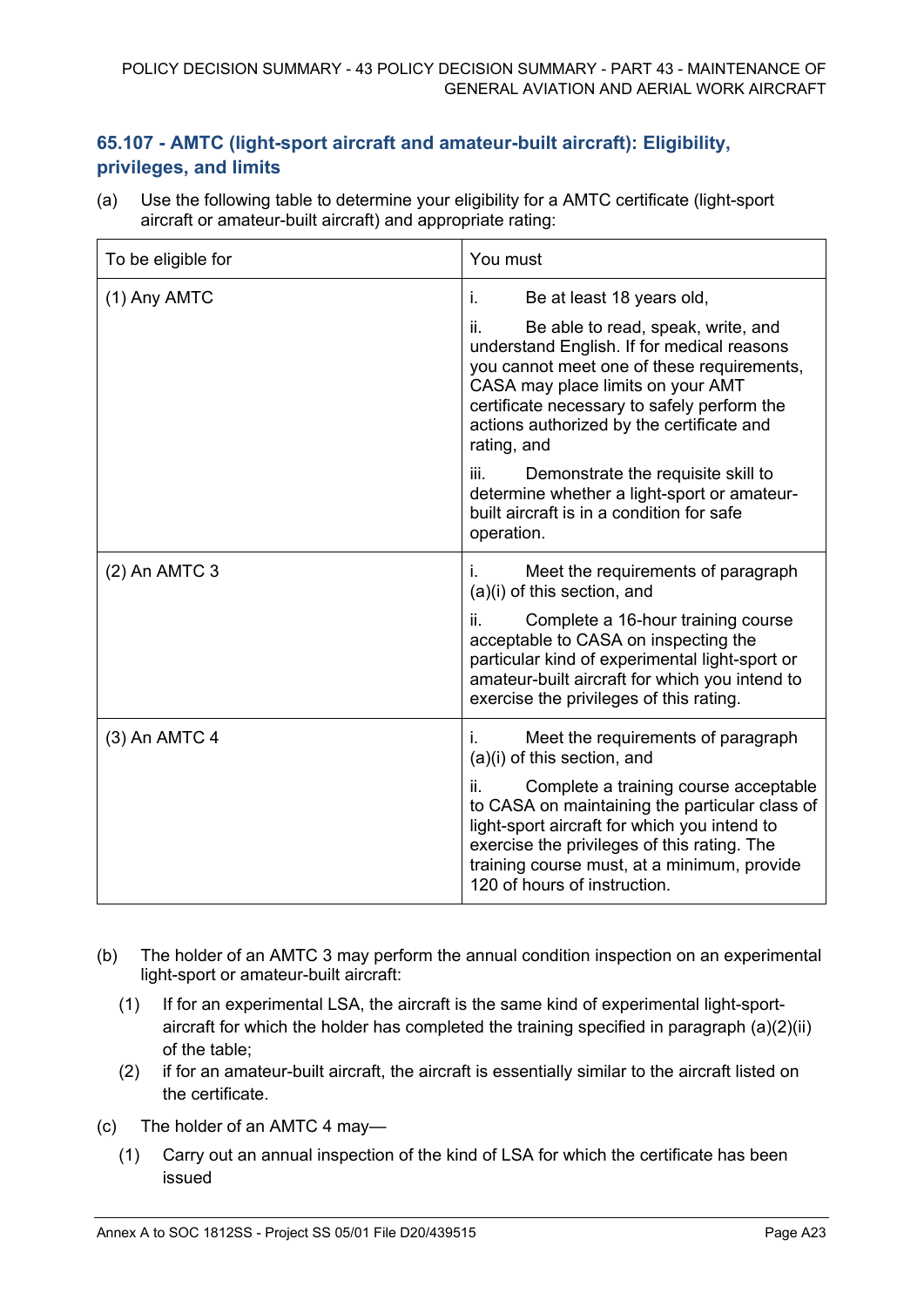- (2) Approve and return to service an aircraft that has been issued a special airworthiness certificate in the light-sport category under 21.186 of CASR, or any part thereof, after performing or inspecting maintenance (to include the annual condition inspection and the 100-hour inspection required by 91.327), preventive maintenance, or a modification (excluding a major repair or a major modification on a product produced under a CASA approval);
- (3) Perform the annual condition inspection on an experimental light-sport aircraft that has been issued an experimental certificate for operating a light-sport aircraft.
- (4) Only perform maintenance, preventive maintenance, and a modification on a light-sport aircraft that is in the same kind of light-sport aircraft for which the holder has completed the training specified in paragraph (a)(3)(ii) of this section. Before performing a major repair, the holder must complete additional training acceptable to CASA and appropriate to the repair performed.
- (d) The holder of an AMTC 4 certificate may not approve for return to service any aircraft or part thereof unless that person has previously performed the work concerned satisfactorily. If that person has not previously performed that work, the person may show the ability to do the work by performing it to the satisfaction of CASA, or by performing it under the direct supervision of an appropriately licenced LAME, or a certificated AMT, who has had previous experience in the specific operation concerned. The AMT may not exercise the privileges of the certificate unless the AMT understands the current instructions of the manufacturer and the maintenance manuals for the specific operation concerned.

## **Changes made by CASA**

CASA will permit an authorised person who issues a special CofA for an amateur-built aircraft to issue an AMTC 2 to the primary builder.

CASA will permit an organisation to issue an AMTC 3 if the organisation is approved to provide the training specified in 65.107 (2).

CASA will permit an organisation to issue an AMTC 4 certificate if the organisation is approved to provide the training specified in 65.107(3).

## **Maintenance of limited category aircraft**

CASA has provided for issue of an AMTC 5 - to persons engaged in maintenance of Warbird, Historic and Replica aircraft (WHR).

The certificate will be issued by the organisation responsible for administering limited category aircraft and an applicant will be required to have:

- At least 18 months of practical experience in the procedures, practices, inspection methods, materials, tools, machine tools, and equipment generally used in the maintenance duties of the specific job or aircraft for which the person is to be certificated; or
- Completed formal training that is acceptable to the administering authority and is specifically designed to qualify the applicant for the certificate being sought

This certificate will be available for individuals having military experience or manufacturers training in maintenance of ex-military, historic or replica aircraft.

**Privileges of an AMTC 5 holder.** The holder of an AMT 5 may perform any maintenance on a limited category aircraft or component that is specified on the certificate, and release an aircraft or component to service after a repair, overhaul or inspection that is specified on the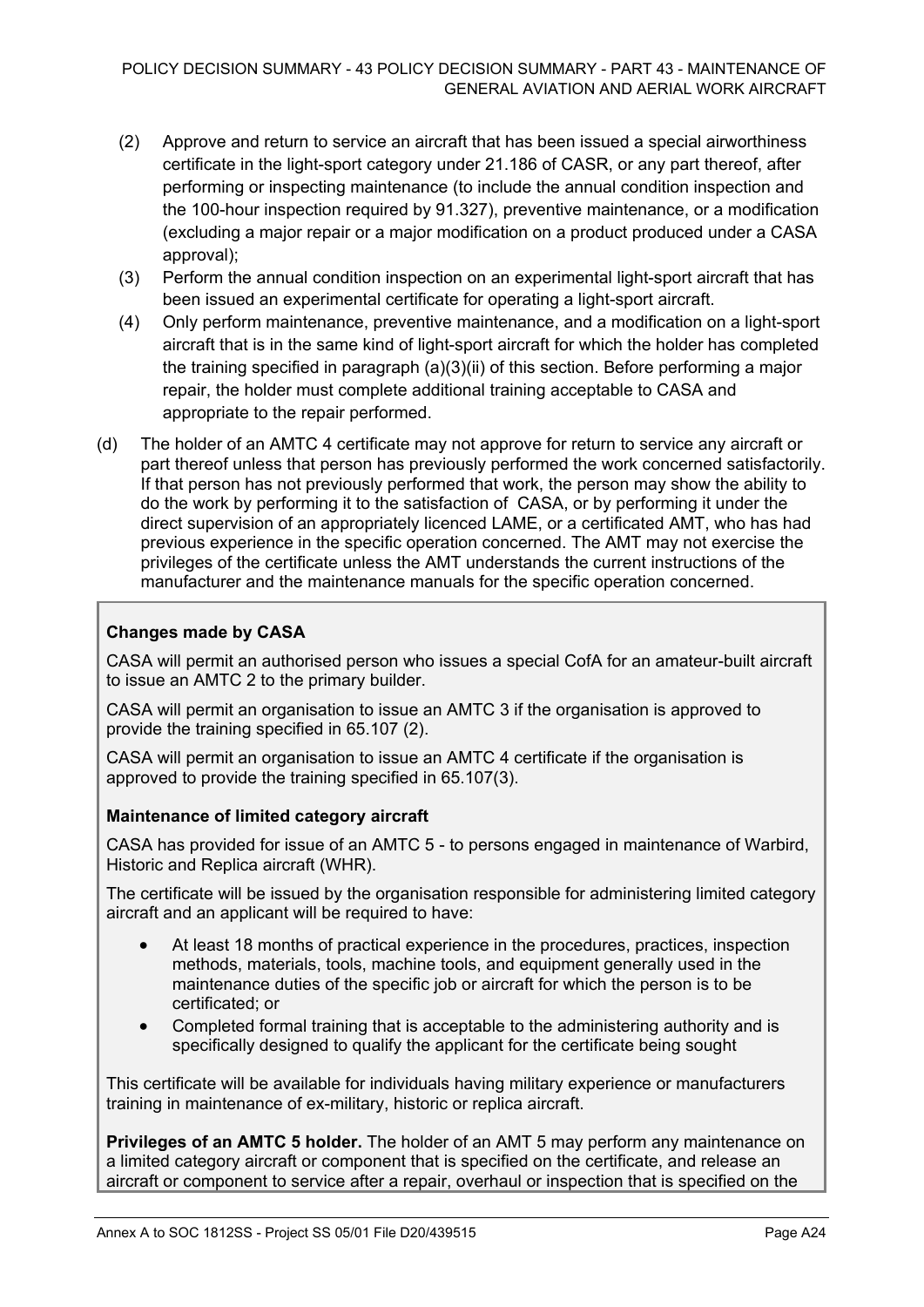## certificate.

To avoid any doubt, a LAME or AMTC holder does not require an Inspection Authorisation to release an aircraft or component to service when maintaining or inspecting limited category aircraft.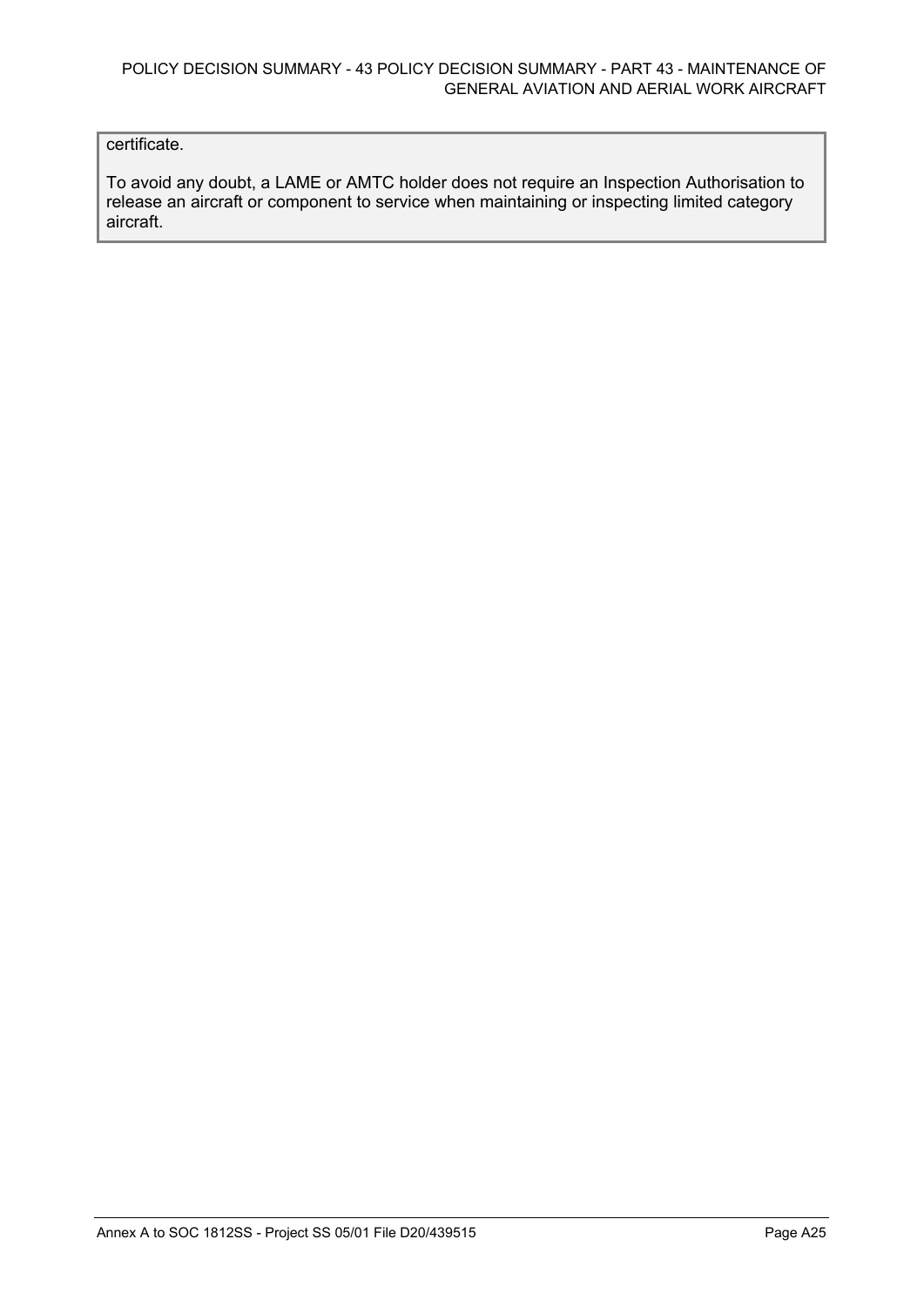# **6 Subpart B – Operator responsibilities**

This subpart sets out the responsibilities of the registered operator of an aircraft that:

- is engaged in private, flying training or aerial work operations, and
- is not being maintained under Part 42 of CASR

#### **Notes:**

- 1. Part 43 does not apply to balloons, or aircraft maintained under different rules administered by a CASAapproved self-administering aviation organisation.
- 2. The following requirements in this subpart do not apply to the registered operator of an aircraft for which a limited category certificate of airworthiness is in force:
	- 91.403(c) (note 3)
	- 91.405(c) (note 4)
	- 91.409 (note 5)
	- 91.415 (note 5)
- 3. Maintenance data for limited category aircraft is controlled under Part 132 of CASR
- 4. Management of inoperative equipment in limited category aircraft is controlled by the administering authority
- 5. Inspection programs for limited category aircraft are approved and controlled by the administering authority

## **91.327 - Aircraft having a special airworthiness certificate in the light-sport category: Operating limitations**

- (a) No person may operate an aircraft that has a special airworthiness certificate in the lightsport category unless:
	- (1) The aircraft is maintained by a holder of an AMTC 4 , an appropriately licenced LAME, or an appropriately rated maintenance organisation approval holder in accordance with the applicable provisions of subpart C and maintenance and inspection procedures developed by the aircraft manufacturer or a person acceptable to the CASA;
	- (2) A condition inspection is performed once every 12 calendar months by, the holder of an appropriately endorsed AMTC 4, an appropriately licenced LAME, or an appropriately rated AMO in accordance with inspection procedures developed by the aircraft manufacturer;
	- (3) The owner or operator complies with all applicable airworthiness directives;
	- (4) The owner or operator complies with each safety directive applicable to the aircraft that corrects an existing unsafe condition. In lieu of complying with a safety directive an owner or operator may
		- i. Correct the unsafe condition in a manner different from that specified in the safety directive provided the person issuing the directive concurs with the action; or
		- ii. Obtain a CASA waiver from the provisions of the safety directive based on a conclusion that the safety directive was issued without adhering to the applicable consensus standard;
	- (5) Each modification accomplished after the aircraft's date of manufacture meets the applicable and current consensus standard and has been authorized by either the manufacturer or a person acceptable to CASA;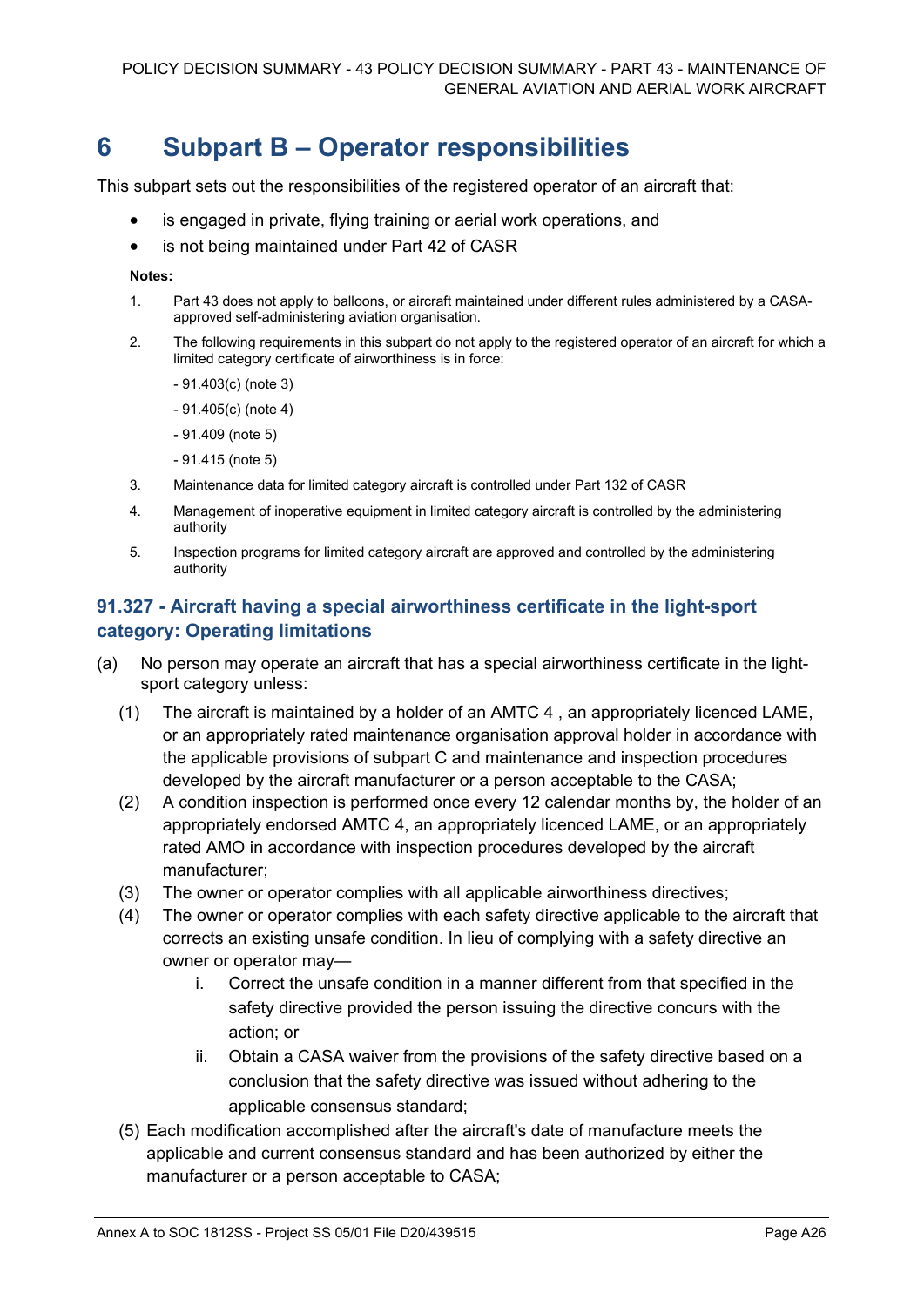- (6) Each major modification to an aircraft product produced under a consensus standard is authorized, performed and inspected in accordance with maintenance and inspection procedures developed by the manufacturer; and
- (7) The owner or operator complies with the requirements for the recording of major repairs and major modifications performed on type-certificated products in accordance with 43.9(d), and with the retention requirements in 91.417.
- (b) No person may operate an aircraft issued a special airworthiness certificate in the lightsport category to tow a glider for compensation or hire or conduct flight training for compensation or hire in an aircraft which that person provides unless within the preceding 100 hours of time in service the aircraft has—
	- (1) Been inspected by an appropriately authorised AMTC holder, an appropriately licenced LAME, or a maintenance organisation approval holder in accordance with inspection procedures developed by the aircraft manufacturer been approved for return to service in accordance with subpart C; or
	- (2) Received an inspection for the issuance of an airworthiness certificate in accordance with part 21 of CASR.

## **91.327 What it means**

The RO is responsible for ensuring that a LSA (not including ELSA) is not permitted to be flown unless:

- (a) If maintenance work is required, it is carried out by an appropriately authorised person (LAME, AMTC 4 holder or maintenance organisation approval holder).
- (b) A condition inspection is carried out annually by an appropriately authorised person
- (c) All applicable ADs have been complied with
- (d) If any safety directive is issued by a manufacturer, the RO has either complied with the direction, obtained a waiver from CASA, or used an alternate means of compliance subject to agreement by the issuing person
- (e) If a modification has been made, the aircraft manufacturer has approved the modification in writing
- (f) If a major modification has been made to an aircraft product that has been produced under a consensus standard, it has been carried out in accordance with any requirements developed by the manufacturer or a person acceptable to CASA
- (g) If an LSA is to be used for flying training (other than training the owner in his or her own aircraft) or glider towing, it must have 100-hour inspections in addition to the annual inspection.

## **91.403 - General**

- (a) The owner or operator of an aircraft must keep a regularly updated record of aircraft utilisation
- (b) The owner or operator of an aircraft is primarily responsible for maintaining that aircraft in an airworthy condition, including compliance with part 39 of CASR.
- (c) No person may perform maintenance, preventive maintenance, or modifications on an aircraft other than as prescribed in these regulations.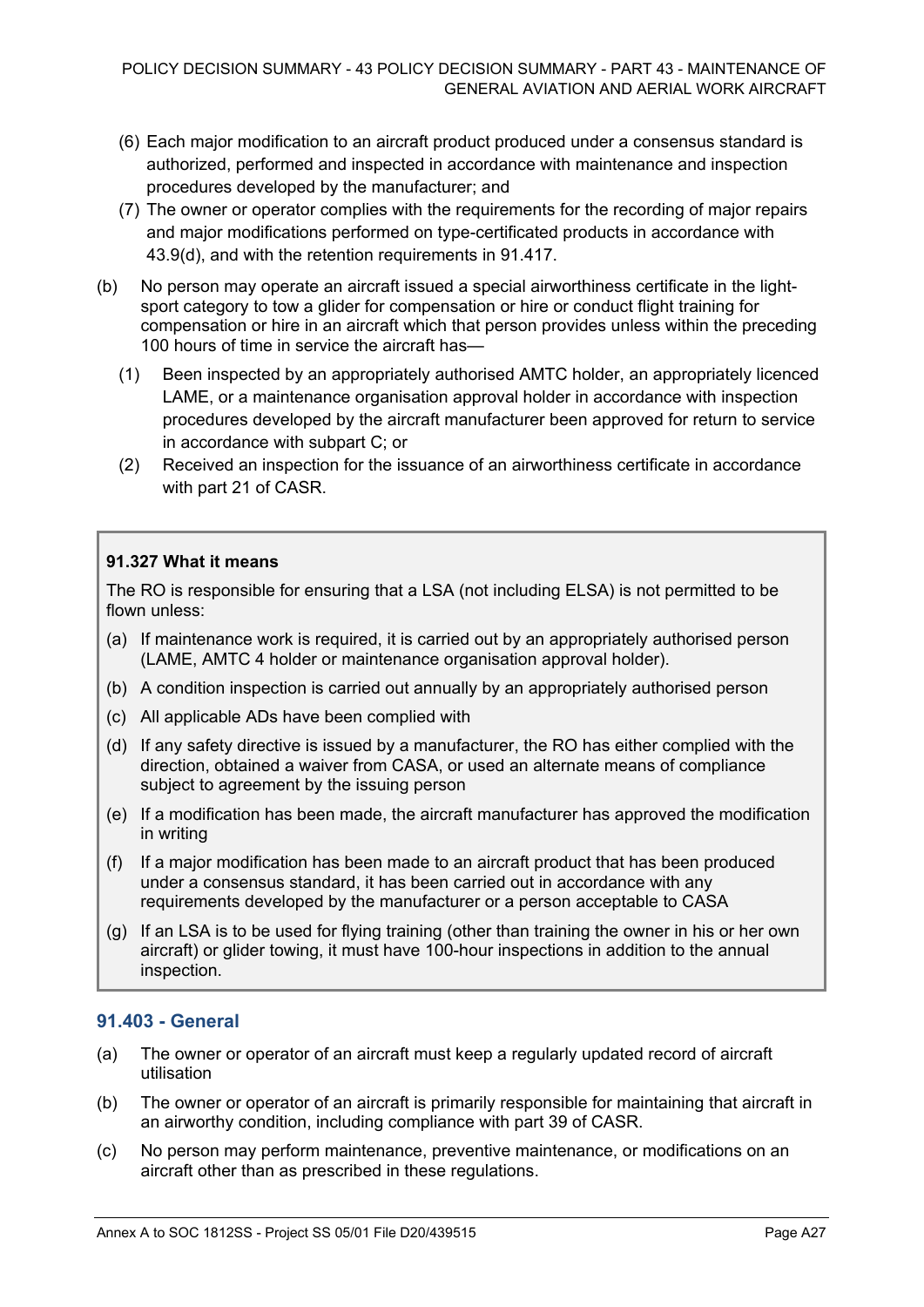- (d) No person may operate an aircraft for which a manufacturer's maintenance manual or instructions for continued airworthiness has been issued that contains an airworthiness limitations section unless the mandatory replacement times, inspection intervals, and related procedures specified in that section or alternative inspection intervals and related procedures approved by CASA or in accordance with an inspection program approved under 91.409(e) have been complied with.
- (e) A person must not alter an aircraft based on a supplemental type certificate unless the owner or operator of the aircraft is the holder of the supplemental type certificate or has written permission from the holder.

## **91.403 What it means:**

The registered operator (RO) is responsible for ensuring that the aircraft is not flown or made available for a flight if the aircraft is not in a condition for safe operation.

For an aircraft to be in a condition for safe operation, the RO must:

- (a) Ensure that any maintenance required by an applicable Airworthiness Directive (AD) is carried out as required by the AD
- (b) Comply with any requirements set out in the airworthiness limitations (AWL) for the aircraft unless CASA has approved an alternate means of compliance
- (c) Ensure that any defect or damage that could affect the safe operation of the aircraft is rectified before a flight

Additionally, the RO must not:

- (a) Permit maintenance to be carried on the aircraft except in accordance with the requirements and limitations set out in this subpart and subparts A and C.
- (b) Incorporate a Supplemental Type Certificate (STC) in an aircraft without the written permission of the STC holder.

## **91.405 - Maintenance required**

Each owner or operator of an aircraft:

- (a) Must have that aircraft inspected in accordance with this subpart and must between required inspections, except as provided in paragraph (c) of this section, have defects repaired as prescribed in subpart C;
- (b) Must ensure that maintenance personnel make appropriate entries in the aircraft maintenance records indicating the aircraft has been approved for return to service;
- (c) Must have any inoperative instrument or item of equipment that is fitted to the aircraft; and
	- (1) is not required by the certification basis for the aircraft; and
	- (2) is not required by or under these Regulations for the operation of the aircraft for the flight, repaired, replaced, removed, or inspected at the next required inspection; and
- (d) When listed defects include inoperative instruments or equipment, must ensure that a placard has been installed as required by 43.11.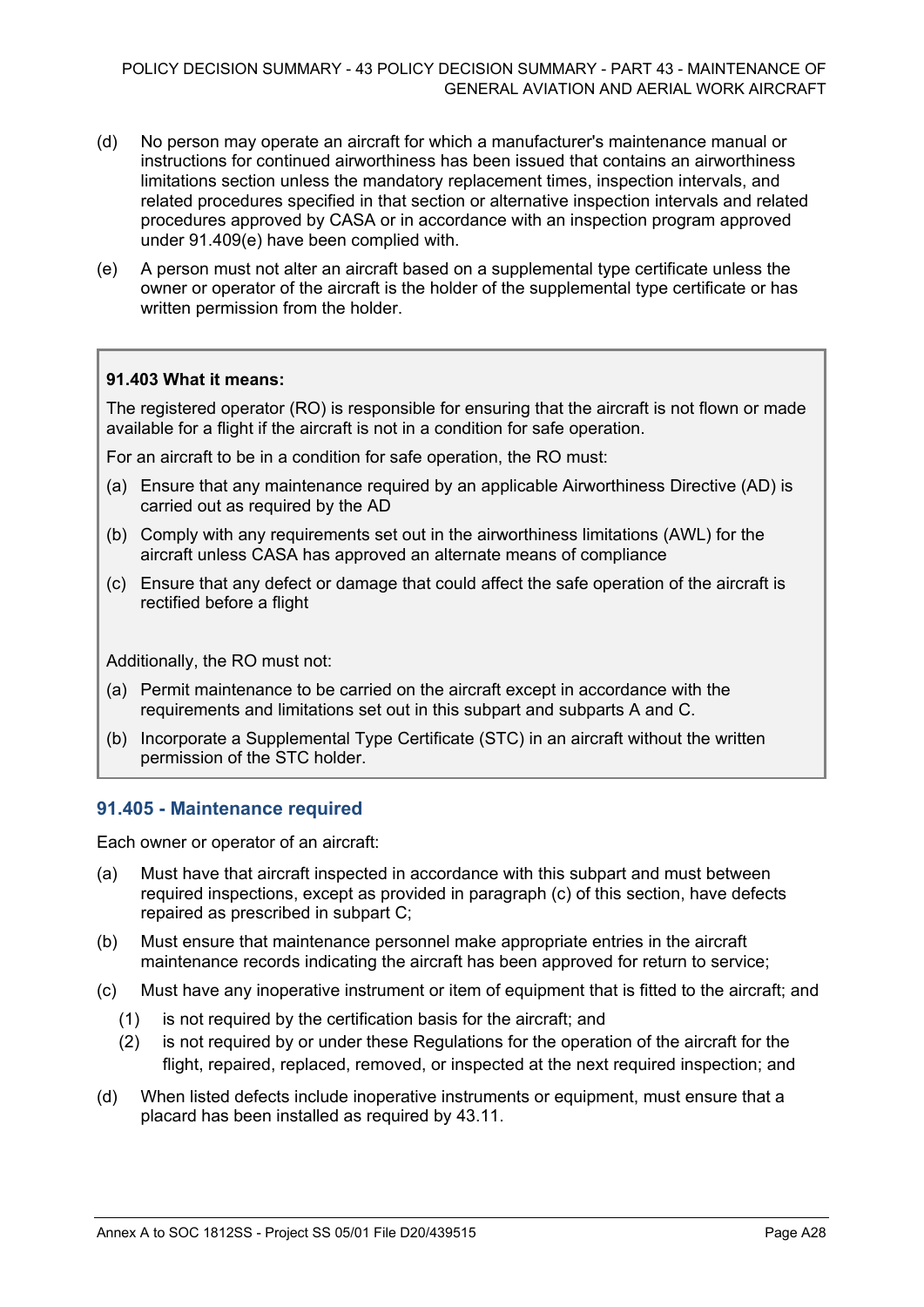### **91.405 what it means:**

In this regulation, paragraph:

- (a) Requires the RO to have the aircraft inspected in accordance with 91.409 and have rectifications carried out as required between inspections.
- (b) If maintenance is carried out on an aircraft, requires the RO to ensure that appropriate entries are made in the aircraft records indicating that the aircraft is approved for return to service before permitting the aircraft to be flown– regulations 43.9 and 43.11 set out the form and disposition of maintenance record entries.
- (c) Permits an aircraft to be operated with unrectified defects if the defects are in an instrument or item of equipment that are not required by the aircrafts type certification and are not required for a flight.
- (d) If an aircraft is to be operated in accordance with (c), requires the RO to ensure that a placard has been installed in accordance with 43.11 for each inoperative system or item of equipment.

**Note:** Paragraph (c) does not permit an aircraft to be flown if an inoperative instrument or equipment is listed as an airworthiness limitation (AWL) or is required to be operational by an AD.

Examples of defects that could be permitted would include:

- A defective transponder if the aircraft is to be operated under VFR and outside of airspace for which a transponder is required.
- Defective position lights if a flight is to be made in VFR by day.
- Defective crew oxygen systems if a flight is to be made below levels for which oxygen is required.
- An unserviceable co-pilot AH for a single pilot operation.

#### **Change to be made by CASA – Reporting of major defects**

- (1) The RO will be required to report major defects to CASA and the Type Certificate holder.
- (2) For a limited category aircraft, the RO will be required to report a major defect to the administering authority.

## **91.407 - Operation after maintenance, preventive maintenance, rebuilding, or modification**

- (a) No person may operate any aircraft that has undergone maintenance, preventive maintenance, rebuilding, or modification unless—
	- (3) It has been approved for return to service by a person authorized under 43.7; and
	- (4) The maintenance record entry required by 43.9 or 43.11, as applicable, has been made.
- (b) No person may carry any person (other than crewmembers) in an aircraft that has been maintained, rebuilt, or altered in a manner that may have appreciably changed its flight characteristics or substantially affected its operation in flight until an appropriately rated pilot with at least a private pilot licence flies the aircraft, makes an operational check of the maintenance performed or modification made, and logs the flight in the aircraft records.
- (c) The aircraft does not have to be flown as required by paragraph (b) of this section if, prior to flight, ground tests, inspection, or both show conclusively that the maintenance, preventive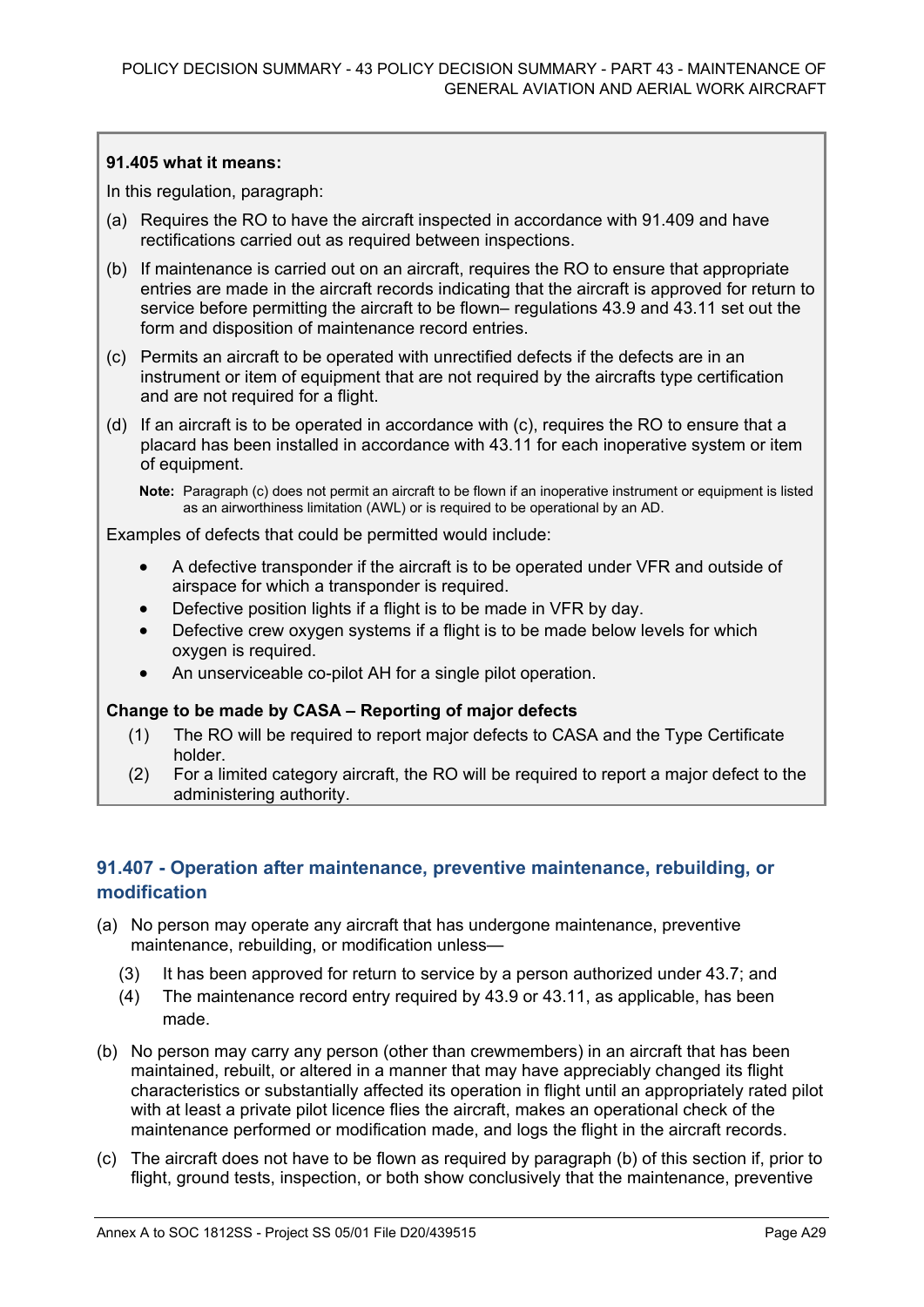maintenance, rebuilding, or modification has not appreciably changed the flight characteristics or substantially affected the flight operation of the aircraft.

## **91.407 What it means:**

The RO is required to ensure that when maintenance is carried out on the aircraft, the aircraft is released to service by a person who holds the required licence, certificate or authorisation for the type of maintenance. The RO must not let the aircraft be flown unless the release to service has been made.

Additionally, if the maintenance may have appreciably affected the flight characteristics of the aircraft, the RO must not let it be flown with a person, other than a crew member, on board until a satisfactory operational check flight has been performed by a person who holds at least a private pilot licence (PPL).

If ground tests or inspections are able to satisfactorily determine that the aircraft will not be appreciably affected by the changes, an operational check flight will not be required.

## **Changes to be made by CASA**

In response to submissions received, CASA will retain the requirement to have a second person conduct an inspection if maintenance has disturbed a flight control system (Independent Inspection). The RO will be responsible for ensuring that the inspection is recorded in the maintenance records before permitting an aircraft to be flown after maintenance of a flight control system.

## **91.409 - Inspections**

- (a) Except as provided in paragraph (c) of this section, no person may operate an aircraft unless, within the preceding 12 calendar months, it has had—
	- (1) An annual inspection in accordance with subpart C and has been approved for return to service by a person authorized by 43.7 or 43.8; or
	- (2) An inspection for the issuance of an airworthiness certificate in accordance with Part 21 of CASR.

No inspection performed under paragraph (b) may be substituted for any inspection required by this paragraph unless it is performed by a person authorized to perform annual inspections and is entered as an "annual" inspection in the required maintenance records.

- (b) Except as provided in paragraph (c), no person may operate an aircraft carrying any person (other than a crewmember) for hire, and no person may give flight instruction for hire in an aircraft which that person provides, unless within the preceding 100 hours of time in service the aircraft has received an annual or 100-hour inspection and been approved for return to service in accordance with subpart C or has received an inspection for the issuance of an airworthiness certificate in accordance with part 21 of CASR.
- (c) Paragraphs (a) and (b) of this section do not apply to—
	- (1) An aircraft that carries a special flight permit, a current experimental certificate, or a light-sport or provisional airworthiness certificate;
	- (2) An aircraft inspected in accordance with an approved aircraft inspection program;
	- (3) An aircraft subject to the requirements of paragraph (d) or (e); or
	- (4) Turbine-powered rotorcraft when the operator elects to inspect that rotorcraft in accordance with paragraph (e) of this section.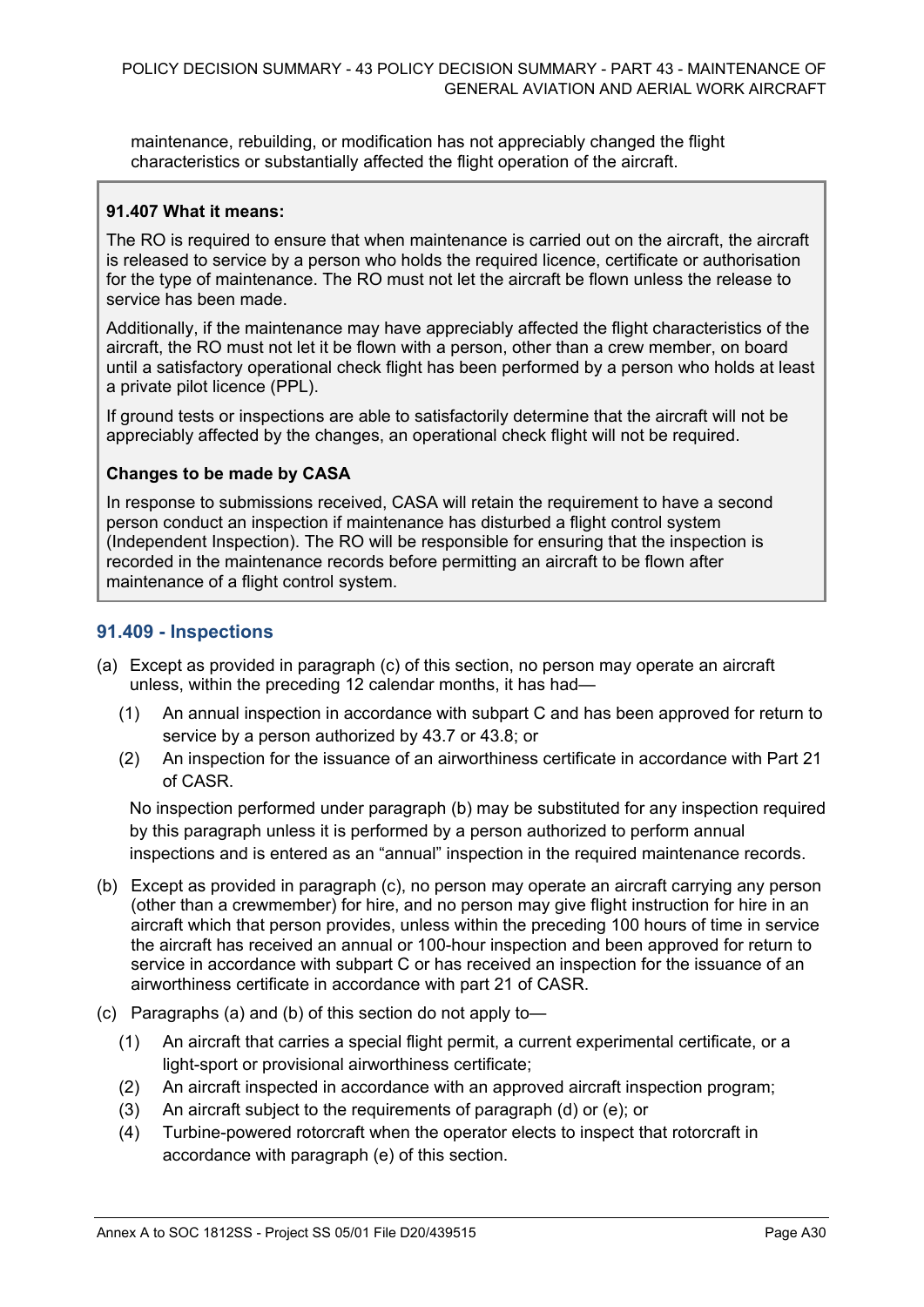- (d) **Progressive inspection.** Each registered owner or operator of an aircraft desiring to use a progressive inspection program must submit a written request to the responsible CASA office or a relevant authorised person, and must provide—
	- (1) Details of a LAME holding an inspection authorization, an AMO, or the manufacturer of the aircraft who will supervise or conduct the progressive inspection;
	- (2) A current inspection procedures manual available and readily understandable to pilot and maintenance personnel containing, in detail
		- i. An explanation of the progressive inspection, including the continuity of inspection responsibility, the making of reports, and the keeping of records and technical reference material;
		- ii. An inspection schedule, specifying the intervals in hours or days when routine and detailed inspections will be performed and including instructions for exceeding an inspection interval by not more than 10 hours and for changing an inspection interval because of service experience;
		- iii. Sample routine and detailed inspection forms and instructions for their use; and
		- iv. Sample reports and records and instructions for their use;
	- (3) Enough housing and equipment for necessary disassembly and proper inspection of the aircraft; and
	- (4) Appropriate current technical information for the aircraft.

The frequency and detail of the progressive inspection must provide for the complete inspection of the aircraft within each 12 calendar months and be consistent with the manufacturer's recommendations, field service experience, and the kind of operation in which the aircraft is engaged. The progressive inspection schedule must ensure that the aircraft, at all times, will be airworthy and will conform to all applicable aircraft specifications, type certificate data sheets, airworthiness directives, and other approved data, the first annual inspection under 91.409(a)(1) is due within 12 calendar months after the last complete inspection of the aircraft under the progressive inspection. The 100-hour inspection under 91.409(b) is due within 100 hours after that complete inspection. A complete inspection of the aircraft, for the purpose of determining when the annual and 100-hour inspections are due, requires a detailed inspection of the aircraft and all its components in accordance with the progressive inspection. A routine inspection of the aircraft and a detailed inspection of several components is not considered to be a complete inspection.

## **(e) Large airplanes and turbine-powered aircraft:**

No person may operate a large airplane, turbojet multiengine airplane, turbopropeller-powered multiengine airplane, or turbine-powered rotorcraft unless the replacement times for life-limited parts specified in the aircraft specifications, type data sheets, or other documents approved by the certifying NAA are complied with and the airplane or turbine-powered rotorcraft, including the airframe, engines, propellers, rotors, appliances, survival equipment, and emergency equipment, is inspected in accordance with an inspection program selected under the provisions of paragraph (f) of this section, except that, the owner or operator of a turbine-powered rotorcraft may elect to use the inspection provisions of 91.409(a), (b), (c), or (d) in lieu of an inspection option of 91.409(f).

## **Turbine powered helicopters and single engine turbine powered aeroplanes**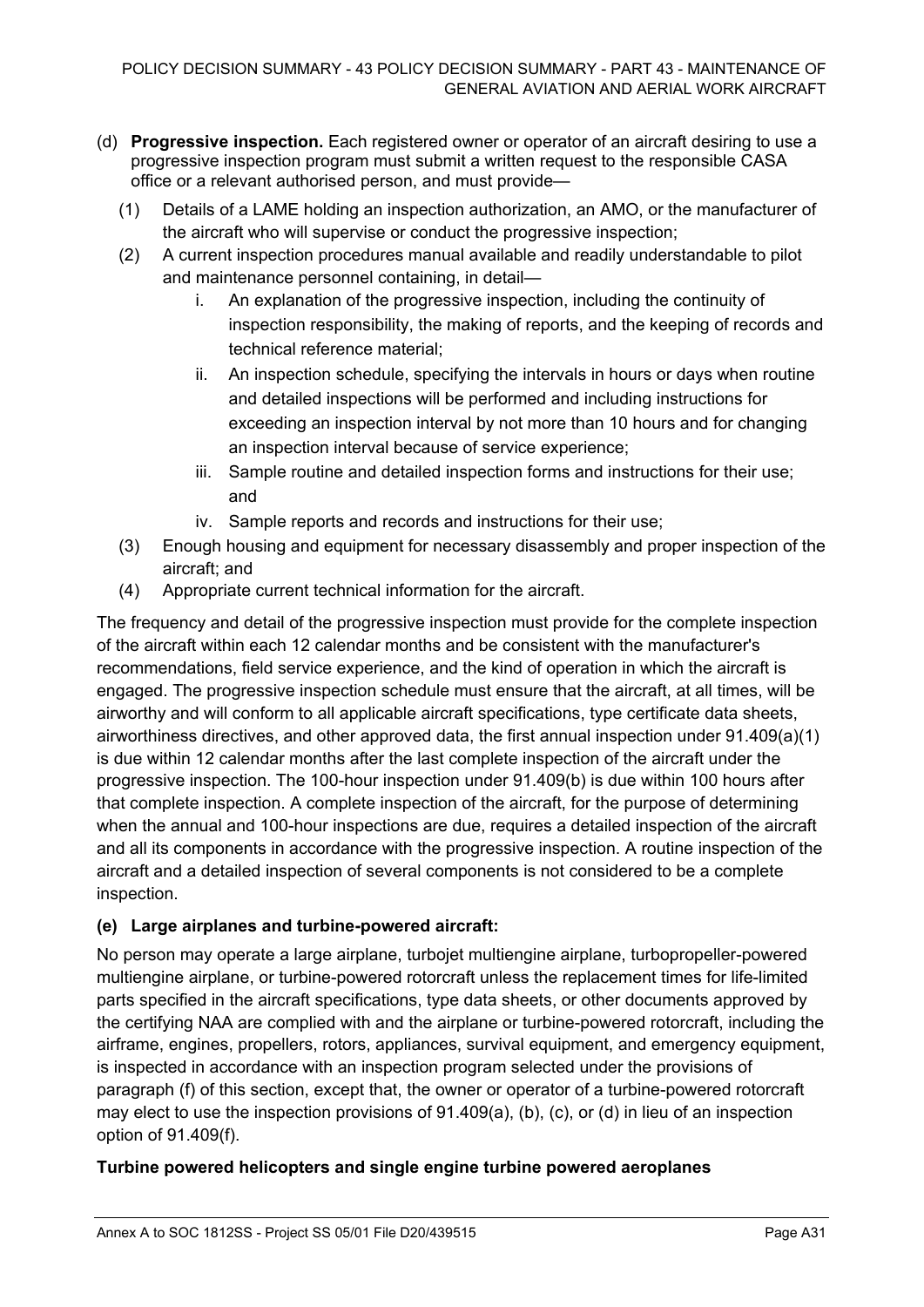Turbine powered aircraft that are being inspected in accordance with 91.409(a), (b), (c), or (d), must have their turbine engines inspected in accordance with a manufacturers recommended progressive inspection schedule, or an annual inspection checklist provided by the manufacturer.

## **(f) Selection of inspection program under paragraph (e) of this section:**

The registered owner or operator of each airplane or turbine-powered rotorcraft described in paragraph (e) of this section must select, identify in the aircraft maintenance records, and use one of the following programs for the inspection of the aircraft:

- (1) A continuous airworthiness inspection program that is part of a continuous airworthiness maintenance program currently in use by an RO.
- (2) An aircraft inspection program approved by CASA.
- (3) A current inspection program recommended by the manufacturer.
- (4) Any other inspection program established by the registered owner or operator of that airplane or turbine-powered rotorcraft and approved by CASA under paragraph (g) of this section. However, CASA may require revision of this inspection program in accordance with the provisions of 91.415.

Each operator must include in the selected program the name and address of the person responsible for scheduling the inspections required by the program and make a copy of that program available to the person performing inspections on the aircraft and, upon request, to CASA.

## **(g) Inspection program approved under paragraph (e) of this section:**

Each operator of an airplane or turbine-powered rotorcraft desiring to establish or change an approved inspection program under paragraph (f)(4) of this section must submit the program for approval to the responsible Flight Standards office. The program must be in writing and include at least the following information:

- (1) Instructions and procedures for the conduct of inspections for the particular make and model airplane or turbine-powered rotorcraft, including necessary tests and checks. The instructions and procedures must set forth in detail the parts and areas of the airframe, engines, propellers, rotors, and appliances, including survival and emergency equipment required to be inspected.
- (2) A schedule for performing the inspections that must be performed under the program expressed in terms of the time in service, calendar time, number of system operations, or any combination of these.

## **(h) Changes from one inspection program to another:**

When an operator changes from one inspection program under paragraph (f) of this section to another, the time in service, calendar times, or cycles of operation accumulated under the previous program must be applied in determining inspection due times under the new program.

## **(i) Transport category aircraft:**

(1) The registered operator of a transport category aircraft (e.g. aeroplane that is certificated under Part 25 of CASR or a helicopter certificated under Part 29 of CASR) must not authorise a person to carry out scheduled inspections or scheduled maintenance to the aircraft except under the control of an AMO.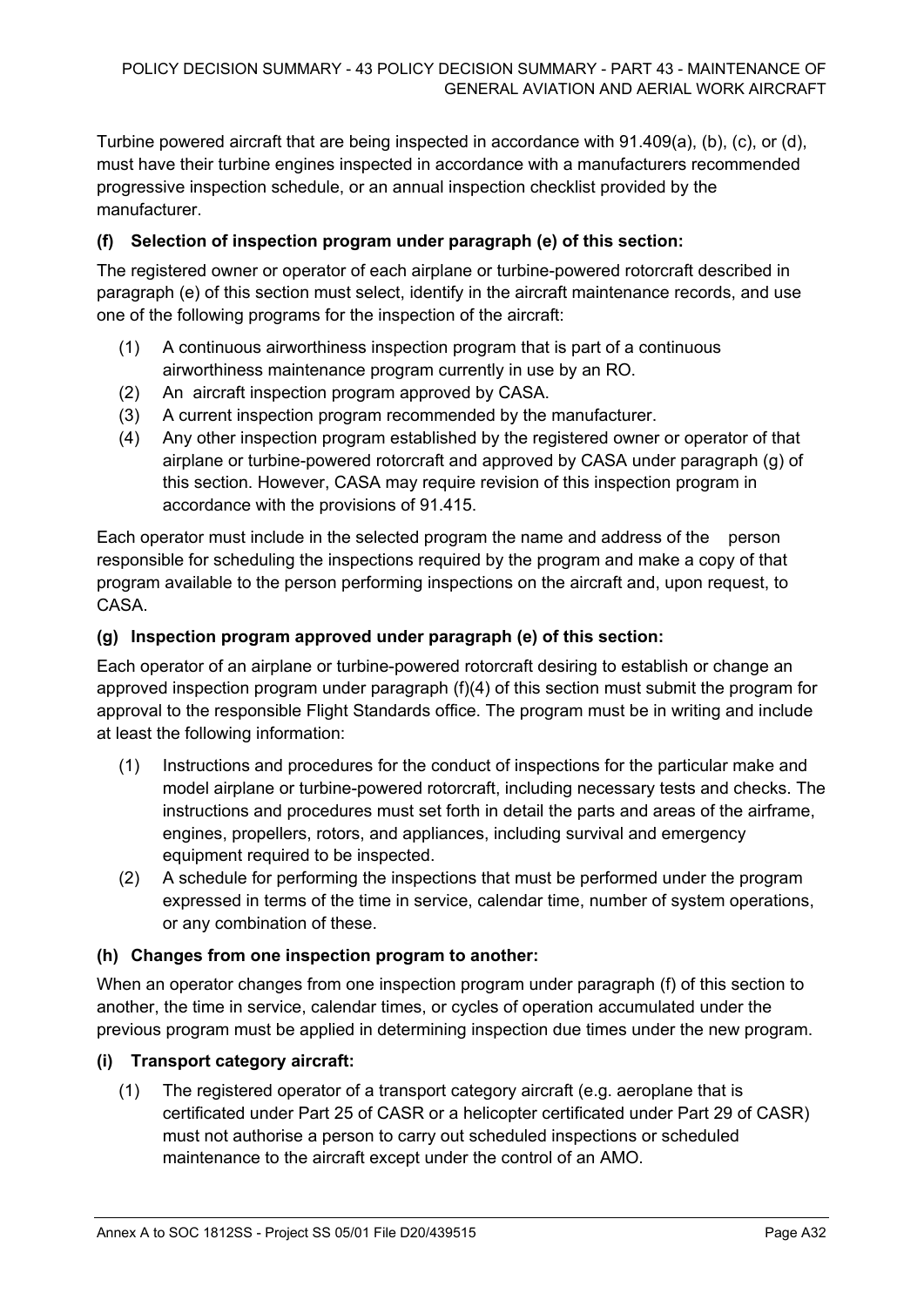## (2) The registered operator must not permit an overhauled engine to be installed on the aircraft unless the engine has been overhauled by:

- i. The engine manufacturer
- ii. An agent of the engine manufacturer
- iii. A maintenance organisation approved for the purpose

### **91.409 What it means**

The RO is required to have the aircraft inspected at regular intervals to determine that it remains in a condition for safe operation and continues to comply with its type certification basis.

There are 3 options from which the RO may choose to have an aircraft inspected.

**Option 1:** The aircraft may be inspected annually (annual inspection) in accordance with Subpart C, specifically regulation 43.15 and Appendix D of Subpart C.

This option is not permitted for large aircraft (MTOW>5700kG) or multi-engine turbine powered aircraft.

**Notes:**

- 1. For the purpose of determining the due date for an annual inspection, the next annual inspection will fall due on or before the last day of the twelfth month since the preceding annual inspection was completed. i.e., if an annual inspection is completed on 1st January 2019, the next inspection will fall due on 31st January 2020.
- 2. If an aircraft is being inspected under Subpart C, and is operated in aerial work or flying training, it must also be inspected at each 100 hours of operation.

**Option 2**: The aircraft may be inspected under a progressive inspection schedule based on Subpart C. The progressive inspection must be overseen by a holder of an IA

**Option 3:** The aircraft may be inspected under an inspection program approved by CASA or an Authorised Person (AP).

An inspection program may be one of the following:

- (1) A system of maintenance previously approved by CASA
- (2) A continuous airworthiness inspection program that is part of a continuous airworthiness maintenance program (AMP)
- (3) An inspection program recommended by the aircraft manufacturer
- (4) An inspection program approved by CASA or an authorised person.

**Note:** If a small aircraft is being inspected under option 3, the elected program must be overseen by a nominated IA.

### **Large aircraft and multi-engine turbine powered aircraft**

Large aircraft and multi-engine turbine powered aircraft must be inspected in accordance with option 3. If the aircraft is being maintained under a program that incorporates a manufacturer's recommended component overhaul or retirement intervals, those intervals are mandatory. Otherwise, the life limitations set out in relevant AWLs and ADs are applicable.

#### **Transport category aircraft**

Inspections and scheduled maintenance of aircraft certificated under part 25 or 29 of CASR must be performed in an AMO.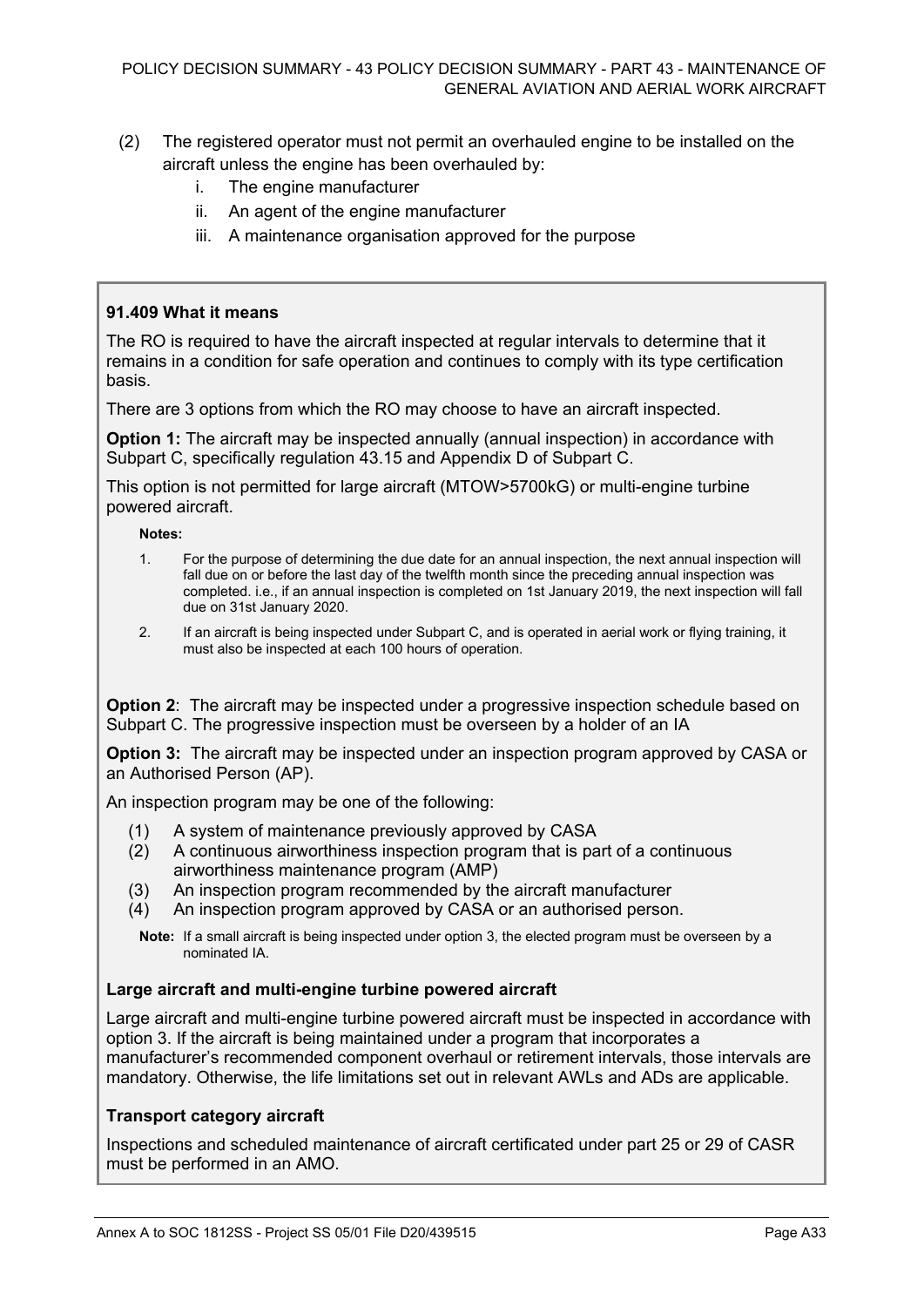## **Light Sport aircraft**

91.409 does not apply to Light sport aircraft. Light Sport Aircraft are required to be inspected in accordance with 91.307.

## **Experimental Aircraft – other than amateur-built aircraft and experimental LSA**

Experimental aircraft are required to be inspected in accordance with conditions attached to their certificates.

## **Amateur-built aircraft and experimental LSA (ELSA)**

Amateur-built aircraft and ELSA are required to have an annual condition inspection carried out in accordance with Appendix D of subpart C.

## **Changes to be made by CASA**

(1) Progressive inspections:

CASA proposes to retain the progressive inspection provisions currently set out in paragraph 2.5 of CASA Schedule 5 [http://classic.austlii.edu.au/au/legis/cth/consol\\_reg/car1988263/sch5.html](http://classic.austlii.edu.au/au/legis/cth/consol_reg/car1988263/sch5.html)

The CASA progressive schedule which will be an acceptable means of compliance with 91,409 (d) is a simpler schedule, requires less documentation and may be adopted by the RO as an election not requiring CASA approval.

(2) Planning tolerances:

100-hourly inspections: a 10-hour planning tolerance will be permitted.

Annual inspections, a 10-day planning tolerance will be permitted.

(3) Turbine powered helicopters and single turbine engine aeroplanes.

CASA has had discussions with the FAA about the applicability of Appendix D for turbine engines and, based on those discussions, CASA requires all turbine engines to be inspected in accordance with a manufacturers recommended progressive inspection or an annual checklist that is provided by the manufacturer.

(4) Limited category aircraft

Limited category aircraft must be inspected in accordance with a schedule approved by an administering organisation for the aircraft. If no administering organisation exists for the aircraft, the aircraft must be inspected in accordance with a schedule approved by CASA or an authorised person, this schedule may be in accordance with Subpart C and appendix D if appropriate.

(5) Aircraft engaged in tandem and training parachute operations.

Aircraft that are engaged in tandem and training parachute operations will be required to have their engines inspected and maintained in accordance with the engine manufacturers recommended inspection and maintenance programs.

- (6) Aircraft engaged in community service flights (CSF) In addition to the annual inspection, CSF aircraft will be required to have had a 100 hour inspection within the 100 hours preceding a CSF operation.
- (7) Aircraft inspected in accordance with an approved inspection programme (91.409 (e)) If the ICA do not provide for a one-off extension, a non-cumulative 10% or 3 month or 200 interval (whichever is the lesser) extension will be available.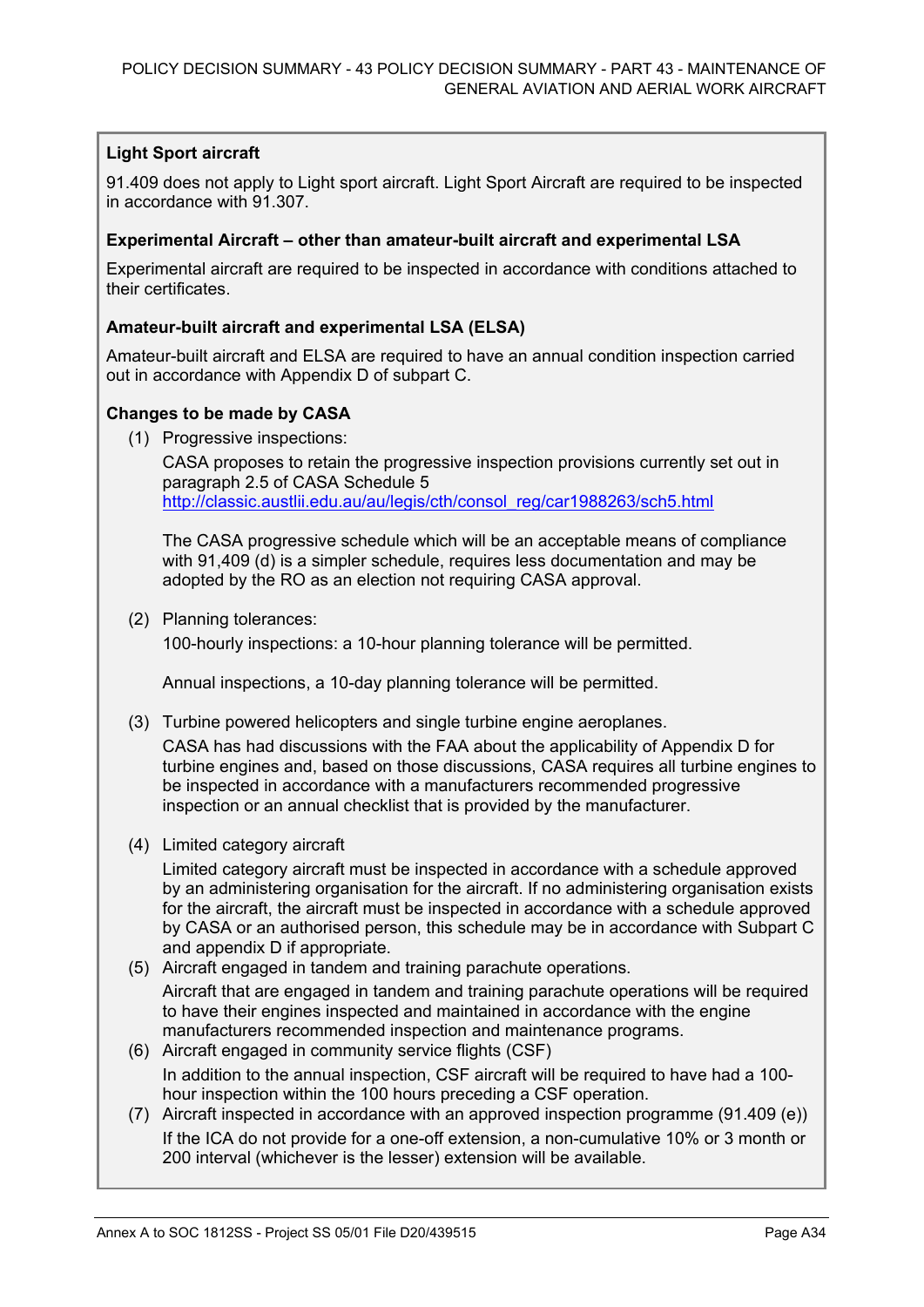A one-off extension will not be permitted for any of the following:

- a. maintenance required by or under the approved design for the aircraft or aeronautical product, for example airworthiness limitation, certification maintenance requirement;
- b. maintenance required by an AD;
- c. replacement of life-limited parts.

## **91.411 - Altimeter system and altitude reporting equipment tests and inspections**

- (a) No person may operate an aeroplane, or helicopter, in controlled airspace for which a transponder is required to be carried, or under IFR unless—
	- (1) Within the preceding 24 calendar months, each static pressure system, each altimeter instrument, and each automatic pressure altitude reporting system has been tested and inspected and found to comply with appendices E and F of Subpart C;
	- (2) Except for the use of system drain and alternate static pressure valves, following any opening and closing of the static pressure system, that system has been tested and inspected and found to comply with paragraph (a), appendix E, of Subpart C; and
	- (3) Following installation or maintenance on the automatic pressure altitude reporting system of the ATC transponder where data correspondence error could be introduced, the integrated system has been tested, inspected, and found to comply with paragraph (c), appendix E, of Subpart C.
- (b) The tests required by paragraph (a) of this section must be conducted by—
	- (1) The manufacturer of the aeroplane, or helicopter, on which the tests and inspections are to be performed;
	- (2) An AMO; or
	- (3) A LAME who has been instructed in the operation of the test equipment
- (c) Altimeter and altitude reporting equipment approved under Technical Standard Orders are considered to be tested and inspected as of the date of their manufacture.
- (d) No person may operate an aeroplane, or helicopter, in controlled airspace under IFR at an altitude above the maximum altitude at which all altimeters and the automatic altitude reporting system of that aeroplane, or helicopter, have been tested.

## **91.411 What it means:**

Testing of altimeters, static pressure measuring systems and pressure altitude reporting systems is only required to be carried out for aircraft that are to be operated under IFR or in controlled airspace for which a transponder is required. The main difference between this regulation and current practice is that the testing requirement will be based on the type of operation and will no longer be required to be carried out every 2 years regardless of aircraft utilisation.

### **Changes made by CASA**

Testing of static systems, altimeters and pressure altitude reporting systems may be carried out by a holder of a B1 or B2 licence if the LAME has the use of the requisite testing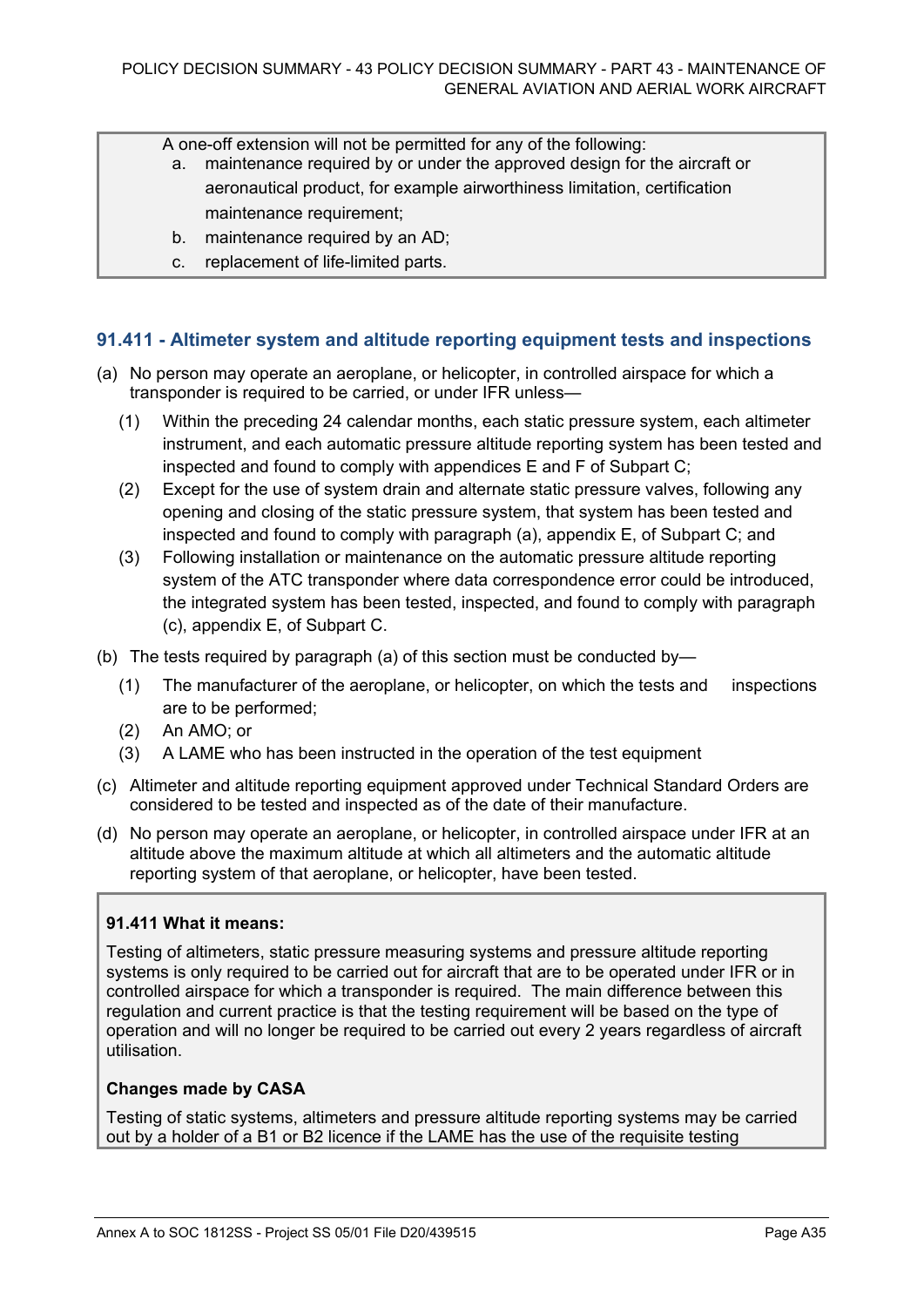equipment and has been instructed in the use of it. Instruction in the use of the testing equipment may be provided by any of the following means:

- The manufacturer of the test equipment, or an appointed agent may provide training in the form of verbal instruction, demonstrations (including demonstrations provided on public media platforms) or written instructions.
- A LAME who has been instructed in the operation of the test equipment may instruct a person in the use of it
- An accredited training provider may provide training in the use of the test equipment

## **91.413 - ATC transponder tests and inspections**

- (a) No persons may use an ATC transponder that is to be operated in controlled airspace for which a transponder is required or under IFR unless, within the preceding 24 calendar months, the ATC transponder has been tested and inspected and found to comply with appendix F of Subpart C; and
- (b) Following any installation or maintenance on an ATC transponder where data correspondence error could be introduced, the integrated system has been tested, inspected, and found to comply with paragraph (c), appendix E, of Subpart C.
- (c) The tests and inspections specified in this section must be conducted by—
	- (1) An AMO;
	- (2) A holder of a B1 or B2 AMEL who has been instructed in the operation of the test equipment
	- (3) The manufacturer of the aircraft on which the transponder to be tested is installed, if the transponder was installed by that manufacturer.

### **91.413 Changes made by CASA**

Testing of transponders will be permitted to be carried out by a holder of a B1 or B2 licence if the LAME has use of the requisite testing equipment and has been instructed in the use of it. Instruction in the use of the testing equipment may be provided by any of the following means:

- The manufacturer of the test equipment, or an appointed agent may provide training in the form of verbal instruction, demonstrations (including demonstrations provided on public media platforms) or written instructions.
- A LAME who has been instructed in the operation of the test equipment may instruct a person in the use of it
- An accredited training provider may provide training in the use of the test equipment

## **91.415 - Changes to aircraft inspection programs**

- (a) Whenever CASA finds that revisions to an approved aircraft inspection program are necessary for the continued adequacy of the program, the owner or operator must, after notification by CASA, make any changes in the program found to be necessary by CASA.
- (b) The owner or operator may petition CASA to reconsider the notice to make any changes in a program in accordance with paragraph (a) of this section.
- (c) The petition must be filed with CASA within 30 days after the certificate holder or fractional ownership program manager receives the notice.
- (d) Except in the case of an emergency requiring immediate action in the interest of safety, the filing of the petition stays the notice pending a decision by CASA.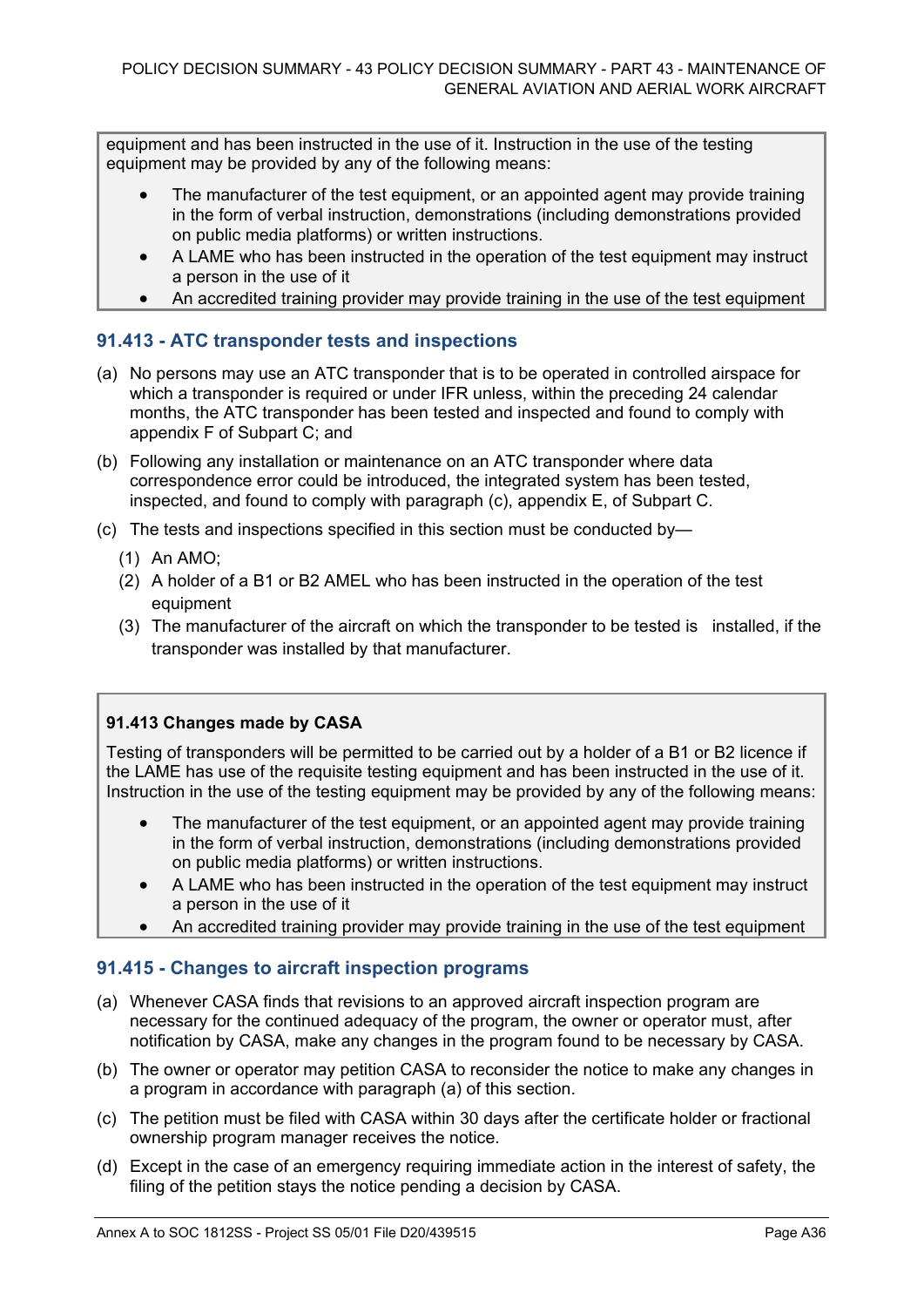#### **91.415 What it means**

CASA may direct the RO to amend an aircraft inspection program if CASA forms the view that the program is deficient, and that the deficiency may create an unacceptable risk to safety. Notwithstanding that this provision is a duplication of regulation 11.245 of CASR, CASA proposes to retain the FAR provision in order to preserve the right of the RO to petition CASA in the event of a direction being given.

#### **91.417 - Maintenance records**

- (a) Except for work performed in accordance with 91.411 and 91.413, each registered owner or operator must keep the following records for the periods specified in paragraph (b) of this section:
	- (1) Records of the maintenance, preventive maintenance, and modification and records of the 100-hour, annual, progressive, and other required or approved inspections, as appropriate, for each aircraft (including the airframe) and each engine, propeller, rotor, and appliance of an aircraft. The records must include
		- i. A description (or reference to data acceptable to CASA) of the work performed; and
		- ii. The date of completion of the work performed; and
		- iii. The signature, and certificate number of the person approving the aircraft for return to service.
	- (2) Records containing the following information:
		- i. The total time in service of the airframe, each engine, each propeller, and each rotor.
		- ii. The current status of life-limited parts of each airframe, engine, propeller, rotor, and appliance.
		- iii. The time since last overhaul of all items installed on the aircraft which are required to be overhauled on a specified time basis.
		- iv. The current inspection status of the aircraft, including the time since the last inspection required by the inspection program under which the aircraft and its appliances are maintained.
		- v. The current status of applicable airworthiness directives (AD) and safety directives including, for each, the method of compliance, the AD or safety directive number and revision date. If the AD or safety directive involves recurring action, the time and date when the next action is required.
		- vi. Certifications and copies of documents relating to major modifications or repairs that are mentioned in 43.9(d).
- (b) The owner or operator must retain the following records for the periods prescribed:
	- (1) The records specified in paragraph  $(a)(1)$  of this section must be retained until the work is repeated or superseded by other work or for 1 year after the work is performed.
	- (2) The records specified in paragraph (a)(2) of this section must be retained and transferred with the aircraft at the time the aircraft is sold.
	- (3) A list of defects furnished to a registered owner or operator under 43.11 must be retained until the defects are repaired and the aircraft is approved for return to service.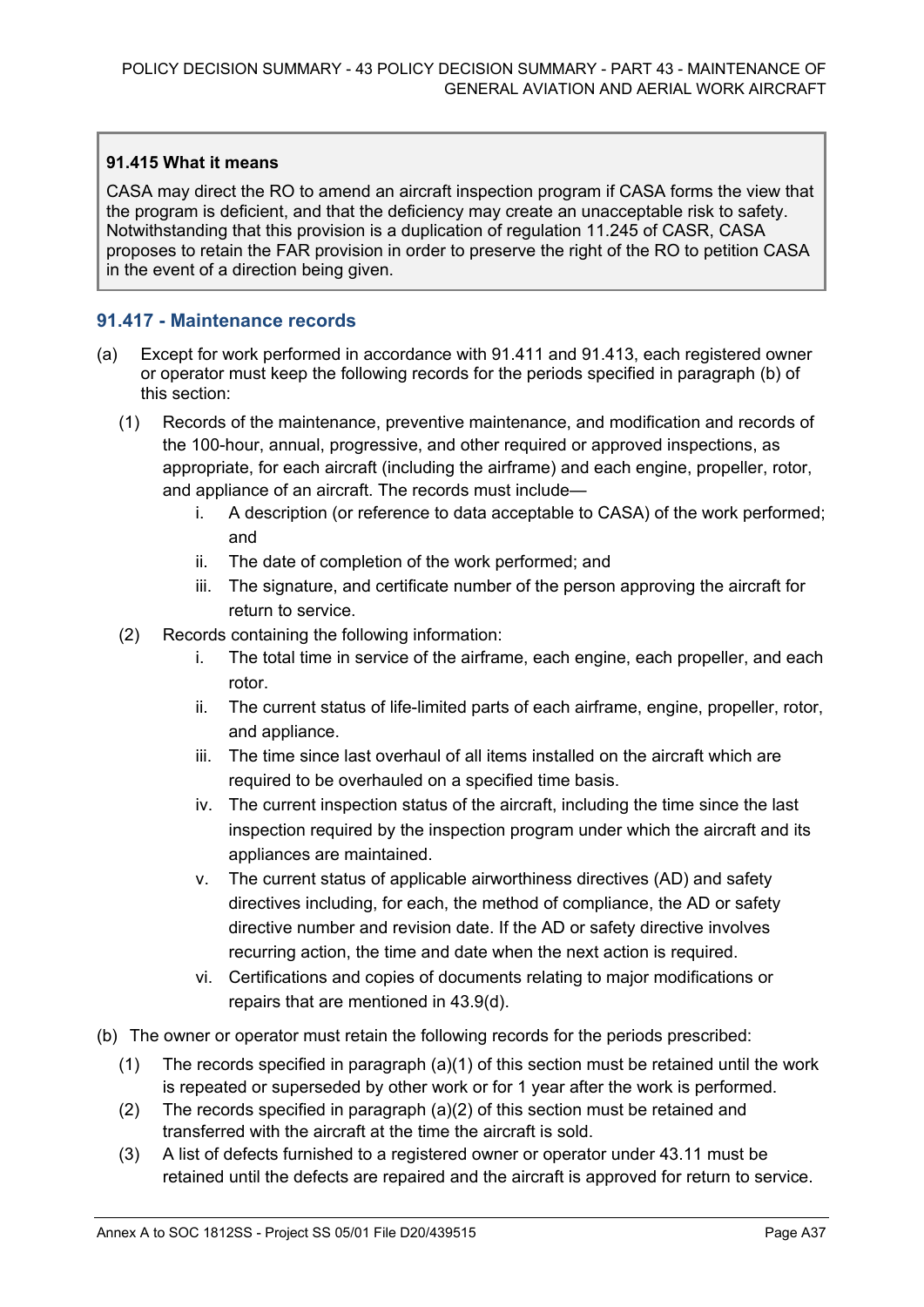- (c) The owner or operator must make all maintenance records required to be kept by this section available for inspection by CASA or any authorized representative of the Australian Transportation Safety Board (ATSB)
- (d) When a fuel tank is installed within the passenger compartment or a baggage compartment pursuant to Subpart C, a copy of the instructions for operation of the fuel system must be kept on board the modified aircraft by the owner or operator.

#### **Aircraft operating limitations**

If a repair or modification is made to the aircraft that has an effect on operating limitations set out in the aircrafts approved flight manual, the IA inspecting the work must provide to the RO, any approved documentation that sets out the changed operating limitations.

#### **Weight and Balance**

If a repair or modification affects the empty weight or the position of the centre of gravity at empty weight of an aircraft to the extent that use of the flight manual or placarded loading instructions could result in the aircraft being loaded outside the aircraft's approved flight manual limitations, the IA must provide a new loading system to the RO that will ensure correct loading of the aircraft.

#### **91.417, What it means**

91.417(a)(1)(i). Is identical to 43.9(a)(1) and requires the maintenance record entry to include "a description of the work performed." The description should be in sufficient detail to permit a person unfamiliar with the work to understand what was done and the methods and procedures used in doing it. When the work is extensive, this results in a voluminous record. To provide for this contingency, the rule permits reference to technical data acceptable to CASA in lieu of making the detailed entry. Manufacturer's manuals, Service Letters (SL), bulletins, work orders, ACs, and others, which accurately describe what was done or how it was done, may be referenced. Except for the documents mentioned that are in common usage, referenced documents such as one-off modification design data are to be made a part of the maintenance records and retained in accordance with 91.417(b).

The retention requirements of this section do not apply to records relating to testing of altimeters, static pressure systems and transponders. The RO is required to retain a record of these tests for 2 years or until the work is repeated or superseded.

#### **Changes to be made by CASA**

#### **Aircraft operating limitations**

If a repair or modification is made to the aircraft that has an effect on operating limitations set out in the aircrafts approved flight manual, the IA inspecting the work must provide to the RO, any approved documentation that sets out the changed operating limitations.

#### **Weight and Balance**

If a repair or modification affects the empty weight or the position of the centre of gravity at empty weight of an aircraft to the extent that use of the flight manual or placarded loading instructions could result in the aircraft being loaded outside the aircraft's approved flight manual limitations, the IA must provide a new loading system to the RO that will ensure correct loading of the aircraft.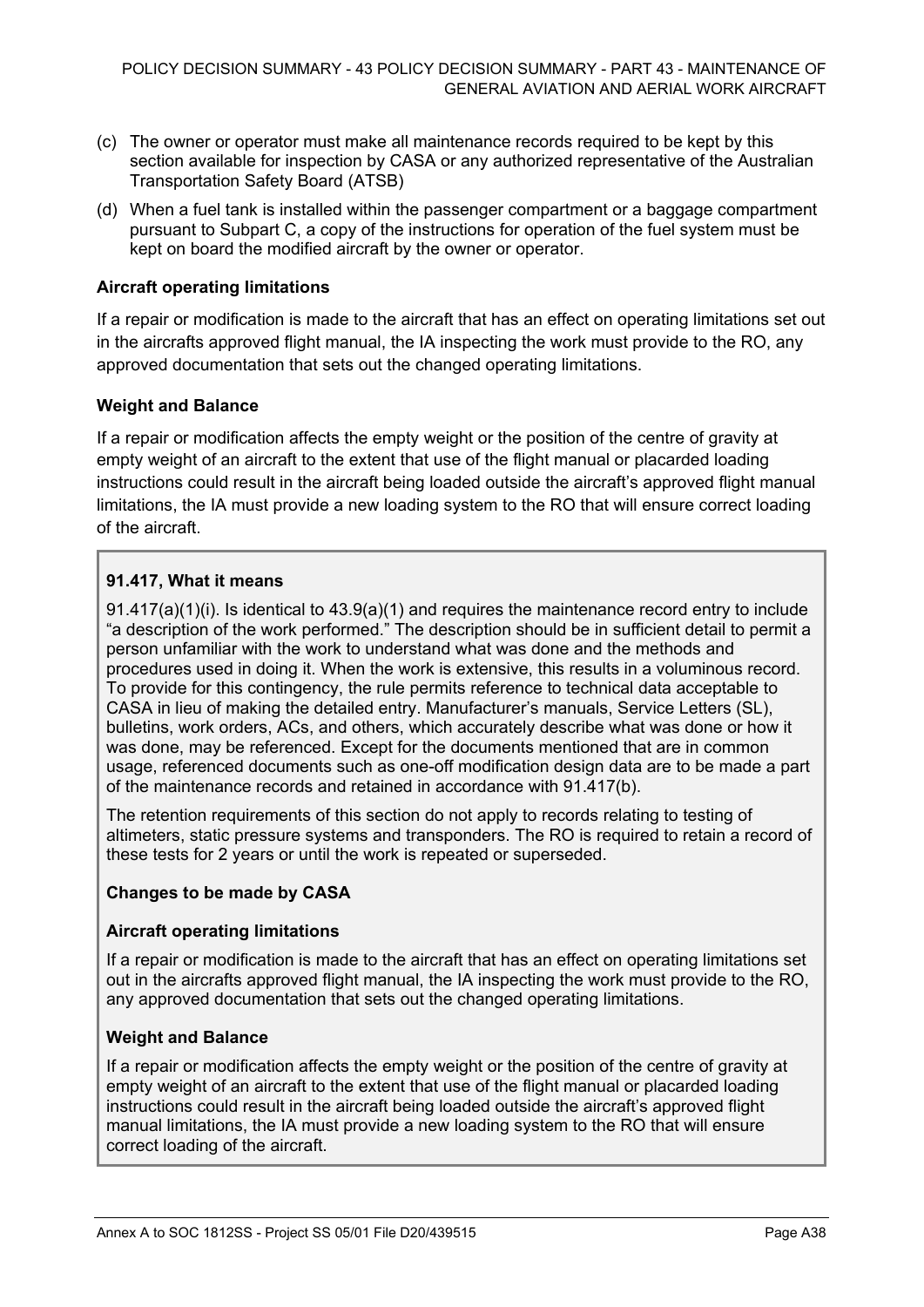#### **Responsibility of the RO to update aircraft operating instructions**

If the RO is provided with a flight manual supplement or amended loading instructions, the RO must ensure that the amendments are incorporated in the Flight manual, pilot operating instructions, or system of placards as appropriate.

#### **91.419 - Transfer of maintenance records**

Any owner or operator who sells an Australian registered aircraft must transfer to the purchaser, at the time of sale, the following records of that aircraft, in plain language form or in coded form at the election of the purchaser, if the coded form provides for the preservation and retrieval of information in a manner acceptable to CASA:

- (a) The records specified in 91.417(a)(2).
- (b) The records specified in 91.417(a)(1) which are not included in the records covered by paragraph (a) of this section, except that the purchaser may permit the seller to keep physical custody of such records. However, custody of records by the seller does not relieve the purchaser of the responsibility under 91.417(c) to make the records available for inspection by CASA or any authorized representative of the Australian Transportation Safety Board (ATSB).

#### **91.421 - Rebuilt engine maintenance records**

- (a) The owner or operator may use a new maintenance record, without previous operating history, for an aircraft engine rebuilt by the manufacturer or by an agency approved by the manufacturer.
- (b) Each manufacturer or agency that grants zero time to an engine rebuilt by it must enter in the new record—
	- (1) A signed statement of the date the engine was rebuilt;
	- (2) Each change made as required by airworthiness directives; and
	- (3) Each change made in compliance with manufacturer's service bulletins, if the entry is specifically requested in that bulletin.
- (c) For the purposes of this section, a rebuilt engine is a used engine that has been completely disassembled, inspected, repaired as necessary, reassembled, tested, and approved in the same manner and to the same tolerances and limits as a new engine with either new or used parts. However, all parts used in it must conform to the production drawing tolerances and limits for new parts or be of approved oversized or undersized dimensions for a new engine.

#### **91.423 - Overhaul of turbine engines**

If turbine engine maintenance work is beyond the limits recommended in the manufacturer's maintenance manual or service instructions for service in the field, then that maintenance must be performed at an AMO who has the scope to perform such work. Any work or repairs that require the overhaul of a turbine engine, turbine engine module or engine accessory component must be performed at appropriately rated AMO. This includes any tasks or repairs detailed within the turbine engine overhaul manual or the equivalent document.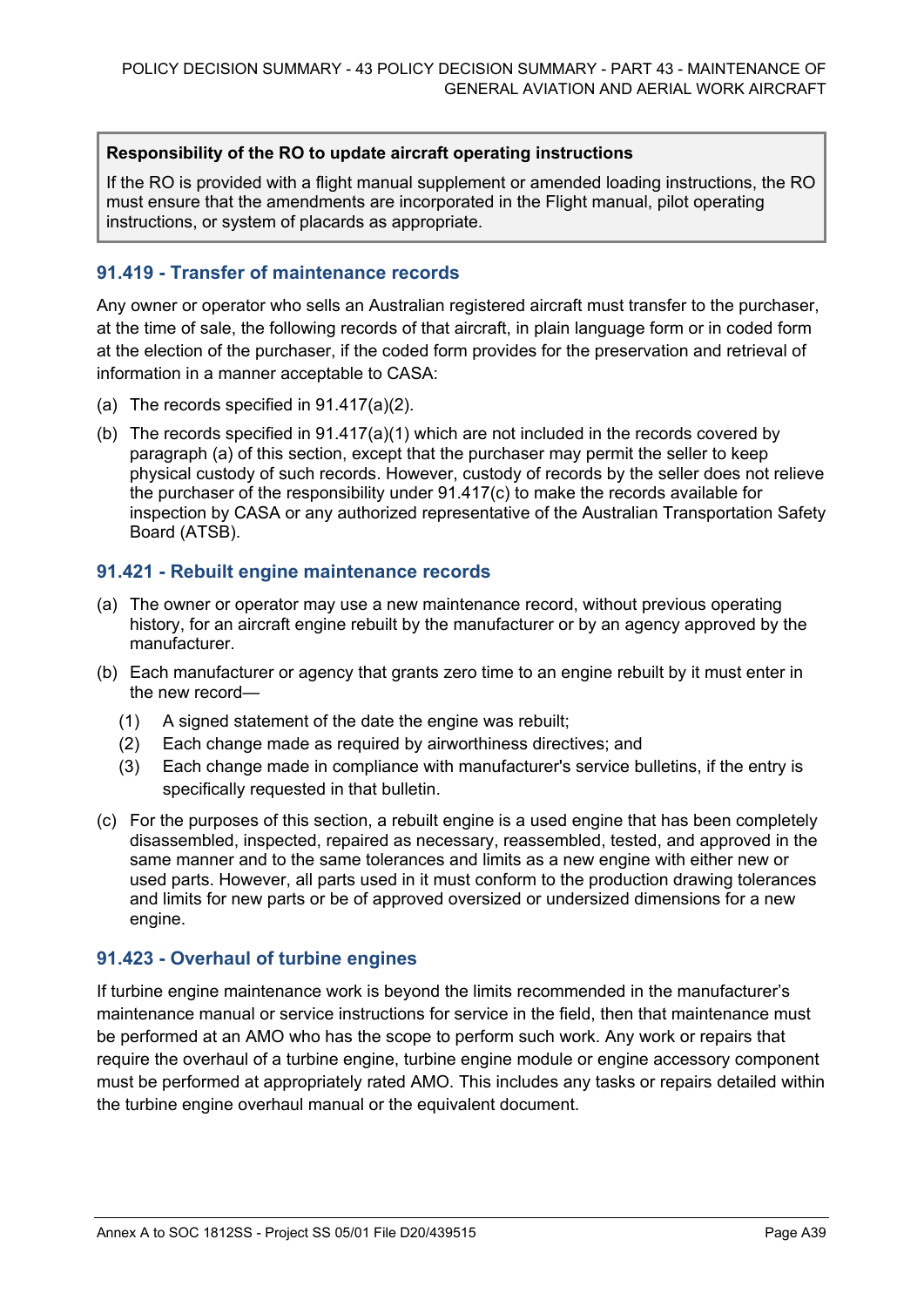## **7 Subpart C – Performance rules**

## **7.1 What this subpart does**

This subpart sets out the requirements that apply to persons carrying out maintenance, preventive maintenance, inspections, modifications or rebuilds to aircraft, airframes, engines propellers and appliances. This subpart is about who can perform maintenance and how maintenance is to be performed, recorded and released to service.

## **7.2 What this subpart does not do**

This subpart does not specify what sort of maintenance or inspection must be carried out or when it must be done. Those requirements are the responsibility of the RO and are set out in subpart B

## **43.1 - Applicability**

- (a) Except as provided in paragraphs (b) and (d) of this section, this subpart prescribes rules governing the maintenance, preventive maintenance, rebuilding, and modification of any—
	- (1) Aircraft engaged in private, aerial work, community service flights and flying training operations;
	- (2) Airframe, aircraft engines, propellers, appliances, and component parts of aircraft engaged in private, aerial work, community service flights and flying training operations.
- (b) This subpart does not apply to
	- (1) Any aircraft for which CASA has issued an experimental certificate, unless CASA has previously issued a different kind of airworthiness certificate for that aircraft;
	- (2) Any aircraft for which CASA has issued an experimental certificate under CASR 21.190 or 21.191(g), (h), (j) or(k) of CASR;
		- or
	- (3) Any aircraft subject to the provisions of part 101 of CASR
- (c) This subpart applies to all life-limited parts that are removed from a type certificated product, segregated, or controlled as provided in 43.10.
- (d) This subpart applies to any aircraft issued a special airworthiness certificate in the light-sport category except that the listing of major modifications and major repairs specified in paragraphs (a) and (b) of appendix A of this subpart is not applicable to products not produced under a Part 21 approval.

#### **43.1 What it means**

Subpart C does not apply to an amateur-built aircraft, an experimental aircraft such as a prototype for which a different CofA has not been previously issued, or an aircraft that is subject to Part 101.

These rules apply to a light sport aircraft except for the rules relating to major repairs and modifications.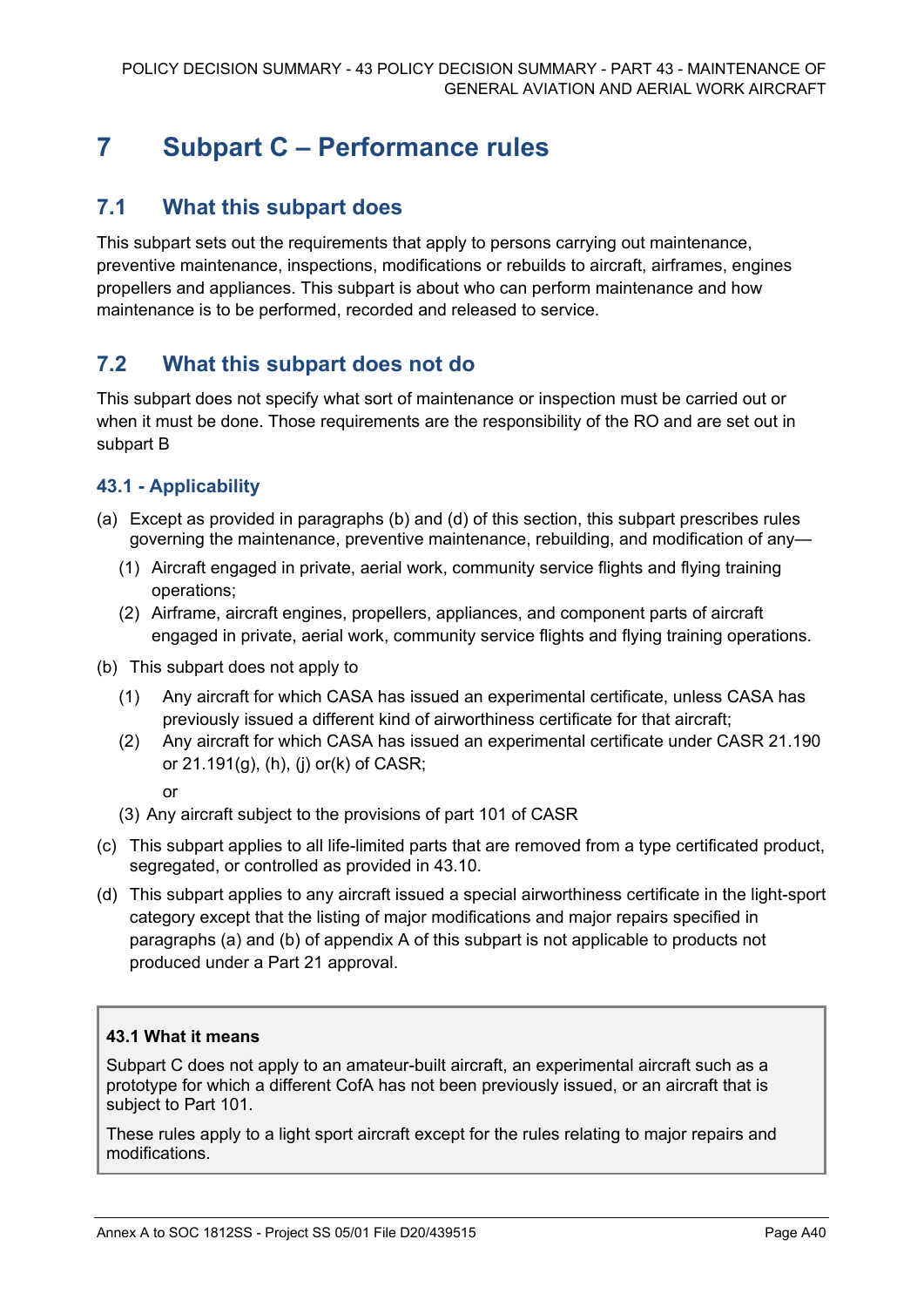These rules apply to a limited category aircraft except for the:

- rules relating to major repairs and modifications
- data requirements in 43.13(a)

#### **43.2 - Records of overhaul and rebuilding**

- (a) No person may describe in any required maintenance entry or form an aircraft, airframe, aircraft engine, propeller, appliance, or component part as being overhauled unless—
	- (1) Using methods, techniques, and practices acceptable to CASA, it has been disassembled, cleaned, inspected, repaired as necessary, and reassembled; and
	- (2) It has been tested in accordance with approved standards and technical data, or in accordance with current standards and technical data acceptable to CASA, which have been developed and documented by the holder of the type certificate, supplemental type certificate, or a material, part, process, or appliance approval under part 21 of CASR.
- (b) No person may describe in any required maintenance entry or form an aircraft, airframe, aircraft engine, propeller, appliance, or component part as being rebuilt unless it has been disassembled, cleaned, inspected, repaired as necessary, reassembled, and tested to the same tolerances and limits as a new item, using either new parts or used parts that either conform to new part tolerances and limits or to approved oversized or undersized dimensions.

#### **43.2 What it means**

This regulation when read in conjunction with 91.421 means that a LAME may overhaul an engine in accordance with paragraph (a), however only a manufacturer or its approved agents may rebuild an engine in accordance with paragraph (b).

## **43.3 - Persons Authorized to Perform Maintenance, Preventive Maintenance, rebuilding, and modifications**

- (a) Except as provided in this section, no person may maintain, rebuild, alter, or perform preventive maintenance on an aircraft, airframe, aircraft engine, propeller, appliance, or component part to which this part applies. Those items, the performance of which is a major modification, a major repair, or preventive maintenance, are listed in appendix A.
- (b) The holder of a Part 66 AMEL may perform maintenance, preventive maintenance, and modifications as provided in subpart A (65.81 and 65.82).
- (c) The holder of an AMT certificate may perform maintenance, preventive maintenance, and modifications as provided in subpart A (65.103, 65.104 and 65.107).
- (d) A person working under the supervision of a LAME or AMT may perform the maintenance, preventive maintenance, and modifications that his supervisor is authorized to perform, if the supervisor personally observes the work being done to the extent necessary to ensure that it is being done properly and if the supervisor is readily available, in person, for consultation. However, this paragraph does not authorize the performance of any inspection performed after a major repair or modification.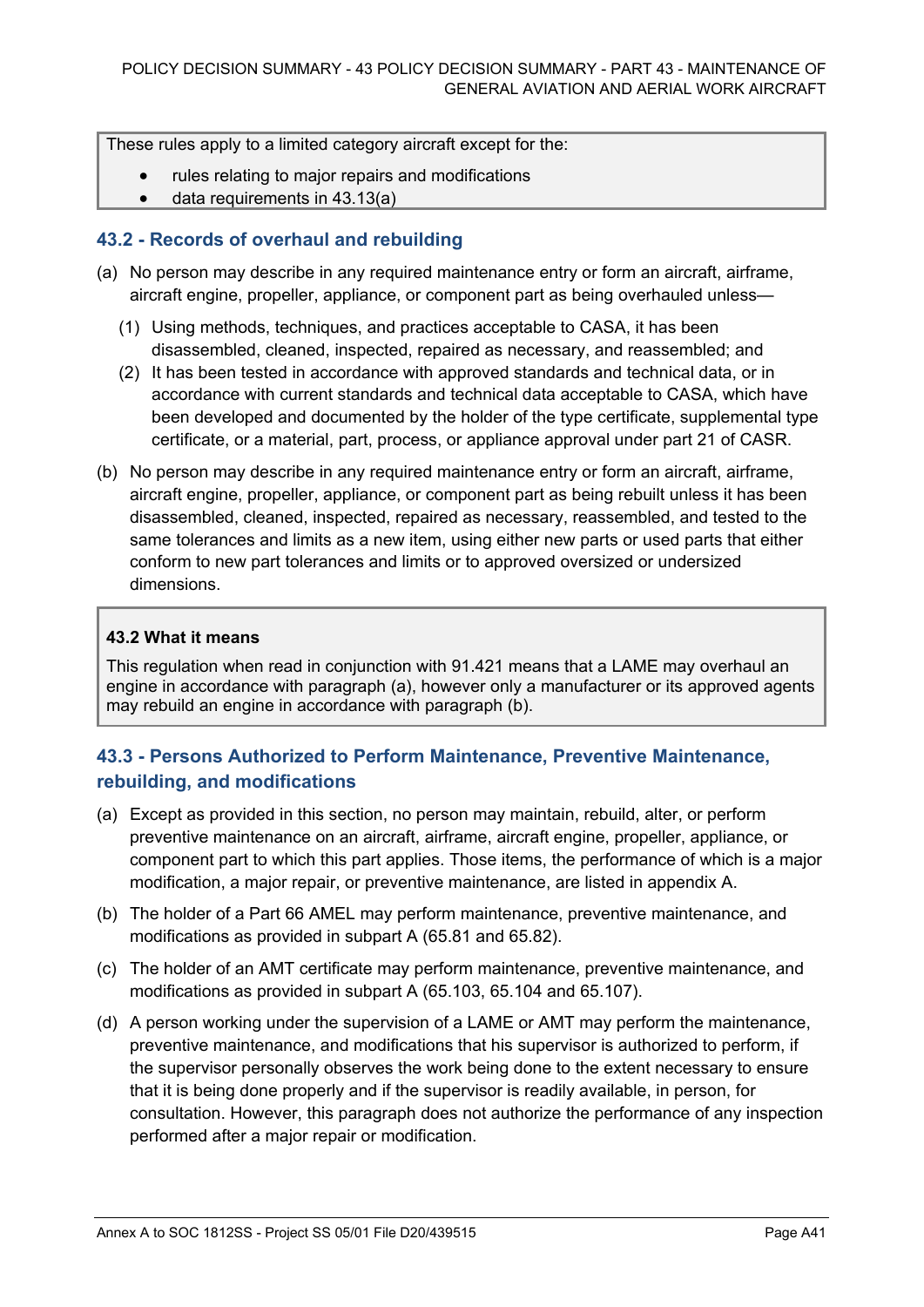- (e) An AMO may perform maintenance, preventive maintenance, and modifications as provided in Part 145.
- (f) Reserved
- (g) Except for holders of a recreational pilot licence, the holder of a pilot licence issued under part 61 may perform preventive maintenance on any aircraft owned or operated by that pilot which is not used under Part 135 of CASR. The holder of a recreational pilot licence may perform preventive maintenance on an aircraft owned or operated by that pilot and issued a special airworthiness certificate in the light-sport category.
- (h) Notwithstanding the provisions of paragraph (g) of this section, the RO of an aircraft engaged in aerial work operations may approve a pilot to carry out maintenance on an aircraft that he or she is flying in the employment of the RO provided—
	- (1) The RO is satisfied that the pilot is competent to perform the task and has been authorized In writing for each item of preventive maintenance that the pilot is authorized to perform; and
	- (2) The items of preventive maintenance authorized by this section are those listed in paragraph (c) of appendix A of this part.
- (i) Reserved
- (j) A manufacturer may—
	- (1) Rebuild or alter any aircraft, aircraft engine, propeller, or appliance manufactured by him under a type or production certificate;
	- (2) Rebuild or alter any appliance or part of aircraft, aircraft engines, propellers, or appliances manufactured by him under a Technical Standard Order Authorization, a Parts Manufacturer Approval, or Product and Process Specification issued by the certifying NAA; and
	- (3) Perform any inspection required by part 91 on aircraft it manufactured under a type certificate, or currently manufactures under a production certificate.
- (k) Deleted see proposed changes below relating to uploading or downloading of data.

#### **Maintenance outside Australian territory**

A person mentioned in 43.3 (b) to (j) may perform maintenance on an Australian aircraft outside Australian territory and release the aircraft to service.

A person or organisation authorised to perform maintenance under the laws of a contracting state may perform the maintenance on an Australian aircraft in that state.

A maintenance organisation approved under the laws of a contracting state may perform scheduled maintenance for an Australian transport category aircraft in that state.

#### **43.3 What it means**

43.3 (a) specifies that only persons nominated in 43.3 and may inspect, rebuild, repair, overhaul or alter an aircraft, engine, propeller or component. This subsection also refers to Appendix A of Subpart C which sets out what actions are a major repair or major modification for the purpose of Subpart C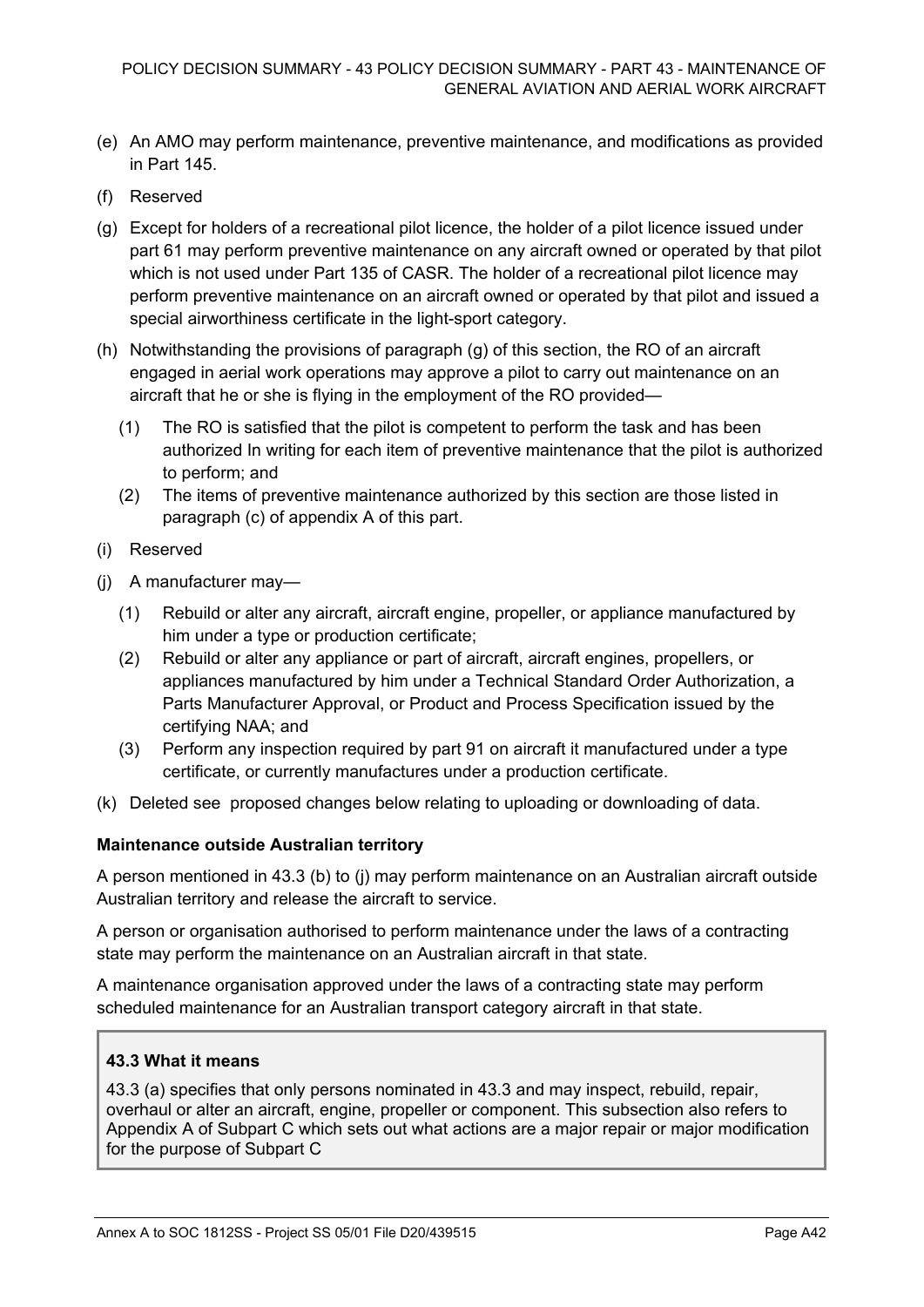43.3 (b) permits a LAME to perform all maintenance actions that are listed in subpart A (see 65.81, 65.82 and 65.95). This permission over-rides limitations imposed on a Part 66 licence by licence subcategory and exclusions. The permissions are subject to conditions and competency requirements set out in Subpart A and do not translate across to maintenance under CAR or Part 42 of CASR.

43.3(c) permits a holder of an AMTC to perform maintenance in accordance with the privileges and limitations set out in Subpart A (see 65.103, 65.104 and 65.107).

43.3(d) permits a person who is not a LAME or AMTC holder, to perform maintenance tasks under the supervision of a LAME or AMTC holder.

The permission does not include performance of inspections after a major repair or modification, and is restricted to the type of maintenance, preventive maintenance or modification that is within the scope of the supervising LAME or AMTC as set out in Subpart A.

The person supervising must personally observe the work to the extent necessary to ensure that the work has been carried out properly and be readily available in person for consultation during the maintenance.

This provision also means that a non-LAME may not perform an inspection after a major repair or modification under supervision. It does not preclude a LAME from performing the inspections under supervision of another LAME or IA as applicable.

This subsection does not permit a pilot to supervise preventive maintenance or pilot maintenance tasks listed in paragraph (d) of Appendix A.

43.3(e) permits an AMO to perform maintenance, preventive maintenance and modifications to Part 43 aircraft, their engines, propellers and appliances. The AMO would perform an inspection using an appropriate checklist and in accordance with the procedures set out in its exposition.

An AMO when performing maintenance will use the appropriate manufacturer's instructions or other such instructions acceptable to CASA and release an aircraft, engine, propeller or accessory to service using its approved procedures and documentation.

When an AMO carries out annual inspections for a part 43 aircraft, it must use a procedure that sets out how it will inspect the aircraft (by using an Appendix D inspection checklist or an approved inspection program provided by the RO), and how it will release the aircraft to service taking into consideration the requirements of 43.5, 43.9 and 43.11.

Additionally, the AMOs procedures must set out how the person releasing the aircraft to service after an annual inspection or major repair or modification, if not the holder of an IA, will meet the knowledge and experience requirements set out in 61.91.

**Note:** AMO includes a CAR 30 maintenance approval holder.

43.3(f) has no relevance at this time (to be revisited when Part 135 policy settings are finalised)

43.3(g) will permit a pilot to perform preventive maintenance on an aircraft which is owned by the pilot. This subsection will also permit a pilot to perform preventive maintenance on any aircraft that the pilot is licenced to fly as pilot in command provided that the pilot has the permission of the RO to perform the maintenance.

This subsection also permits a holder of a recreational pilot licence to carry out preventive maintenance to a light sport aircraft that he or she owns.

43.3 (h) will permit a pilot to perform maintenance that is listed in paragraph (d) of Appendix A, to aircraft engaged in flying training or aerial work, provided that the RO has ensured that the pilot is competent to perform the task. The competency may be established by any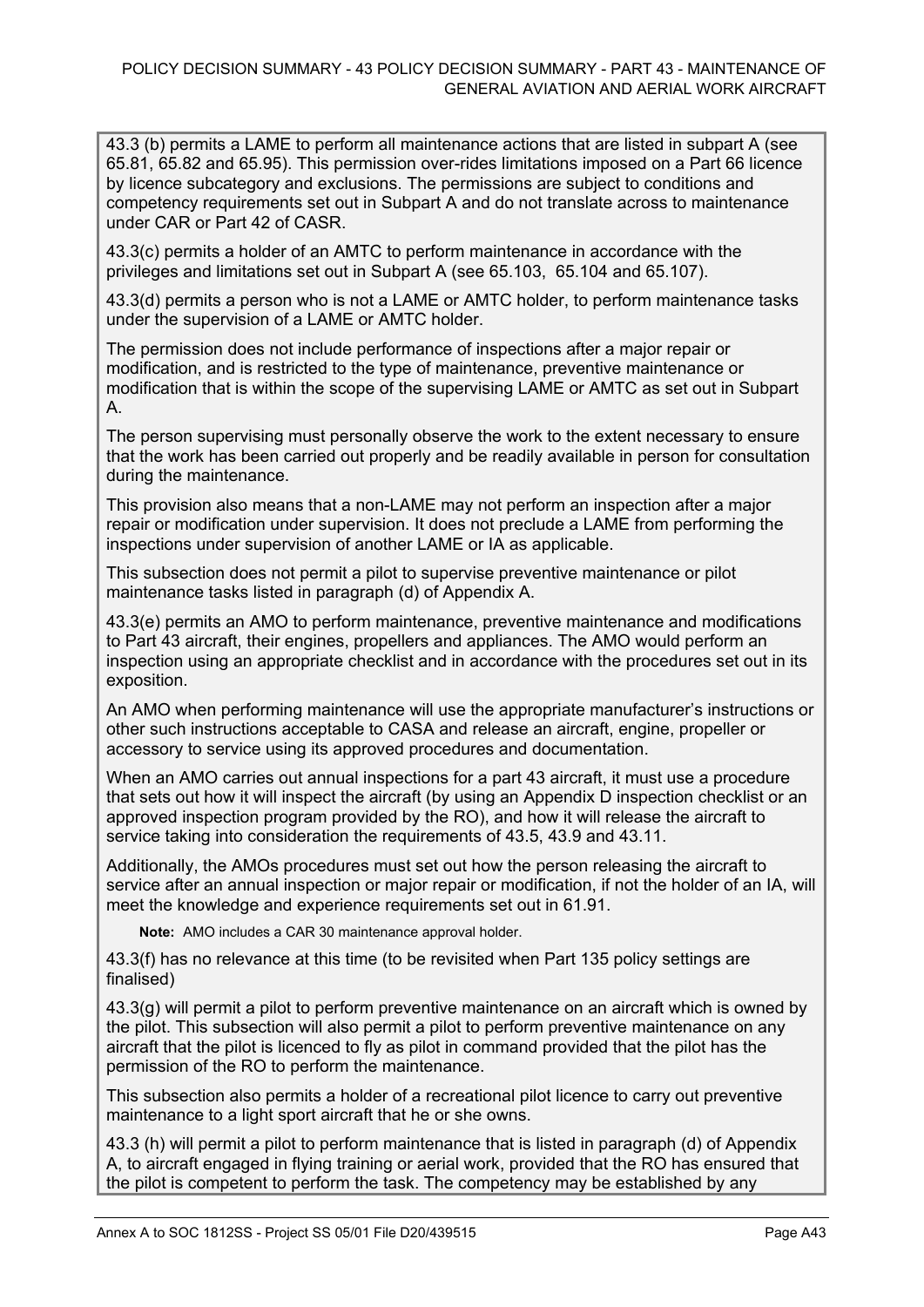combination of instruction and/or observed performance of the tasks. The subsection does not specify that the pilot must hold a commercial pilot licence or an instructor rating. The RO is required to authorise the pilot in writing, specifying the particular tasks that the pilot is authorised to perform.

43.3(i) has no relevance at this time (to be reviewed when Part 135 policy settings are resolved)

43.3(j) will permit a manufacturer to rebuild or alter aircraft, engines, propellers or appliances that it has manufactured under a production certificate.

This subsection will also permit a manufacturer to:

- rebuild or alter any appliance or part of an aircraft that it has manufactured under a Part 21 approval (PMA, APMA, TSO)
- perform any inspection required by 91.409 on an aircraft that it has manufactured under a type certificate or production certificate.

**Note:** 43.3(k) does not apply to updating of maintenance related databases or software updates.

#### **Changes to be made by CASA**

#### **Downloading of aircraft data**

Downloading of information from a computerised aircraft system is not a maintenance activity and may be carried out by any person authorised by the RO provided (1) the download of data does not require removal or disassembly of the computerised aircraft system; and (2) the download of data is performed in accordance with the instructions issued by the manufacturer of the system.

#### **Uploading of data to a computerised aircraft system**

Uploading of data to a computerised aircraft system such as a computerised navigation database, is not maintenance provided that: (1) the upload of data does not require removal or disassembly of the computerised aircraft system; (2) the upload of data is performed in accordance with the instructions issued by the manufacturer of the system; and (3) the uploading of the data does not alter firmware or affect operational characteristics.

The RO may authorise any person to perform a download or upload of information to a computerised aircraft system provided that the RO has ensured that the person understands the manufacturer's instructions for the download or upload.

#### **Reporting of major defect to RO**

If a LAME/AMT/AMO, in the course of carrying out an inspection or maintenance becomes aware of a major defect, the maintainer must report the defect to the RO.

#### **Non Destructive Testing (NDT) Inspections**

A LAME or AMT may perform NDT inspections limited to liquid penetrant inspection using aerosol packed materials.

Any other form of NDT may only be performed and certified by a person holding a recognised qualification.

**Recognised qualification** includes:

- CASA issued authorisation under CAR33B
- A qualification issued under the control of the NANDTB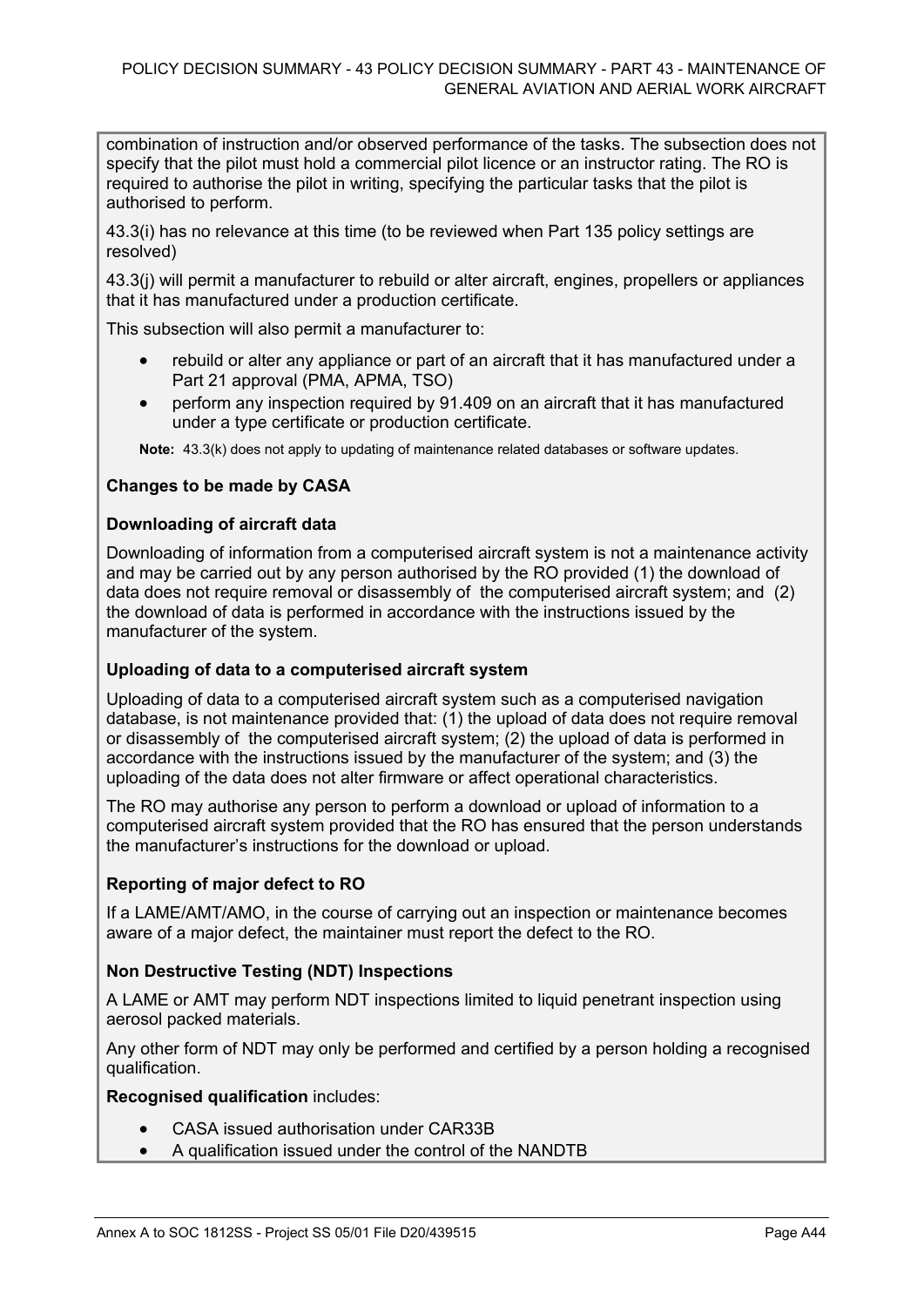## **43.5 - Approval for return to service after maintenance, preventive maintenance, rebuilding, or modification**

No person may approve for return to service any aircraft, airframe, aircraft engine, propeller, or appliance, that has undergone maintenance, preventive maintenance, rebuilding, or modification unless—

- (a) The maintenance record entry required by 43.9 or 43.11, as appropriate, has been made;
- (b) If a repair or a modification results in any change in the aircraft operating limitations or flight data contained in the approved aircraft flight manual, those operating limitations or flight data are appropriately revised and set forth as prescribed in Subpart B.

#### **43.5 What it means**

This requirement applies equally to a pilot, a LAME, an AMT or a manufacturer who is returning to service, an aircraft, an airframe or an engine, propeller or appliance that has been inspected or had any form of maintenance, preventive maintenance, overhaul or modification carried out to it.

43.5(a) requires that:

- (1) a maintenance record entry as specified in 43.9 must be made for any maintenance, preventive maintenance overhaul or modification task before the aircraft is released to service (the making of the maintenance record constitutes a return to service for this requirement), and
- (2) if the maintenance action is an inspection required by 91.409, an inspection record entry must be made in accordance with 43.11.

#### **Operating limitations and aircraft weight and balance**

43.5 (b) specifies that if a repair or modification has an effect on the operation limitations set out in the aircrafts approved flight manual, or the aircraft weight and balance, the person returning the aircraft to service must provide the RO with information about the changes and any approved flight manual supplement that accompanies the repair or modification instructions. (based on FAR 91.9)

#### **43.7 - Persons Authorized to Approve Aircraft for Return to Service**

- (a) Except as provided in this section and 43.8, no person may approve an aircraft, airframe, aircraft engine, propeller, appliance, or component part for return to service after it has undergone maintenance, preventive maintenance, rebuilding, or modification.
- (b) The holder of an AMEL or an inspection authorisation may approve an aircraft, airframe, aircraft engine, propeller, appliance, or component part for return to service as provided in Subpart A.
- (c) An AMO whose approval certificate permits the particular maintenance may approve an aircraft, airframe, aircraft engine, propeller, appliance, or component part for return to service.
- (d) A manufacturer may approve for return to service any aircraft, airframe, aircraft engine, propeller, appliance, or component part which that manufacturer has worked on under 43.3(h). However, except for minor modifications, the work must have been done in accordance with technical data approved by CASA.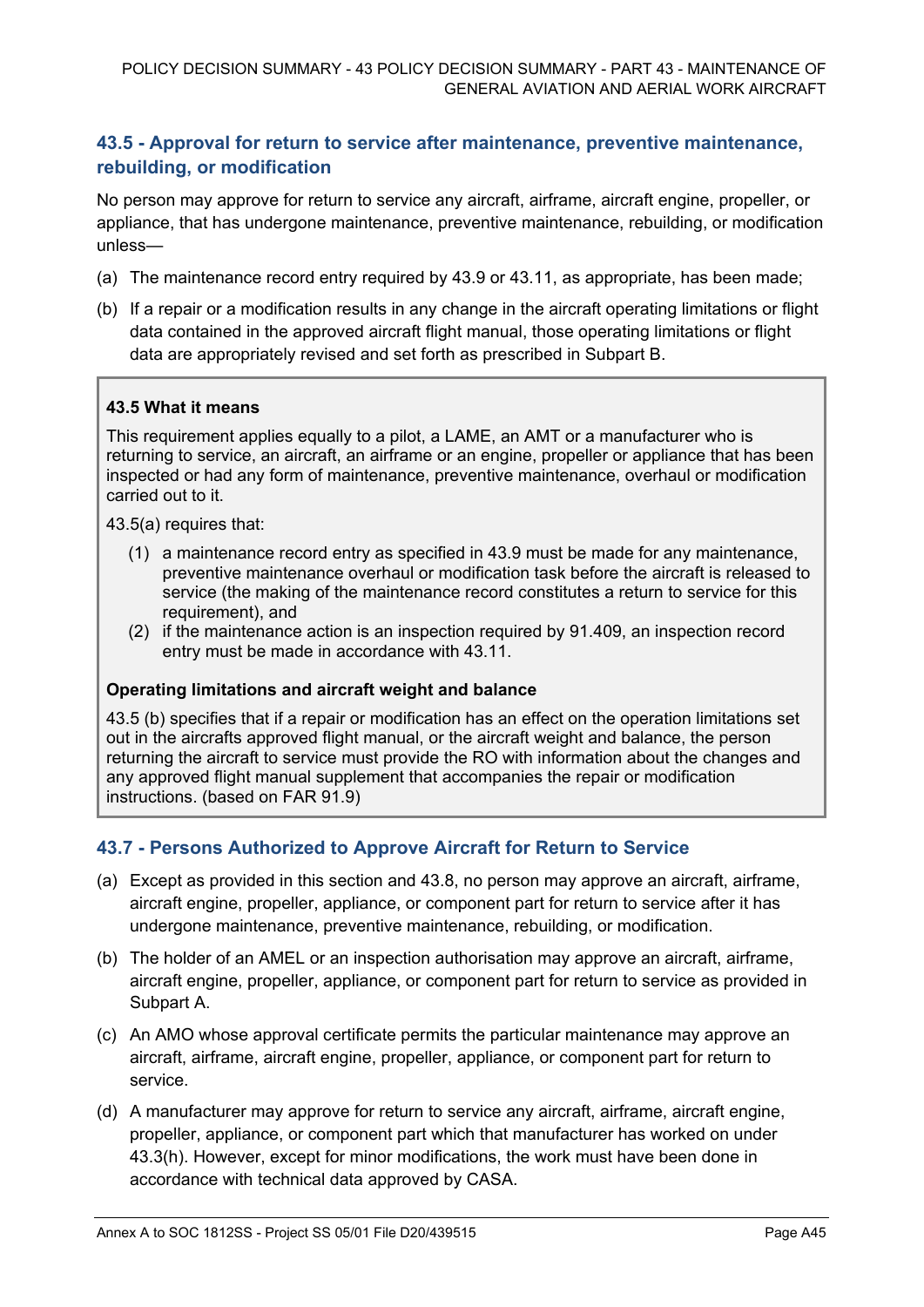- (e) A person holding at least a private pilot licence may approve an aircraft for return to service after performing preventive maintenance under the provisions of 43.3(g).
- (f) The holder of an AMT certificate may approve an aircraft, engine or component for return to service, as provided in Subpart A (see 65.103 and 65.107)
- (g) The holder of at least a recreational pilot licence may approve an aircraft owned or operated by that pilot and issued a special airworthiness certificate in the light-sport category for return to service after performing preventive maintenance under the provisions of 43.3(g).

#### **43.7 What it means**

This section provides the permissions for LAMEs, AMTs, AMOs, pilots and manufacturers to return an aircraft to service after maintenance that they are permitted to perform under 43.3

43.7 (d) requires a manufacturer to use approved technical data for inspections, rebuilds and modifications, other than minor modifications.

## **43.8 - Persons authorised to approve aircraft for return to service outside Australian territory**

- (a) A person may approve an aircraft for release to service outside Australian territory if the person is authorised to perform the same maintenance certification or release to service in an Australian territory under 43.7
- (b) A person who would be permitted under the laws of a contracting state to authorise an aircraft of the same type for release to service after maintenance if it were registered in that state may approve an Australian aircraft for release to service after maintenance.

#### **43.8 - What it means**

This provision:

- (a) prescribes that a holder of an Australian AMEL, AMT or pilot licence may exercise the privileges of the authorisation on an Australian aircraft outside Australian territory.
- (b) Authorises a person who holds a maintenance licence/authorisation issued by a contracting state, may release an Australian aircraft to service in that state but only within the privileges of the licence/authorisation.
- (c) This provision does not permit an independent maintainer in a contracting state to release a transport category aircraft to service after a scheduled maintenance action.

#### **43.9 - Content, Form, and Disposition of Maintenance Records**

- (a) Maintenance record entries. Except as provided in paragraphs (b) and (c) of this section, each person who maintains, performs preventive maintenance, rebuilds, or alters an aircraft, airframe, aircraft engine, propeller, appliance, or component part must make an entry in the maintenance record of that equipment containing the following information:
	- (1) A description (or reference to data acceptable to CASA) of work performed.
	- (2) The date of completion of the work performed.
	- (3) The name of the person performing the work if other than the person specified in paragraph (a)(4) of this section.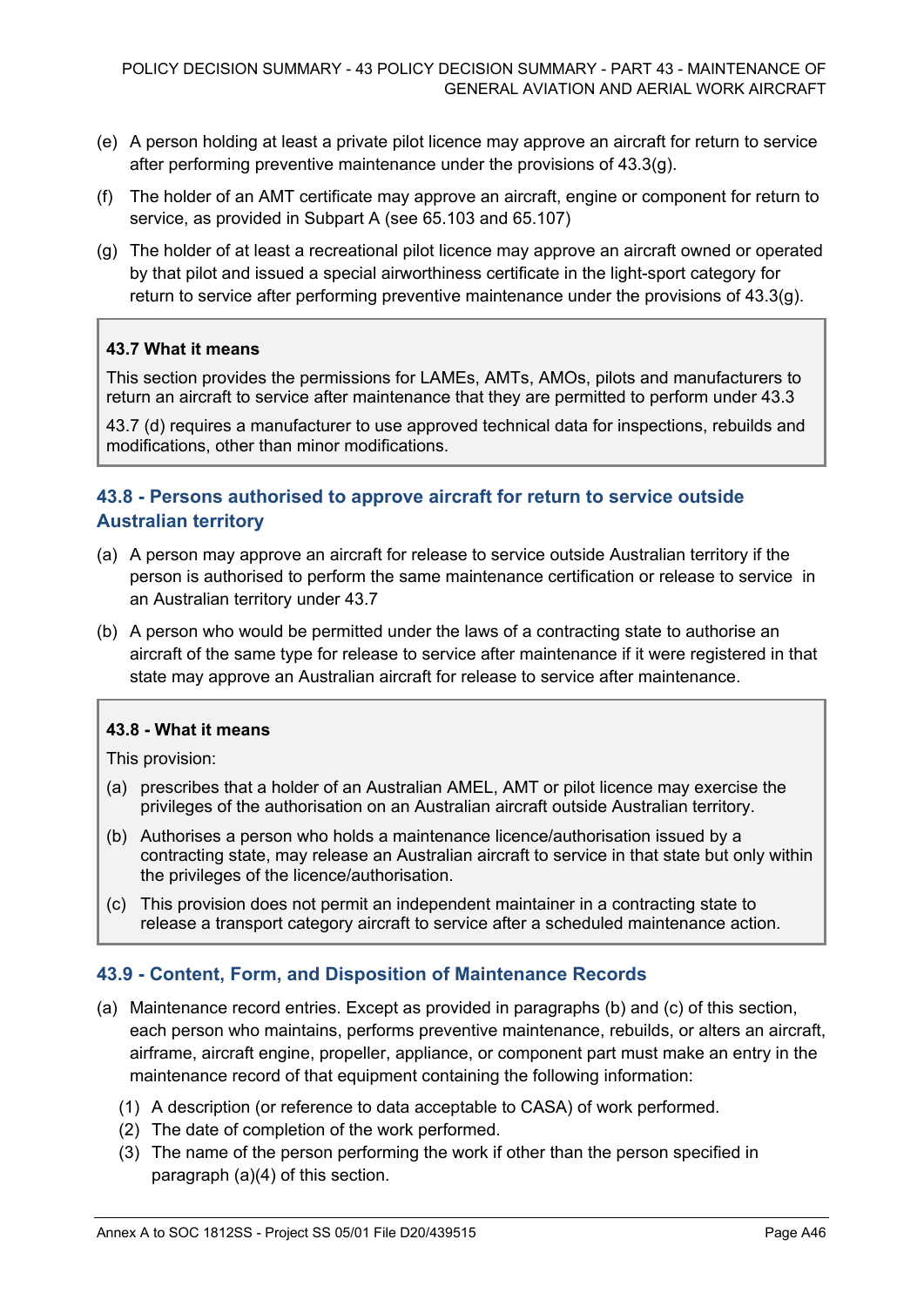- (4) If the work performed on the aircraft, airframe, aircraft engine, propeller, appliance, or component part has been performed satisfactorily, the signature, certificate number, and kind of certificate held by the person approving the work. The signature constitutes the approval for return to service only for the work performed.
- (b) Reserved.
- (c) This section does not apply to persons performing inspections in accordance with 91.409
- (d) In addition to the entry required by paragraph (a) of this section:
	- (1) the maintainer must supply to the RO copies of data used for major repairs and major modifications if that data is not publicly available.
	- (2) certifications for conformity of major repairs and major modifications must be entered in the aircraft records in a form acceptable to CASA by the IA holder performing the conformity inspection.

#### **Additional requirements**

(1) Engine overhaul records:

In addition to 43.9 (a). maintenance record entry for an engine overhaul will be required to list:

- − A statement that the engine has been overhauled
- − The date of completion of the overhaul
- The time in service of the engine at overhaul
- − Details of applicable ADs that have been carried out
- Details of overhaul instructions that were used
- Details of new and/or used replacement parts by part number and serial number if applicable
- Service bulletins, service letters and service instructions if any, that have been incorporated
- Details of engine test stand and measuring equipment used
- Details of engine test results
- − the signature, certificate number, and kind of certificate held by the person approving the work. The signature constitutes the approval for return to service for the engine
- (2) Independent inspection of flight controls

If an independent inspection of a flight control system is required under 43.13, the person performing the inspection must make an entry stating:

"I have inspected the (flight control) system and I confirm that it has been properly assembled in accordance with the relevant instructions and is functioning in the correct sense".

Name

ARN

Authorisation (Pilot/LAME/IA)

**Note:** The person performing the inspection must familiarise him or herself with the instructions relating to the maintenance work that is under inspection and ensure that he or she adequately understands the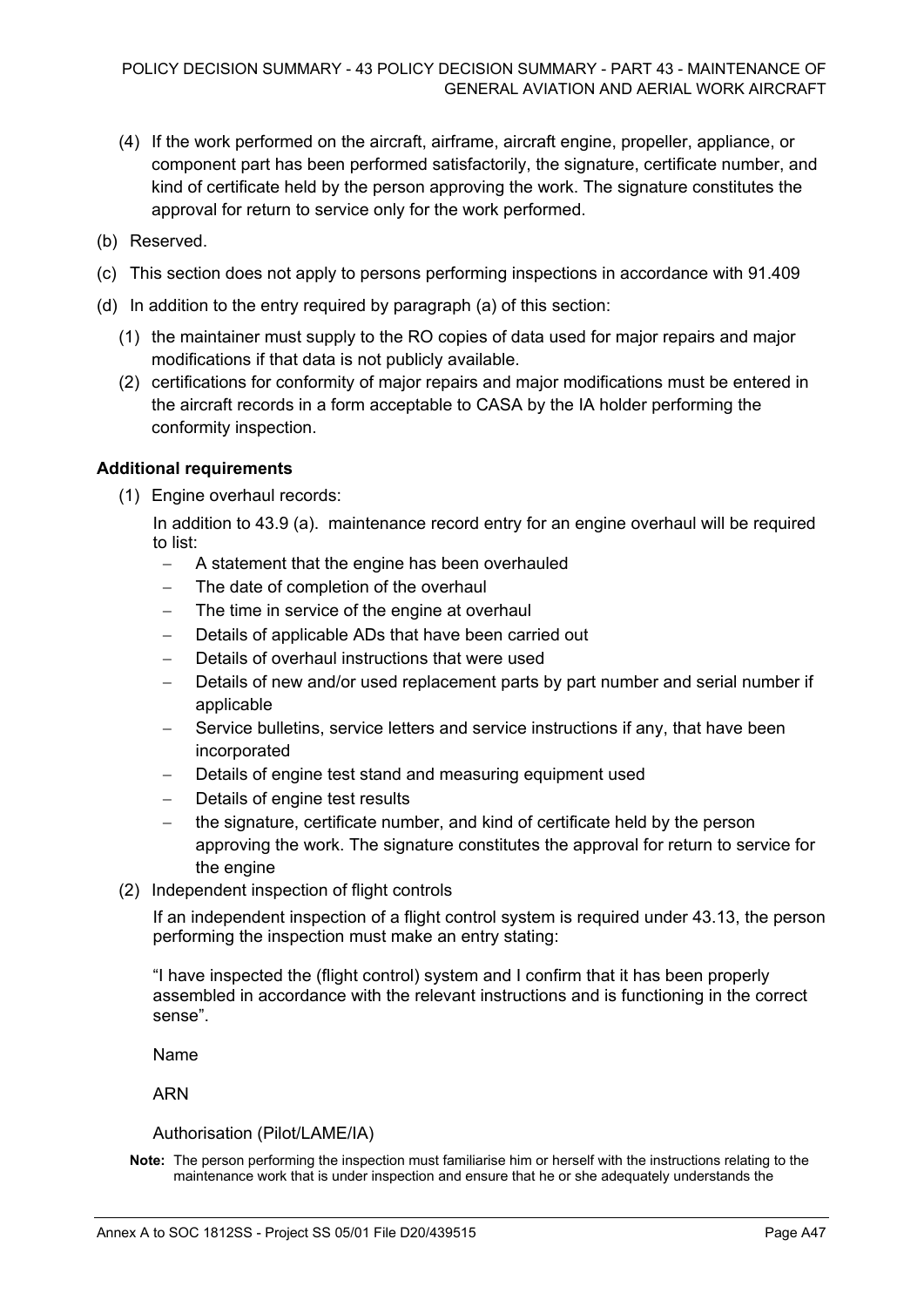instructions in order to make an informed assessment that such things as cable routing, locking devices and split pins etc are correctly assembled.

(3) Copies of data – when required

If reference is made to data under  $43.9$  (a)(1), that is not generally available, a copy of the relevant data must be given to the RO for inclusion in the aircraft records as required by 91.417.

#### **43.9 What it means**

The maintenance records described in 43.9 (a) are required to be made after maintenance, preventive maintenance, rebuilds or modifications but not for an inspection made in accordance with 91.409 (the requirements for inspection records are set out in 43.11).

The certification described in 43.9(a)(5) is also the return to service with respect to the maintenance described in the maintenance record entry. It is not a statement about the general airworthiness of the aircraft.

The certification of conformity for a major repair or modification mentioned in 43.9 (d) must be made by the IA holder who carries out the conformity inspection. The entry must be retained in accordance with 91.417(b)(2).

CASA has removed the requirement to use a form (FAA Form 337) for recording of major repairs and modifications. The form would be a duplication of the mandatory logbook entries and would therefore serve little useful purpose.

**Note:** 91.417(b)(2) requires the documentation to be retained with the aircraft until it is sold or removed from service.

#### **43.10 - Disposition of Life Limited Aircraft Parts**

- (a) **Definitions used in this section.** For the purposes of this section the following definitions apply.
	- Life-limited part means any part for which a mandatory replacement limit is specified in the type design, the Instructions for Continued Airworthiness, or the maintenance manual.
	- Life status means the accumulated cycles, hours, or any other mandatory replacement limit of a life-limited part.
- (b) **Temporary removal of parts from type-certificated products.** When a life-limited part is temporarily removed and reinstalled for the purpose of performing maintenance, no disposition under paragraph (c) of this section is required if—
	- (1) The life status of the part has not changed;
	- (2) The removal and reinstallation is performed on the same serial numbered product; and
	- (3) That product does not accumulate time in service while the part is removed.
- (c) **Disposition of parts removed from type-certificated products.** Except as provided in paragraph (b) of this section, each person who removes a life-limited part from a typecertificated product must ensure that the part is controlled so as to prevent the installation of the part on a type certificated aircraft after it has reached its life limit.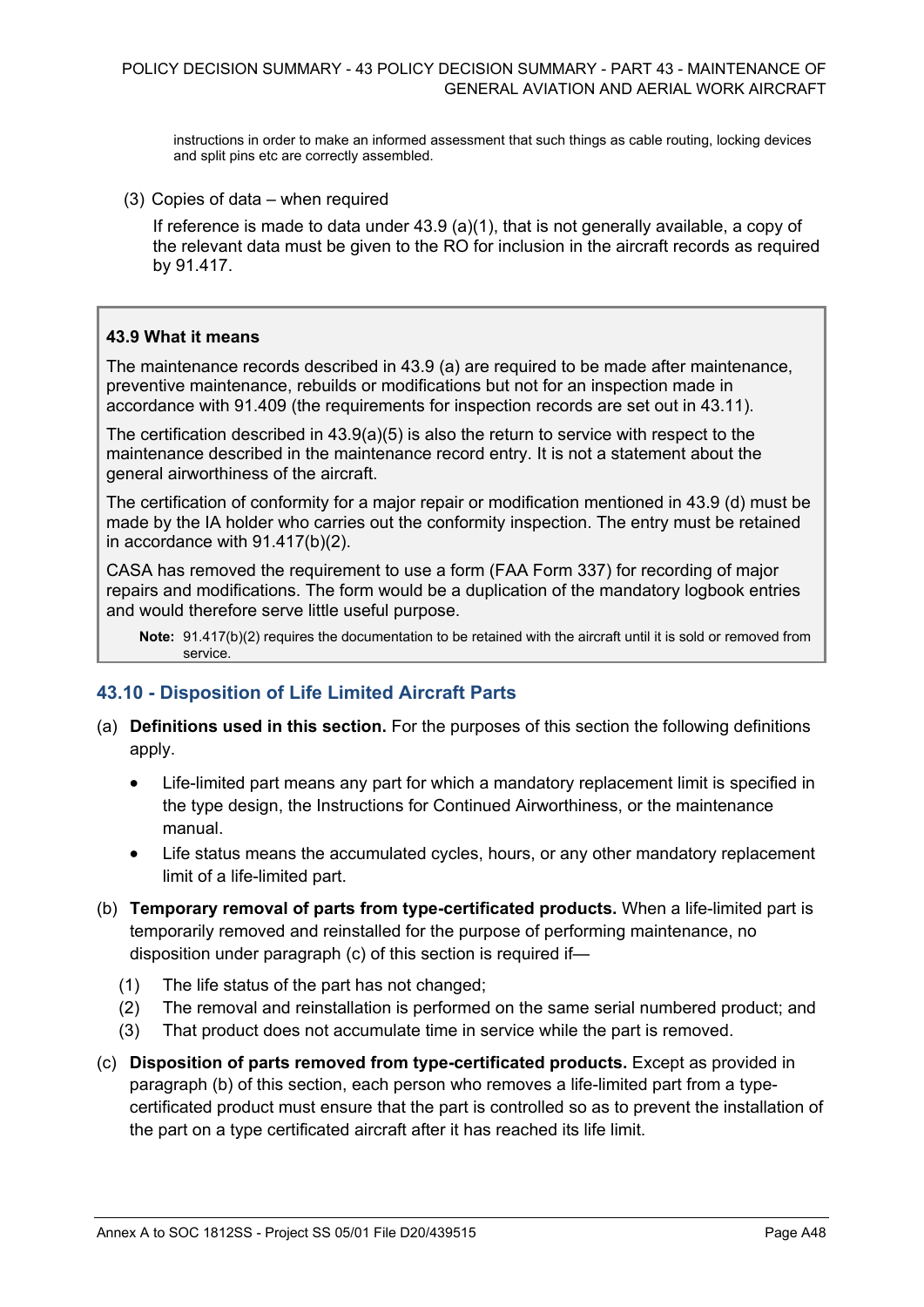Acceptable methods include:

- (1) **Record keeping system.** The part may be controlled using a record keeping system that substantiates the part number, serial number, and current life status of the part. Each time the part is removed from a type certificated product, the record must be updated with the current life status. This system may include electronic, paper, or other means of record keeping.
- (2) **Tag or record attached to part.** A tag or other record may be attached to the part. The tag or record must include the part number, serial number, and current life status of the part. Each time the part is removed from a type certificated product, either a new tag or record must be created, or the existing tag or record must be updated with the current life status.
- (3) **Non-permanent marking.** The part may be legibly marked using a non-permanent method showing its current life status. The life status must be updated each time the part is removed from a type certificated product, or if the mark is removed, another method in this section may be used.
- (4) **Permanent marking.** The part may be legibly marked using a permanent method showing its current life status. The life status must be updated each time the part is removed from a type certificated product. Unless the part is permanently removed from use on type certificated products.
- (5) **Segregation.** The part may be segregated using methods that deter its installation on a type-certificated product. These methods must include, at least
	- i. Maintaining a record of the part number, serial number, and current life status, and
	- ii. Ensuring the part is physically stored separately from parts that are currently eligible for installation.
- (6) **Mutilation.** The part may be mutilated to deter its installation in a type certificated produce. The mutilation must render the part beyond repair and incapable of being reworked to appear to be airworthy.
- (7) **Other methods.** Any other method approved or accepted by CASA.
- (d) **Transfer of life-limited parts.** Each person who removes a life-limited part from a type certificated product and later sells or otherwise transfers that part must transfer with the part the mark, tag, or other record used to comply with this section, unless the part is mutilated before it is sold or transferred.

#### **43.10 What it means**

#### **Disposition of parts removed.**

This regulation places the responsibility on the person removing a time-expired part to take steps to ensure that the part will not be reinstalled in a type certificated aircraft. Various options are described, and it should be noted that the person is not required to do damage to the component; there is nothing in these rules that precludes use of the time-expired part on a non-type certificated aircraft.

**Note:**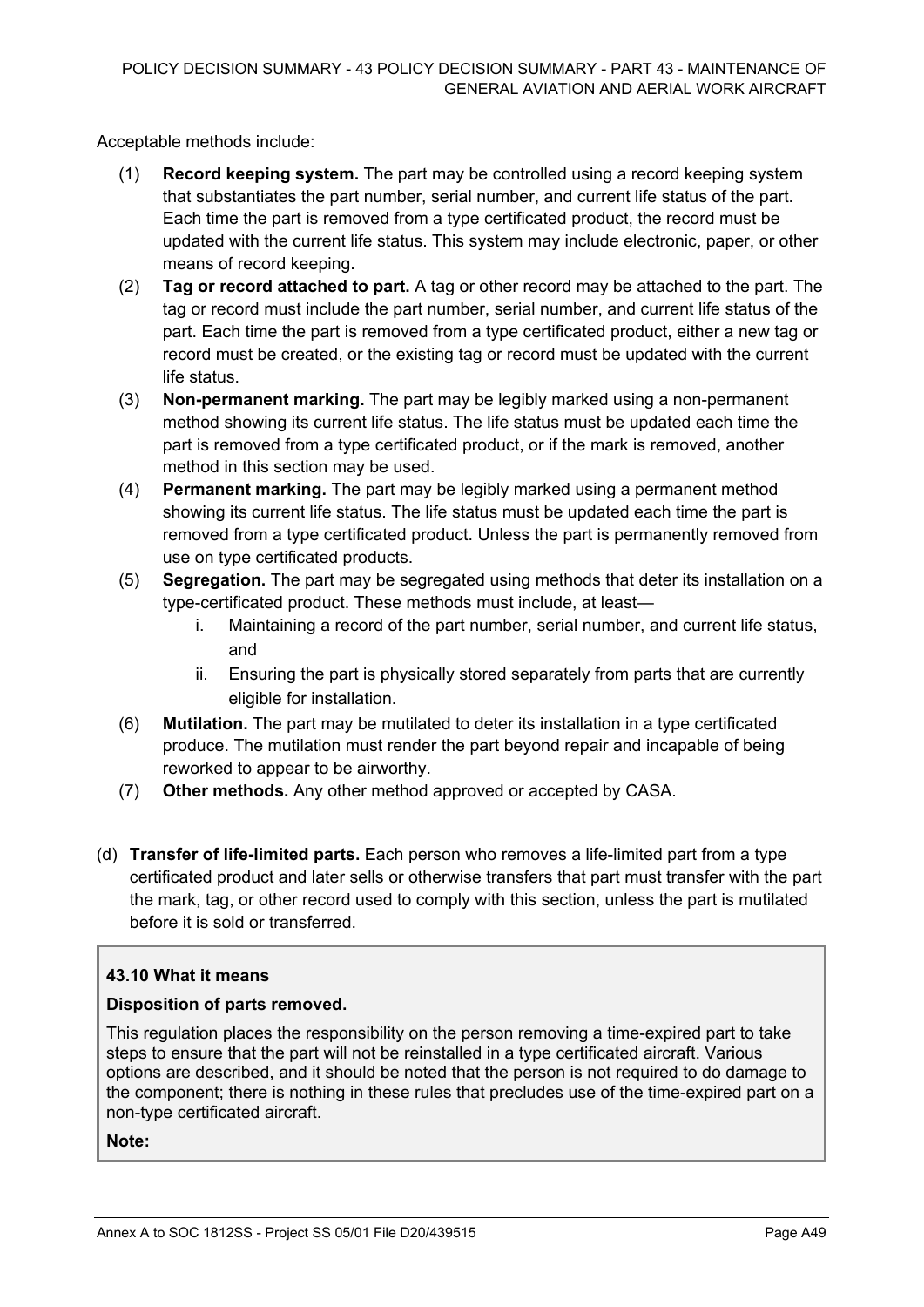**Mandatory replacement limit** has different meanings, depending on the context in which it is being considered. For aircraft engaged in private and aerial work, a mandatory replacement limit is:

(1) any limit specified in the aircrafts airworthiness limitations (AWL) section of the maintenance manual. For example, in the case of a US-manufactured aircraft, these limits must be identified in the manual as:

"The Airworthiness Limitations section is FAA approved and specifies maintenance required under 43.16 and 91.403 of Title 14 of the Code of Federal Regulations unless an alternative program has been FAA approved."

Similar requirements are imposed under type certification rules in other countries.

A manufacturer may specify other limits in the ICAs for an aircraft, but these limits, which are accepted by the NAA are not mandatory unless the RO has elected or been directed by CASA to use a maintenance or inspection schedule that incorporates manufacturers ICAs. If an operator is using an inspection schedule that incorporates manufacturers ICAs, the operator must comply with all of those ICAs; they may not pick and choose from those limits and requirements according to convenience.

- (2) a limit specified in an AD.
- (3) For a limited category aircraft, a time limit specified in data approved by the administering authority

### **43.11 - Content, Form, and Disposition of Records for Inspections**

- (a) **Maintenance record entries.** The person approving or disapproving for return to service an aircraft, airframe, aircraft engine, propeller, appliance, or component part after any inspection must make an entry in the maintenance record of that equipment containing the following information:
	- (1) The type of inspection and a brief description of the extent of the inspection.
	- (2) The date of the inspection and aircraft total time in service.
	- (3) The signature and the licence/AMT (and IA if applicable) details of the person approving or disapproving for return to service the aircraft, airframe, aircraft engine, propeller, appliance, component part, or portions thereof.
	- (4) **Except for progressive inspections**, if the aircraft is found to be airworthy and approved for return to service, the following or a similarly worded statement— "I certify that this aircraft has been inspected in accordance with (insert type) inspection and was determined to be in airworthy condition."
	- (5) **Except for progressive inspections**, if the aircraft is not approved for return to service because of needed maintenance, noncompliance with applicable specifications, airworthiness directives, or other approved data, the following or a similarly worded statement—"I certify that this aircraft has been inspected in accordance with (insert type) inspection and is not approved for return to service, a list of defects and unairworthy items dated (date) has been provided for the aircraft owner or operator."
	- (6) **For progressive inspections**, the following or a similarly worded statement—"I certify that in accordance with a progressive inspection program, a routine inspection of (identify whether aircraft or components) and a detailed inspection of (identify components) were performed and the (aircraft or components) are (approved or disapproved) for return to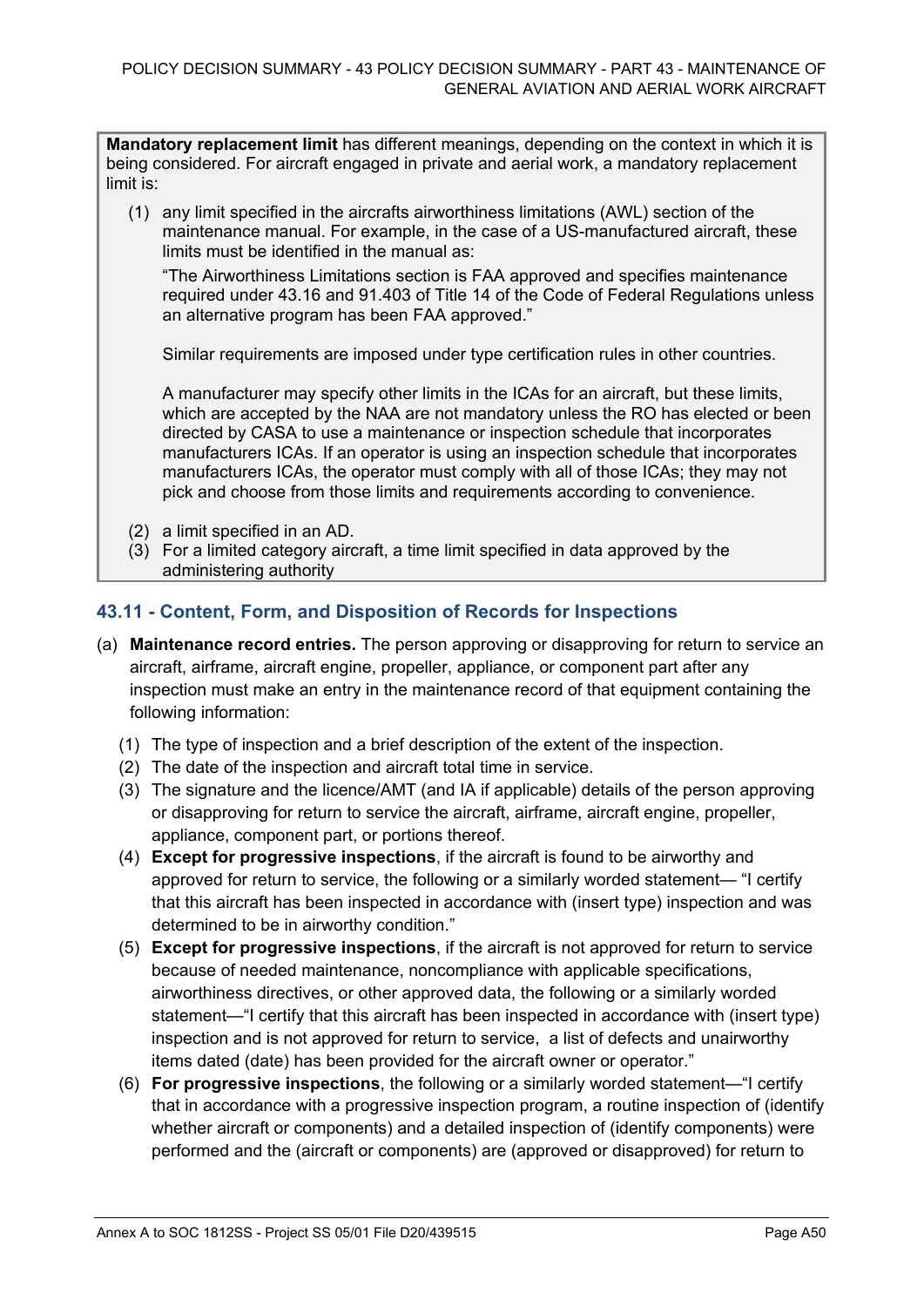service." If disapproved, the entry will further state "and a list of defects and unairworthy items dated (date) has been provided to the aircraft owner or operator."

- (7) If an inspection is conducted under an inspection program, the entry must identify the inspection program, that part of the inspection program accomplished, and contain a statement that the inspection was performed in accordance with the inspections and procedures for that particular program.
- (b) **Listing of defects and placards.** If the person performing any inspection finds that the aircraft is unairworthy or does not meet the applicable type certificate data, airworthiness directives, or other approved data upon which its airworthiness depends, that persons must give the owner or lessee a signed and dated list of those defects. For those items permitted to be inoperative that person must place a placard, on each inoperative instrument and the cockpit control of each item of inoperative equipment, marking it "Inoperative," and must add the items to the signed and dated list of defects given to the owner or lessee.

#### **43.11 What it means**

When a LAME or IA holder makes an entry on completion of an inspection as described in 43.11(a), the inspection requirement under 91.409 is satisfied, regardless of whether or not the aircraft is authorised for return to service, and no further action is required by the person performing the inspection.

If a person performing an inspection disapproves return to service and provides a list of defects in accordance with 43.11(b), the inspection is completed, and the RO becomes responsible for dealing with those defects. The RO is not required to have the aircraft reinspected once the defects have been rectified by a LAME.

#### **Three important points to note:**

- (1) Not all defects require mandatory rectification before flight.
	- 43.11 (b) says "….the aircraft is unairworthy or does not meet the applicable type certificate data, airworthiness directives, or other approved data upon which its airworthiness depends". For a Part 91 aircraft, "approved data" means AWLs and ADs. If the RO is using an inspection or maintenance program that incorporates a manufacturers ICAs, "approved data" also includes the manufacturers recommended maintenance.
- (2) If the RO is presented with a list of defects, for some of which rectification is mandatory, the aircraft may not be flown except under a special flight permit, until the defects are rectified. The person who completed the inspection may be engaged to carry out the rectifications, but the rectifications are not part of the inspection and may be carried out or supervised by any LAME with appropriate licence coverage.
- (3) For defects which are permitted to be inoperative (ref. 91.405(c)) the person releasing the aircraft to service must ensure that each instrument or control for an inoperative item of equipment is placarded as "inoperative" in addition to providing the RO with a list of the defects.

These defects do not require rectification before further flight. Additionally, nothing in these regulations prevents defects of this type being carried forward over subsequent annual inspections if the inspecting IA holder is satisfied that they are not required by regulations to be rectified before further flight.

#### **43.12 - Maintenance Records: Falsification, Reproduction, or Modification**

(a) No person may make or cause to be made: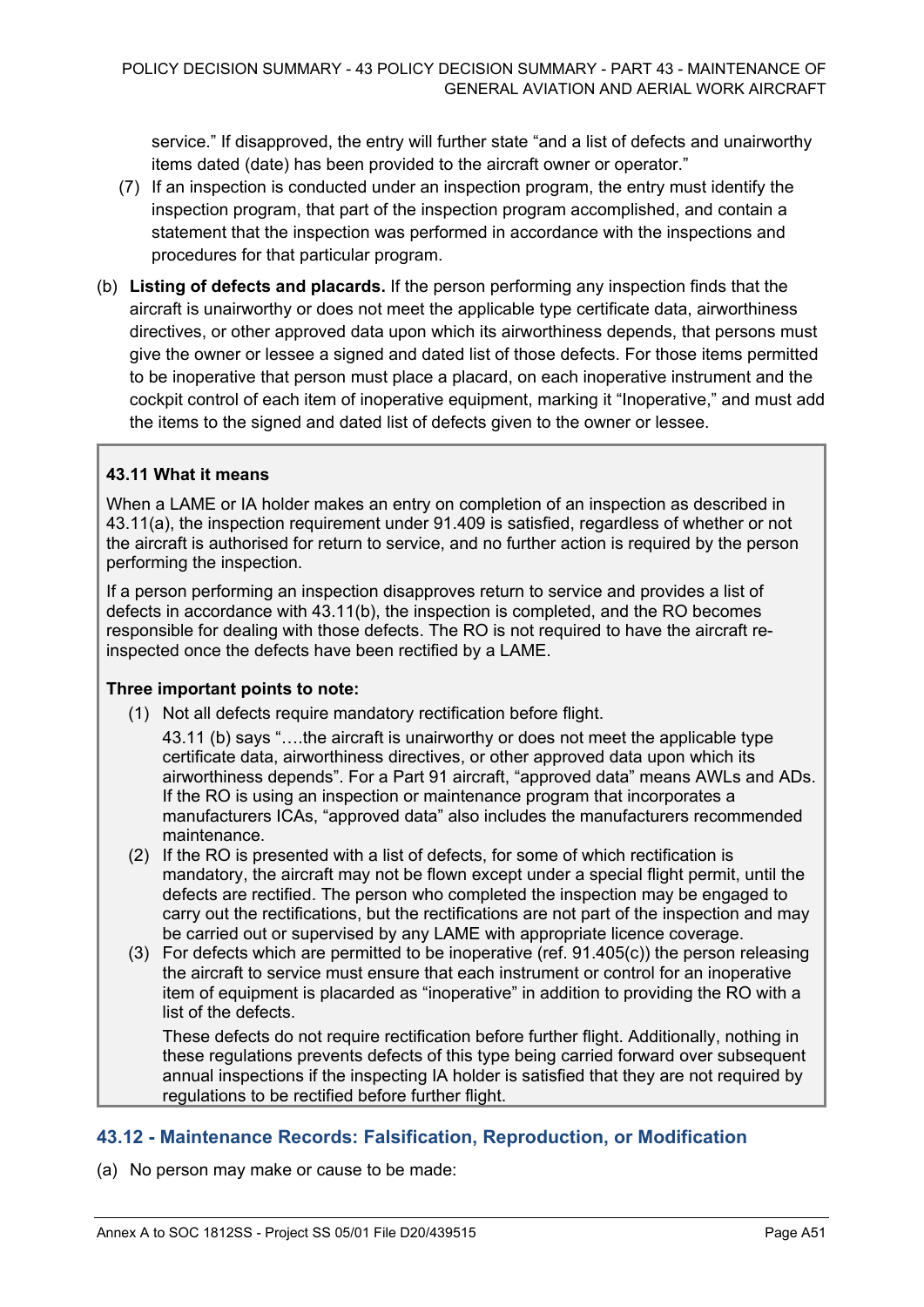- (1) Any fraudulent or intentionally false entry in any record or report that is required to be made, kept, or used to show compliance with any requirement under this part;
- (2) Any reproduction, for fraudulent purpose, of any record or report under this part; or
- (3) Any modification, for fraudulent purpose, of any record or report under this part.
- (b) The commission by any person of an act prohibited under paragraph (a) of this section is a basis for suspending or revoking the applicable authorisations held by that person

#### **Note Re 43.12**

These provisions may be made under Part 11 of CASR or given effect under other legislation.

#### **43.13 - Performance Rules (General)**

- (a) Each person performing maintenance, modification, or preventive maintenance on an aircraft, engine, propeller, or appliance must use the methods, techniques, and practices prescribed in the current manufacturer's maintenance manual or Instructions for Continued Airworthiness prepared by its manufacturer, or other methods, techniques, and practices that provide for the same maintenance outcome , except as noted in 43.16.
- (b) He or she must use the tools, equipment, and test apparatus necessary to assure completion of the work in accordance with accepted industry practices. If special equipment or test apparatus is recommended by the manufacturer involved, he or she must use that equipment or apparatus or its equivalent.
- (c) Each person maintaining or altering, or performing preventive maintenance, must do that work in such a manner and use materials of such a quality, that the condition of the aircraft, airframe, aircraft engine, propeller, or appliance worked on will be at least equal to its original or properly altered condition (with regard to aerodynamic function, structural strength, resistance to vibration and deterioration, and other qualities affecting airworthiness).

#### **43.13 What it means**

The regulation applies equally to a LAME or an AMTC holder and a person working under supervision of a LAME or an AMTC holder (an AME for instance or an avionics technician or a component maintenance provider) regardless of whether or not the person is releasing the thing to service after maintenance.

When performing maintenance (which includes inspections), the LAME/AME/AMTC holder must use the methods techniques and practices (MTP) set out in the aircraft manufacturer's current maintenance manual or ICAs, or other MTPs that provide for the equivalent maintenance outcome. This means that a maintainer may deviate from manufacturer's instructions provided that they can demonstrate that the MTPs that they have used will meet the relevant regulatory requirements.

"Current" means the manuals or ICAs that are published by the manufacturer at the time of doing the work.

This requirement only refers to the MTPs and does not include Service Bulletins (SBs). However, If the RO elects to have an SB incorporated that specifies accomplishment instructions, the SB must be fully complied with.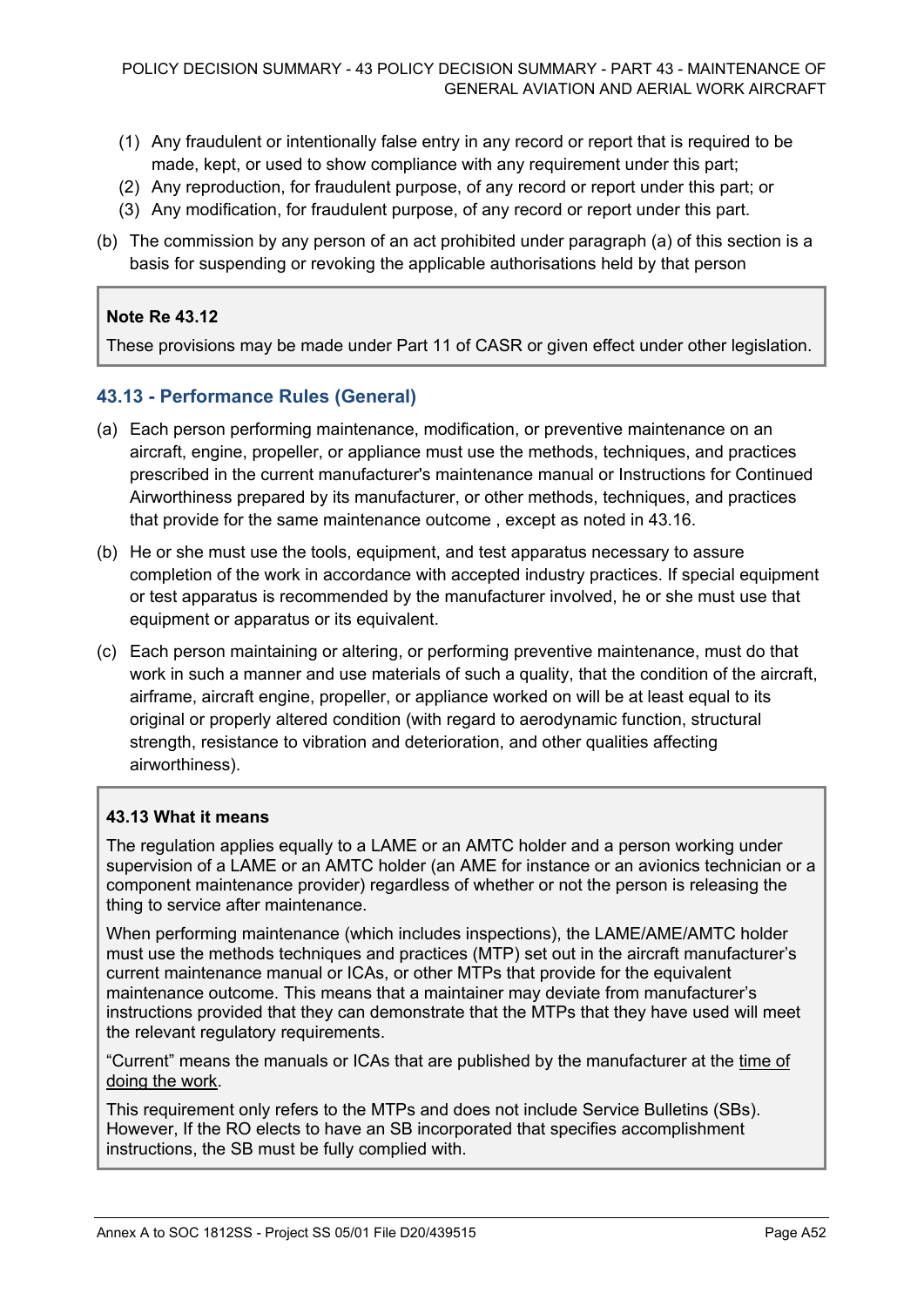It is also important to note that the RO of a small Part 91 aircraft is not required to comply with manufacturers recommended maintenance intervals unless an RO is using a maintenance or inspection program that incorporates the manufacturers recommendations. 43.13(a) says: *"each person performing maintenance.."* this is describing the action of doing something, and describes how it should be done, it does not specify what should be done or when it should be done.

AWLs are mandatory and include any maintenance specified in the AWL.

The regulation also requires the person carrying out maintenance to use those tools, equipment and test apparatus necessary to assure that the work is completed in accordance with accepted industry practices. **This means that if a person carries out work such as welding, that person must be capable of performing the work to a standard that would be expected of a trained and qualified person.**

Additional requirements apply if the work is a major repair or modification (see Appendix A and 65.95(a)(i)).

The requirement to use special equipment or test apparatus that is recommended by the manufacturer involved, or its equivalent acceptable to CASA, provides scope for a person to source or fabricate apparatus or equipment that will provide the same airworthiness outcome.

Paragraph (b) requires maintainers to use materials of such a quality that the aircraft, appliance etc will be at least equal to its original or properly altered condition. This effectively means that commercial grade materials would be unacceptable unless the specifications and traceability could demonstrate that the material is equivalent to that used in the manufacture of the aircraft or component.

When installing components, appliances etc, the maintainer is required to use those components and appliances that comply with Part 21 of CASR, unless a modification is made using approved data that includes use of an alternative part or component.

#### **Changes to be made by CASA**

#### **(1) Independent Inspection of flight controls**

If a maintenance action involves disturbance of a flight control system that is essential for the safe operation of the aircraft, the person releasing the aircraft to service must first arrange for an independent inspection to be carried out of the affected flight control system to ensure that it has been properly reassembled, all required safetying devices such as split pins and lock wires have been installed and the controls are working in the correct sense. The inspection must be carried out and a certification made in the maintenance records by:

- a LAME.
- a holder of a relevant AMTC, or
- a holder of at least a private pilot licence.

#### **(2) Maintenance of limited category aircraft**

Notwithstanding 43.13(a) Each person performing maintenance, modification, or preventive maintenance on an aircraft, engine, propeller, or appliance for a limited category aircraft must use the methods, techniques, and practices acceptable to the administering authority for the aircraft.

#### **43.14 - Transport Category aircraft – additional performance rules for maintenance**

(a) Scheduled maintenance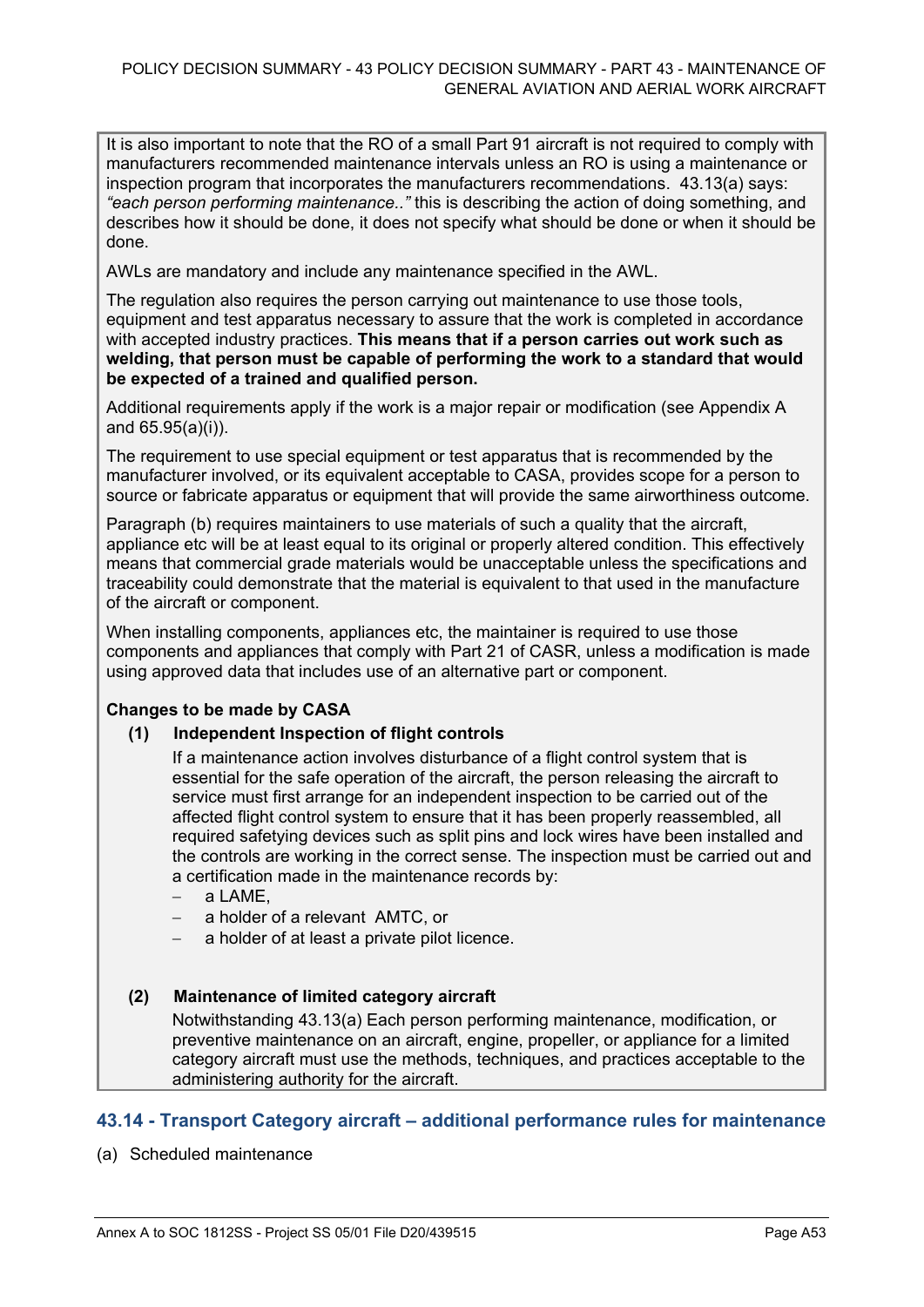Each person performing scheduled maintenance (including engine overhauls) of a transport category aircraft must do so in accordance with the procedures, and under the control, of an AMO

**Note:** Regardless of type certification basis, an aircraft for which a special certificate of airworthiness is in force is not a transport category aircraft.

### **43.15 - Additional Performance Rules for Inspections**

- (a) **General.** Each person performing an inspection required by 91.409, must—
	- (1) Perform the inspection so as to determine whether the aircraft, or portion(s) thereof under inspection, meets all applicable airworthiness requirements; and
	- (2) If the inspection is one provided for in 91.409(h) of Subpart B, perform the inspection in accordance with the instructions and procedures set forth in the inspection program for the aircraft being inspected.
- (b) **Rotorcraft.** Each person performing an inspection required by 91.409 on a rotorcraft must inspect the following systems in accordance with the maintenance manual or Instructions for Continued Airworthiness of the manufacturer concerned:
	- (1) The drive shafts or similar systems.
	- (2) The main rotor transmission gear box for obvious defects.
	- (3) The main rotor and centre-section (or the equivalent area).
	- (4) The auxiliary rotor on helicopters.

#### **(c) Annual and 100-hour inspections:**

- (1) Each person performing an annual or 100-hour inspection must use a checklist while performing the inspection. The checklist may be of the person's own design, one provided by the manufacturer of the equipment being inspected or one obtained from another source. This checklist must include the scope and detail of the items contained in appendix D to this subpart and paragraph (b) of this section.
- (2) Each person approving a reciprocating-engine-powered aircraft for return to service after an annual or 100-hour inspection must, before that approval, run the aircraft engine or engines to determine satisfactory performance in accordance with the manufacturer's recommendations of
	- i. Power output (static and idle r.p.m.);
	- ii. Magnetos;
	- iii. Fuel and oil pressure; and
	- iv. Cylinder and oil temperature.
- (3) Each person approving a turbine-engine-powered aircraft for return to service after an annual, 100-hour, or progressive inspection must, before that approval, run the aircraft engine or engines to determine satisfactory performance in accordance with the manufacturer's recommendations.

#### **(d) Progressive inspection:**

(1) Each person performing a progressive inspection must, at the start of a progressive inspection system, inspect the aircraft completely. After this initial inspection, routine and detailed inspections must be conducted as prescribed in the progressive inspection schedule. Routine inspections consist of visual examination or check of the appliances,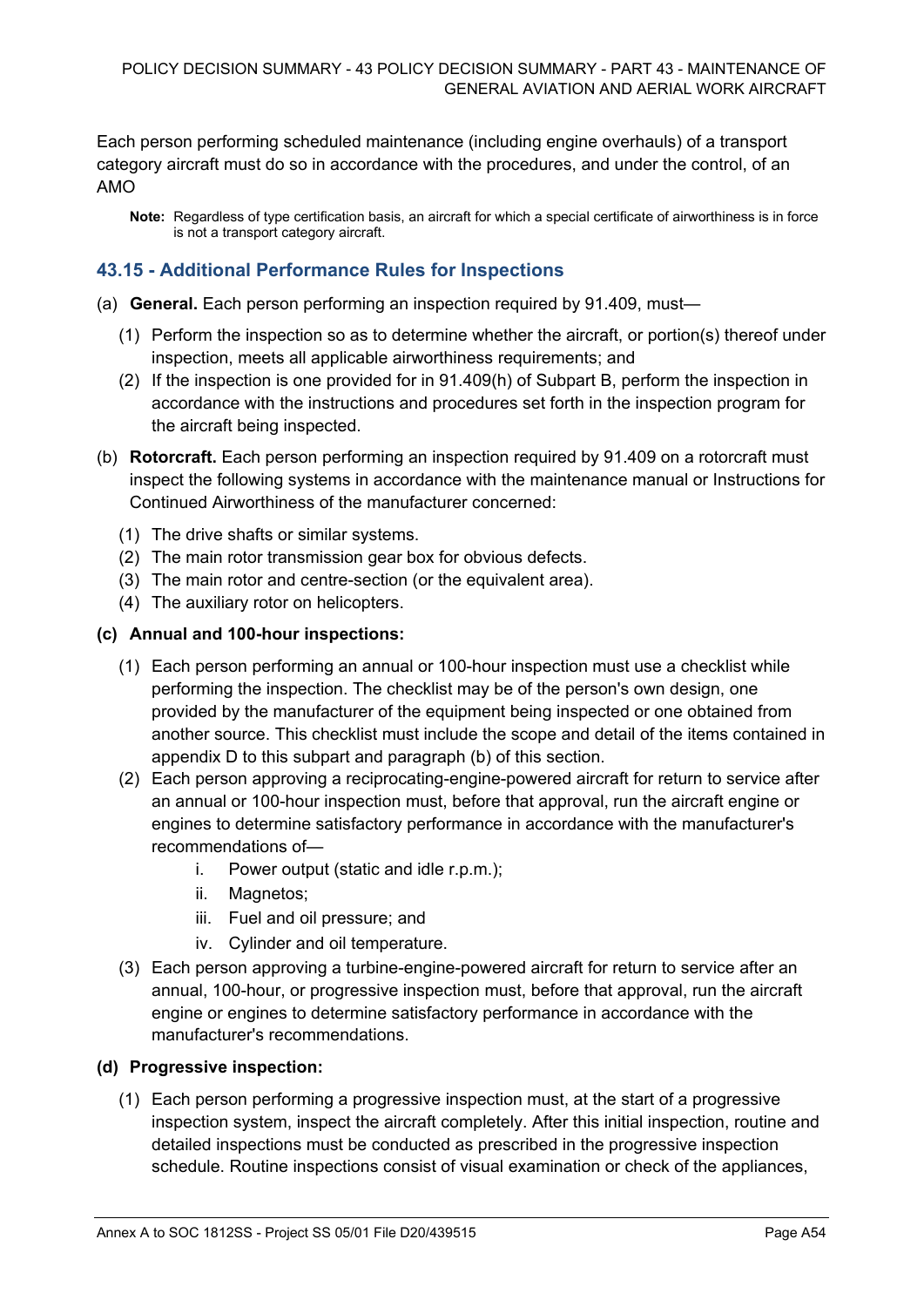the aircraft, and its components and systems, insofar as practicable without disassembly. Detailed inspections consist of a thorough examination of the appliances, the aircraft, and its components and systems, with such disassembly as is necessary. For the purposes of this subparagraph, the overhaul of a component or system is considered to be a detailed inspection.

(2) If the aircraft is away from the station where inspections are normally conducted, a LAME, an AMO, or the manufacturer of the aircraft may perform inspections in accordance with the procedures and using the forms of the person who would otherwise perform the inspection.

#### **(e) Transport category aircraft**

Inspections required by 91.409 for transport category aircraft must be performed under the control of an AMO

**Note:** Regardless of type certification basis, an aircraft for which a special certificate of airworthiness is in force, is not a transport category aircraft.

#### **Note regarding 43.15**

When an inspection is performed and a determination of airworthiness is required, ICAs must be used (or other equivalent data) as stated in 43.13. The ICAs are used to determine HOW an inspection is to be performed and to determine whether any wear or damage is within allowable limits.

The term "all applicable airworthiness requirements" has important implications for a person releasing an aircraft to service after completing an inspection in accordance with 43.15(a)(1). For the purposes of Part 43, an aircraft is deemed 'airworthy' when it conforms to its type certificate (if and as that certificate has been modified by supplemental type certificates and by Airworthiness Directives), and is in a condition for safe operation.

#### **Limited Category Aircraft**

For limited category aircraft, the reference to a type certificate is not applicable. The requirement is that the aircraft must be in a condition for safe operation and must comply with any conditions applicable under Part 132 of CASR.

#### **43.16 - Airworthiness Limitations**

Each person performing an inspection or other maintenance specified in an Airworthiness Limitations section of a manufacturer's maintenance manual or Instructions for Continued Airworthiness must perform the inspection or other maintenance in accordance with that section or an inspection program approved under 91.409(h).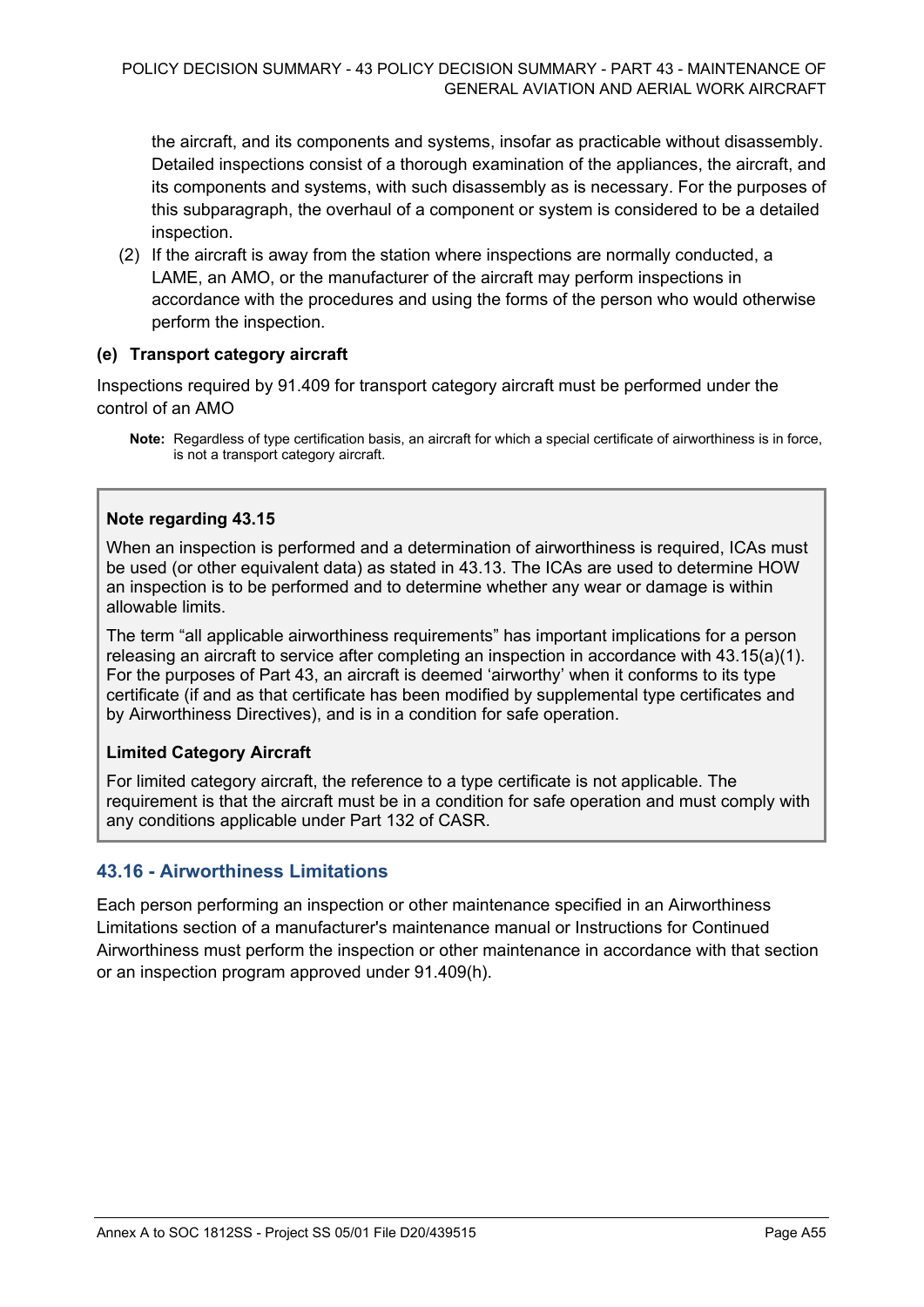## **8 Part 43 MOS Appendices**

## **8.1 Appendix A to Subpart C—Major Modifications, Major Repairs, and Preventive Maintenance**

- (a) Major modifications—
	- (1) **Airframe major modifications.** Modifications of the following parts and modifications of the following types, when not listed in the aircraft specifications issued by CASA or the certifying NAA, are airframe major modifications:
		- i. Wings.
		- ii. Tail surfaces.
		- iii. Fuselage.
		- iv. Engine mounts.
		- v. Control system.
		- vi. Landing gear.
		- vii. Hull or floats.
		- viii. Elements of an airframe including spars, ribs, fittings, shock absorbers, bracing, cowling, fairings, and balance weights.
		- ix. Hydraulic and electrical actuating system of components.
		- x. Rotor blades.
		- xi. Changes to the empty weight or empty balance which result in an increase in the maximum certificated weight or centre of gravity limits of the aircraft.
		- xii. Changes to the basic design of the fuel, oil, cooling, heating, cabin pressurization, electrical, hydraulic, de-icing, or exhaust systems.
		- xiii. Changes to the wing or to fixed or movable control surfaces which affect flutter and vibration characteristics.
	- (2) **Powerplant major modifications.** The following modifications of a powerplant when not listed in the engine specifications issued by CASA or the certifying NAA, are powerplant major modifications.
		- i. Conversion of an aircraft engine from one approved model to another, involving any changes in compression ratio, propeller reduction gear, impeller gear ratios or the substitution of major engine parts which requires extensive rework and testing of the engine.
		- ii. Changes to the engine by replacing aircraft engine structural parts with parts not supplied by the original manufacturer or parts not specifically approved by **CASA**
		- iii. Installation of an accessory which is not approved for the engine.
		- iv. Removal of appliances that are listed as required equipment on the aircraft or engine specification.
		- v. Installation of structural parts other than the type of parts approved for the installation.
		- vi. Conversions of any sort for the purpose of using fuel of a rating or grade other than that listed in the engine specifications.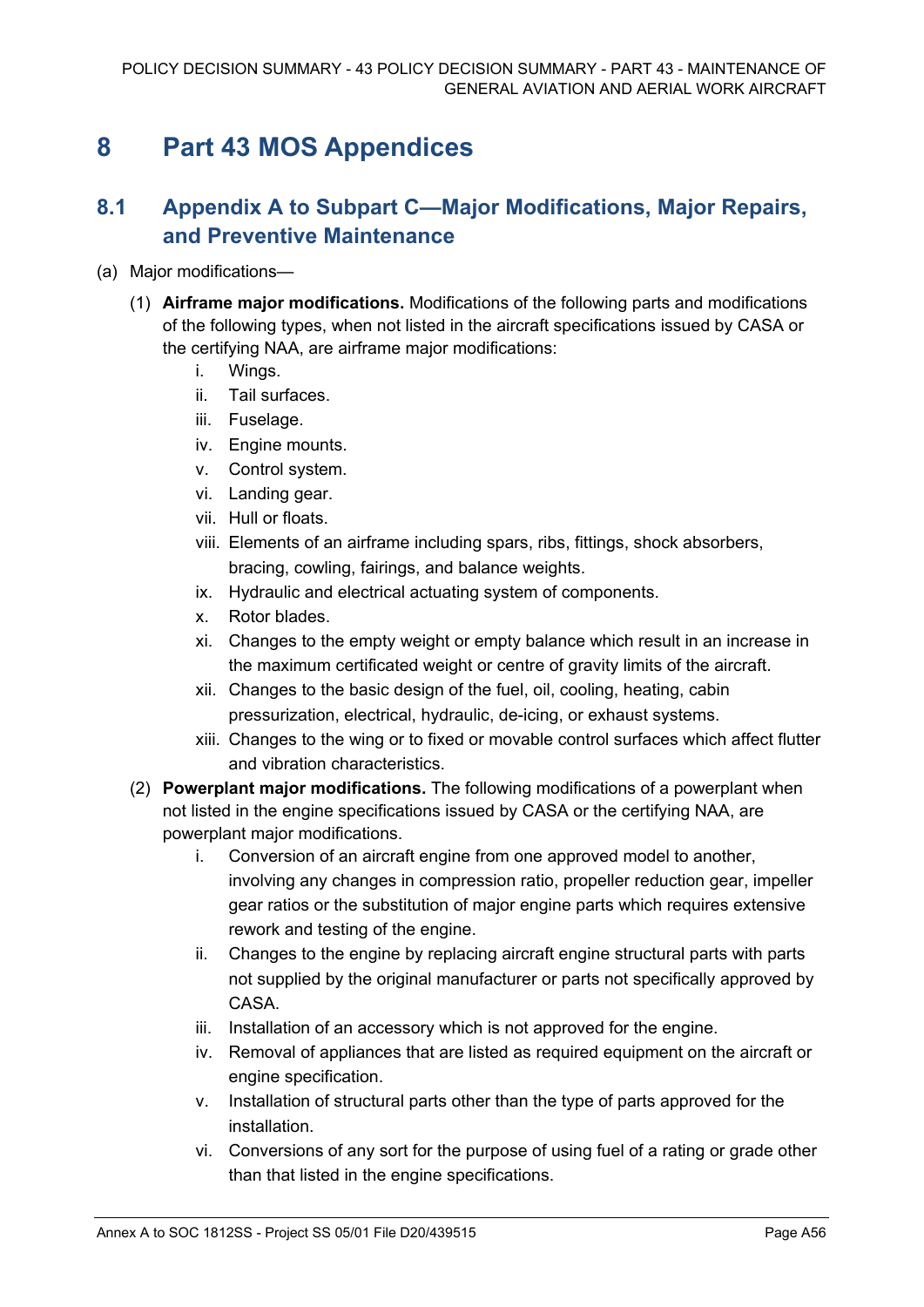- (3) **Propeller major modifications.** The following modifications of a propeller when not authorized in the propeller specifications issued by CASA or the certifying NAA are propeller major modifications:
	- i. Changes in blade design.
	- ii. Changes in hub design.
	- iii. Changes in the governor or control design.
	- iv. Installation of a propeller governor or feathering system.
	- v. Installation of propeller de-icing system.
	- vi. Installation of parts not approved for the propeller.
- (4) **Appliance major modifications.** Modifications of the basic design not made in accordance with recommendations of the appliance manufacturer or in accordance with an Airworthiness Directive are appliance major modifications. In addition, changes in the basic design of radio communication and navigation equipment approved under type certification or a Technical Standard Order that have an effect on frequency stability, noise level, sensitivity, selectivity, distortion, spurious radiation, AVC characteristics, or ability to meet environmental test conditions and other changes that have an effect on the performance of the equipment are also major modifications.

#### **Changes proposed by CASA**

#### **Avionics major modifications**

- Installation of avionics systems that perform critical functions, other than installation of basic attitude, altitude, and airspeed instruments, or are highly integrated with complex switching interfaces with other equipment and systems.
- Installation of flight-critical electrical/electronic equipment and systems such as electronic flight controls or the engine control system, full-authority digital electronic control (FADEC), electronic engine control (EEC), or fly-by-wire.
- Installation of a radio communication or navigation system
- A change of radio communication or navigation equipment that requires structural modifications
- Installation of electronic flight instrument systems (EFIS) that display primary flight information to meet regulatory operating requirements.
- Installation of Autopilots (AP), Flight Guidance Systems, and automatic flight control systems (AFCS) or flight directors (FD), or stability augmentation systems
- Installation of a radar system including radar altimeter
- Installation of ground proximity warning systems (GPWS), Terrain awareness systems (TAWS), or emergency vision assurance systems (EVAS).
- Installing night vision goggle (NVG) lighting and night vision systems (NVS)
- Installation of cockpit voice recording (CVR) or flight data recording (FDR) systems.
- Installation of aircraft or engine health and usage monitoring systems (ECTM or HUMS)
- Installation of specialist mission equipment; for example LiDAR, LADS, thermal imaging surveillance systems.
- Installation of cabin information/entertainment cvc.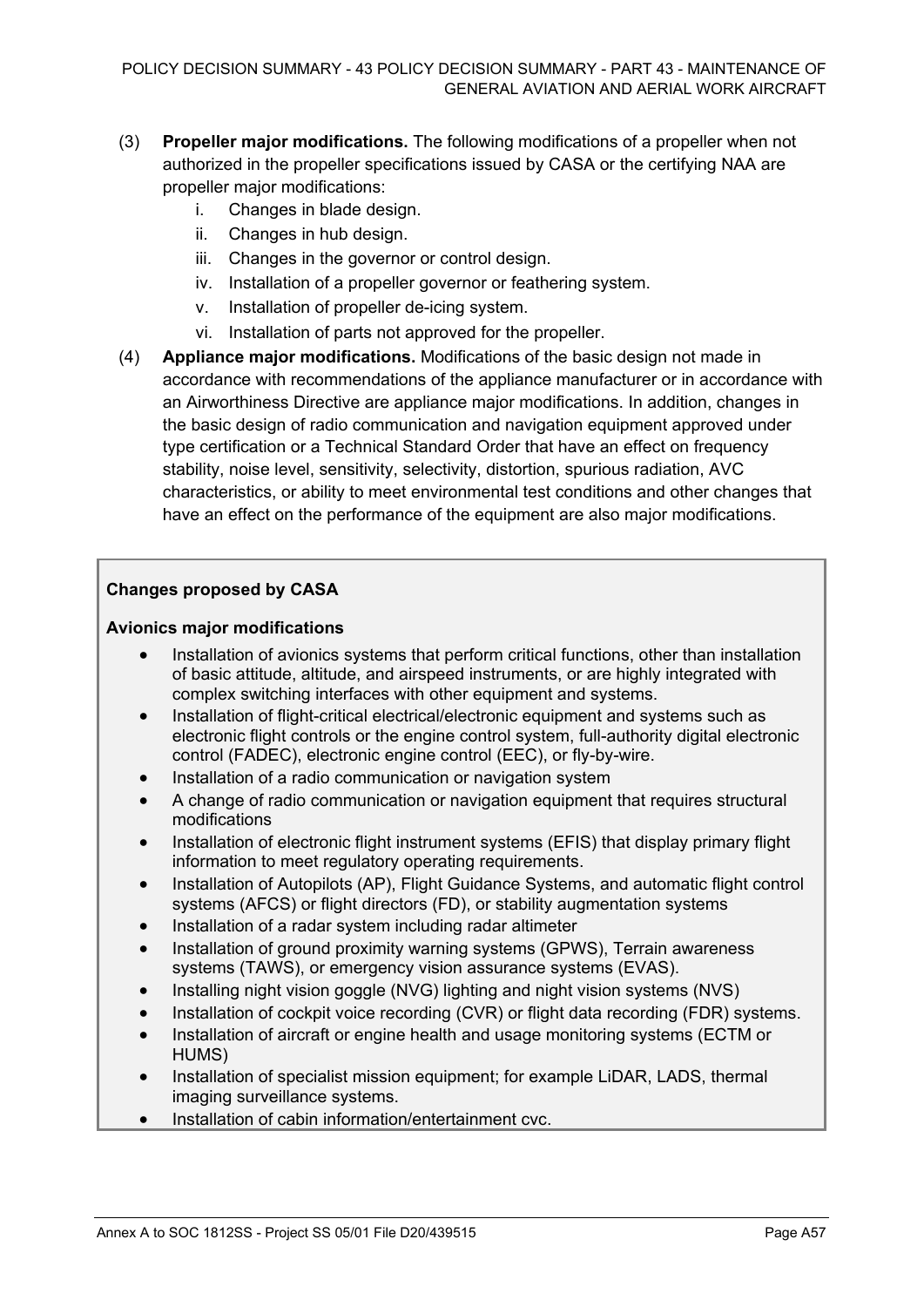- (b) Major repairs—
	- (1) **Airframe major repairs.** Repairs to the following parts of an airframe and repairs of the following types, involving the strengthening, reinforcing, splicing, and manufacturing of primary structural members or their replacement, when replacement is by fabrication such as riveting or welding, are airframe major repairs.
		- i. Box beams.
		- ii. Monocoque or semi monocoque wings or control surfaces.
		- iii. Wing stringers or chord members.
		- iv. Spars.
		- v. Spar flanges.
		- vi. Members of truss-type beams.
		- vii. Thin sheet webs of beams.
		- viii. Keel and chine members of boat hulls or floats.
		- ix. Corrugated sheet compression members which act as flange material of wings or tail surfaces.
		- x. Wing main ribs and compression members.
		- xi. Wing or tail surface brace struts.
		- xii. Engine mounts.
		- xiii. Fuselage longerons.
		- xiv. Members of the side truss, horizontal truss, or bulkheads.
		- xv. Main seat support braces and brackets.
		- xvi. Landing gear brace struts.
		- xvii. Axles.
		- xviii. Wheels.
		- xix. Skis, and ski pedestals.
		- xx. Parts of the control system such as control columns, pedals, shafts, brackets, or horns.
		- xxi. Repairs involving the substitution of material.
		- xxii. The repair of damaged areas in metal or plywood stressed covering exceeding six inches in any direction.
		- xxiii. The repair of portions of skin sheets by making additional seams.
		- xxiv. The splicing of skin sheets.
		- xxv.The repair of three or more adjacent wing or control surface ribs or the leading edge of wings and control surfaces, between such adjacent ribs.
		- xxvi. Repair of fabric covering involving an area greater than that required to repair two adjacent ribs.
		- xxvii. Replacement of fabric on fabric covered parts such as wings, fuselages, stabilizers, and control surfaces.
		- xxviii. Repairing, including re-bottoming, of removable or integral fuel tanks and oil tanks.

#### **Changes proposed by CASA**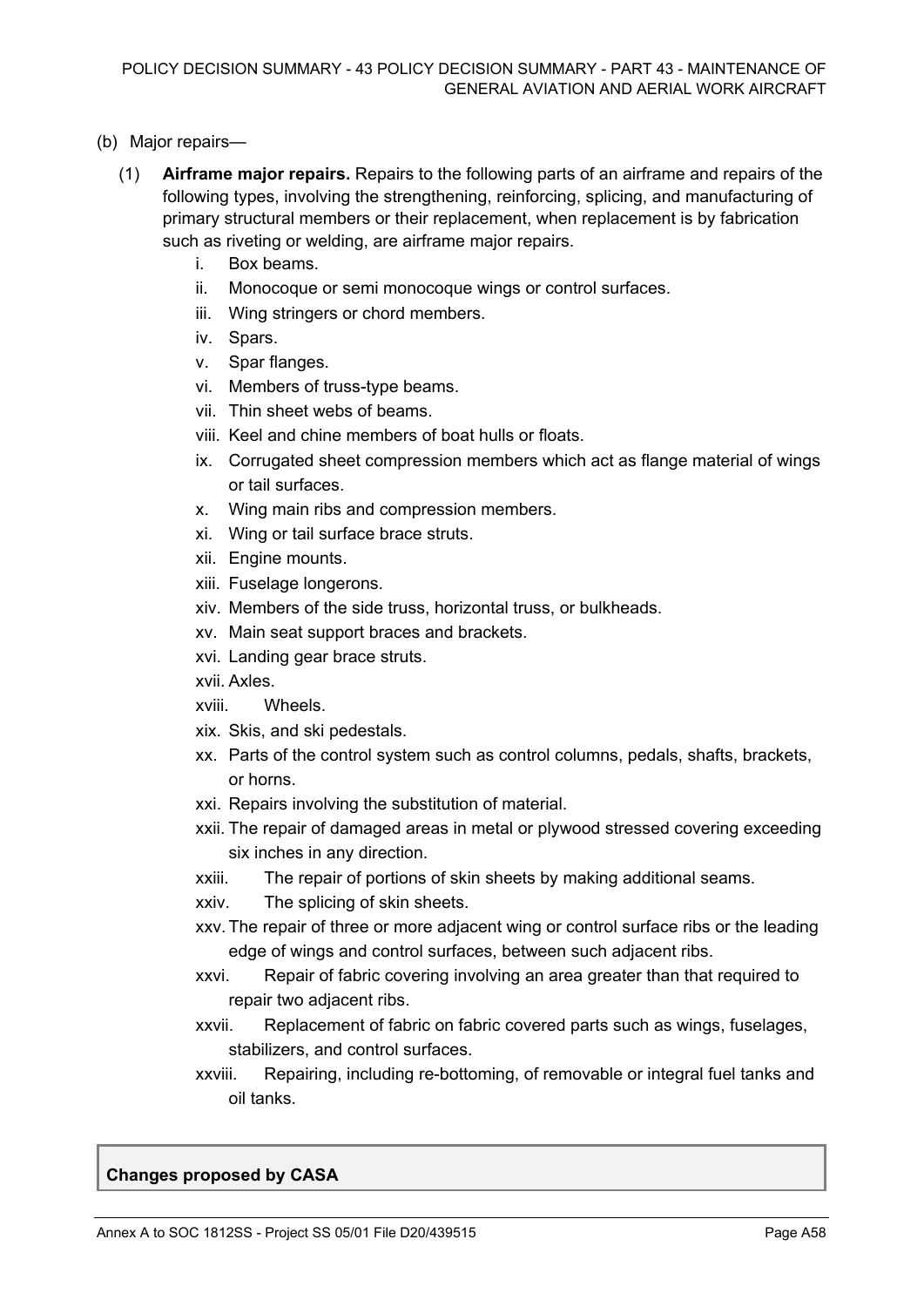#### **Avionics major repairs**

Repairs to or replacement of components of a system listed under avionics major modifications

- (2) **Powerplant major repairs.** Repairs of the following parts of an engine and repairs of the following types, are powerplant major repairs:
	- i. Separation or disassembly of a crankcase or crankshaft of a reciprocating engine equipped with an integral supercharger.
	- ii. Separation or disassembly of a crankcase or crankshaft of a reciprocating engine equipped with other than spur-type propeller reduction gearing.
	- iii. Special repairs to structural engine parts by welding, plating, metalizing, or other methods.
- (3) **Propeller major repairs.** Repairs of the following types to a propeller are propeller major repairs:
	- i. Any repairs to or straightening of steel blades.
	- ii. Repairing or machining of steel hubs.
	- iii. Shortening of blades.
	- iv. Re-tipping of wood propellers.
	- v. Replacement of outer laminations on fixed pitch wood propellers.
	- vi. Repairing elongated bolt holes in the hub of fixed pitch wood propellers.
	- vii. Inlay work on wood blades.
	- viii. Repairs to composition blades.
	- ix. Replacement of tip fabric.
	- x. Replacement of plastic covering.
	- xi. Repair of propeller governors.
	- xii. Overhaul of controllable pitch propellers.
	- xiii. Repairs to deep dents, cuts, scars, nicks, etc., and straightening of aluminium blades.
	- xiv. The repair or replacement of internal elements of blades.
- (4) **Appliance major repairs.** Repairs of the following types to appliances are appliance major repairs:
	- i. Calibration and repair of instruments.
	- ii. Calibration of radio equipment.
	- iii. Rewinding the field coil of an electrical accessory.
	- iv. Complete disassembly of complex hydraulic power valves.
	- v. Overhaul of pressure type carburettors, and pressure type fuel, oil and hydraulic pumps.
- (c) Preventive maintenance—

Preventive maintenance is limited to the following work, provided it does not involve complex assembly operations:

- (1) Removal, installation, and repair of landing gear tires and tubes.
- (2) Replacing elastic shock absorber cords on landing gear.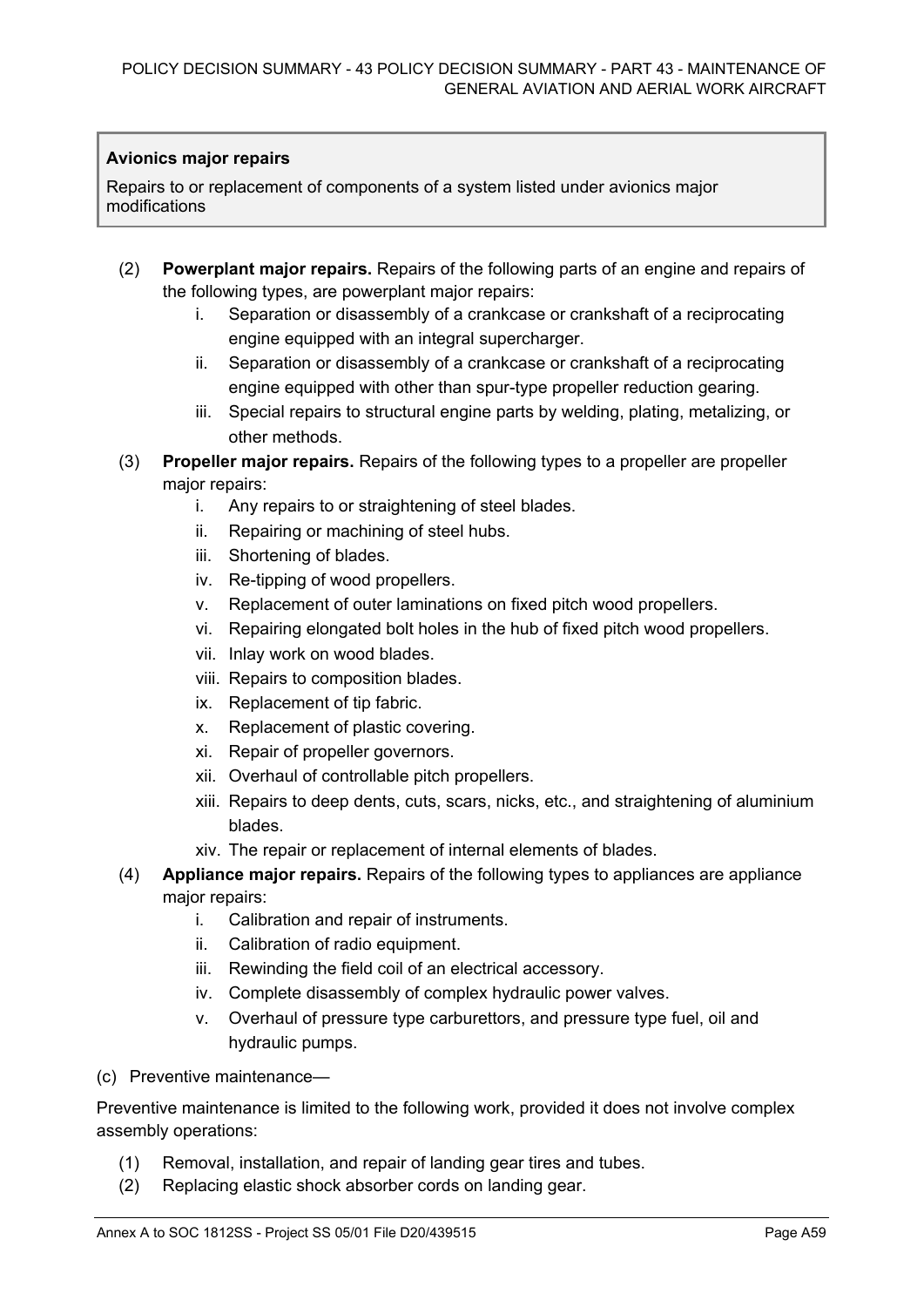- (3) Servicing landing gear shock struts by adding oil, air, or both.
- (4) Servicing landing gear wheel bearings, such as cleaning and greasing.
- (5) Replacing defective safety wiring or cotter keys.
- (6) Lubrication not requiring disassembly other than removal of non-structural items such as cover plates, cowlings, and fairings.
- (7) Making simple fabric patches not requiring rib stitching or the removal of structural parts or control surfaces. In the case of balloons, the making of small fabric repairs to envelopes (as defined in, and in accordance with, the balloon manufacturers' instructions) not requiring load tape repair or replacement.
- (8) Replenishing hydraulic fluid in the hydraulic reservoir.
- (9) Refinishing decorative coating of fuselage, balloon baskets, wings tail group surfaces (excluding balanced control surfaces), fairings, cowlings, landing gear, cabin, or cockpit interior when removal or disassembly of any primary structure or operating system is not required.
- (10) Applying preservative or protective material to components where no disassembly of any primary structure or operating system is involved and where such coating is not prohibited or is not contrary to good practices.
- (11) reserved
- (12) Making small simple repairs to fairings, non-structural cover plates, cowlings, and small patches and reinforcements not changing the contour so as to interfere with proper air flow.
- (13) Replacing side windows in an unpressurised aircraft where that work does not interfere with the structure or any operating system such as controls, electrical equipment, etc.
- (14) Replacing safety belts and harnesses.
- (15) Replacing seats or seat parts with replacement parts approved for the aircraft, not involving disassembly of any primary structure or operating system.
- (16) Trouble shooting and repairing broken circuits in landing light wiring circuits.
- (17) Replacing bulbs, reflectors, and lenses of position and landing lights.
- (18) Replacing wheels and skis where no weight and balance computation is involved.
- (19) Replacing any cowling not requiring removal of the propeller or disconnection of flight controls.
- (20) Replacing or cleaning spark plugs and setting of spark plug gap clearance.
- (21) Replacing any hose connection except hydraulic connections.
- (22) Replacing prefabricated fuel lines.
- (23) Cleaning or replacing fuel and oil strainers or filter elements.
- (24) Replacing and servicing batteries.
- (25) Replacement or adjustment of non-structural standard fasteners incidental to operations.
- (26) The installations of anti-misfuelling devices to reduce the diameter of fuel tank filler openings provided the specific device has been made a part of the aircraft type certificate data by the aircraft manufacturer, the aircraft manufacturer has provided instructions for installation of the specific device, and installation does not involve the disassembly of the existing tank filler opening.
- (27) Removing, checking, and replacing magnetic chip detectors.
- (28) The inspection and maintenance tasks prescribed and specifically identified as preventive maintenance in a primary category aircraft type certificate or supplemental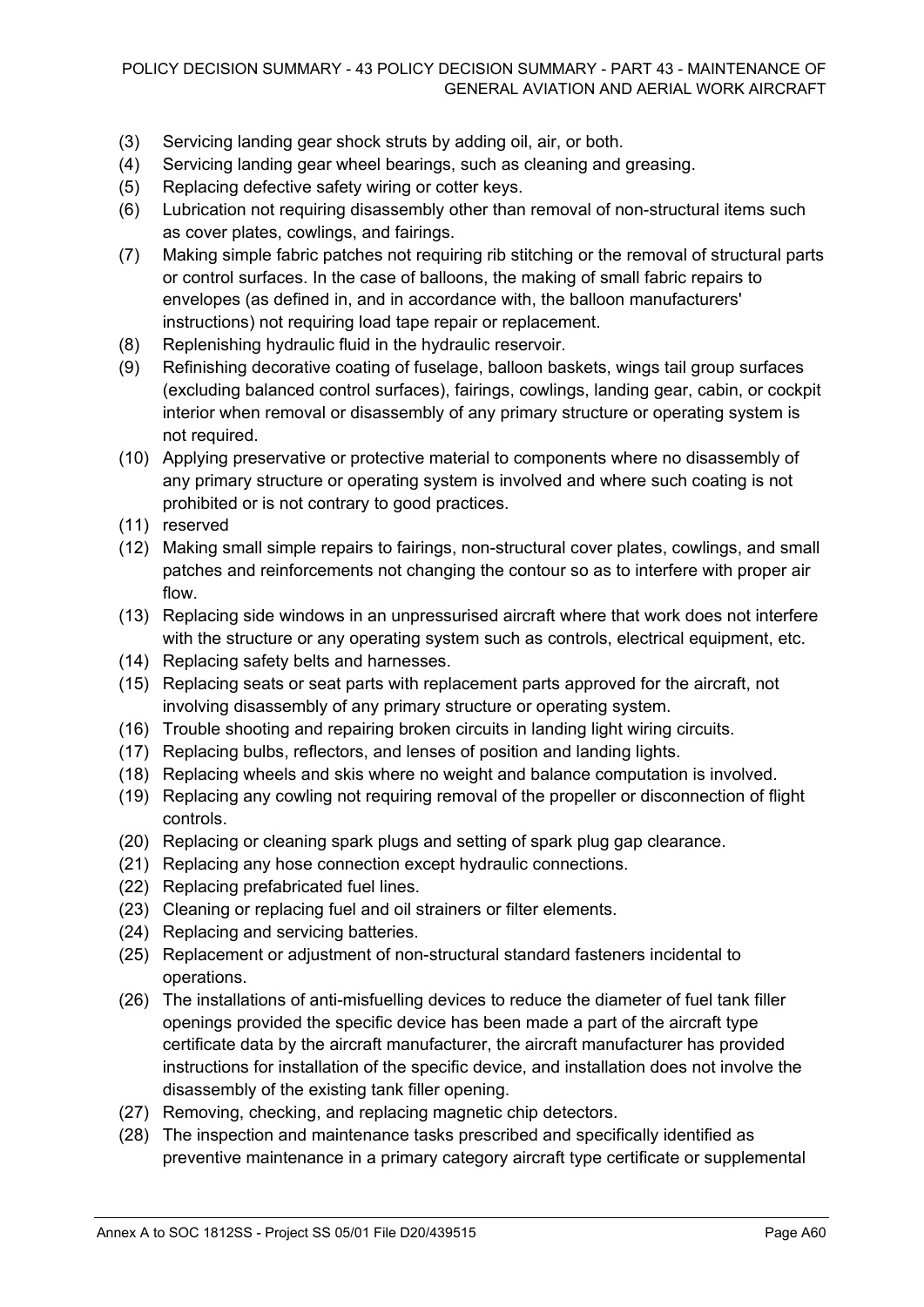type certificate holder's approved special inspection and preventive maintenance program when accomplished on a primary category aircraft provided:

- (29) They are performed by the holder of at least a private pilot licence issued under part 61 who is the registered owner (including co-owners) of the affected aircraft and who holds a certificate of competency for the affected aircraft (issued by a school that has a course approved by CASA; and
- (30) The inspections and maintenance tasks are performed in accordance with instructions contained by the special inspection and preventive maintenance program approved as part of the aircraft's type design or supplemental type design.
- (31) Removing and replacing self-contained, front instrument panel-mounted navigation and communication devices that employ tray-mounted connectors that connect the unit when the unit is installed into the instrument panel, (excluding automatic flight control systems, transponders, and microwave frequency distance measuring equipment (DME)). The approved unit must be designed to be readily and repeatedly removed and replaced, and pertinent instructions must be provided. Prior to the unit's intended use, and operational check must be performed in accordance with the applicable sections of CASR.
- (32) Removing and replacing optional dual control in an aircraft without the use of any tools for the purpose of transitioning the aircraft from single to dual, or dual to single, pilot operation.
- (33) Carrying out of an inspection under regulation 43.13 of a flight control system that has been assembled, adjusted, repaired, modified or replaced.
- (34) Changing and replenishing engine oil.
- (35) Inspections or checks set out in the following documents in circumstances where the document clearly states that the maintenance may be carried out by the pilot of the aircraft and the maintenance does not require the use of any tools or equipment:
	- i. the aircraft's approved maintenance data
	- ii. the aircraft's flight manual or an equivalent document
	- iii. any instructions issued by the NAA that approved the type certificate for the aircraft.
- (36) Removal or refitting of a door, but only if:
	- no disassembly of the primary structure or operating system of the aircraft is involved; and
	- ii. if the aircraft is to be operated with the door removed--the aircraft has a flight manual and the manual indicates that the aircraft may be operated with the door removed.

#### **Changes to be included by CASA**

- (d) Pilot maintenance tasks that may be performed by a pilot who has been assessed as competent and authorised in accordance with 43.3 (h)
	- (1) Turbine engine compressor wash/rinse
	- (2) PWC PT6 compressor turbine wash
	- (3) Bell 206 series weekly inspection
	- (4) Robinson R22 and R44 50-hour inspections
	- (5) Removal and installation of role equipment
	- (6) Replenish of oxygen systems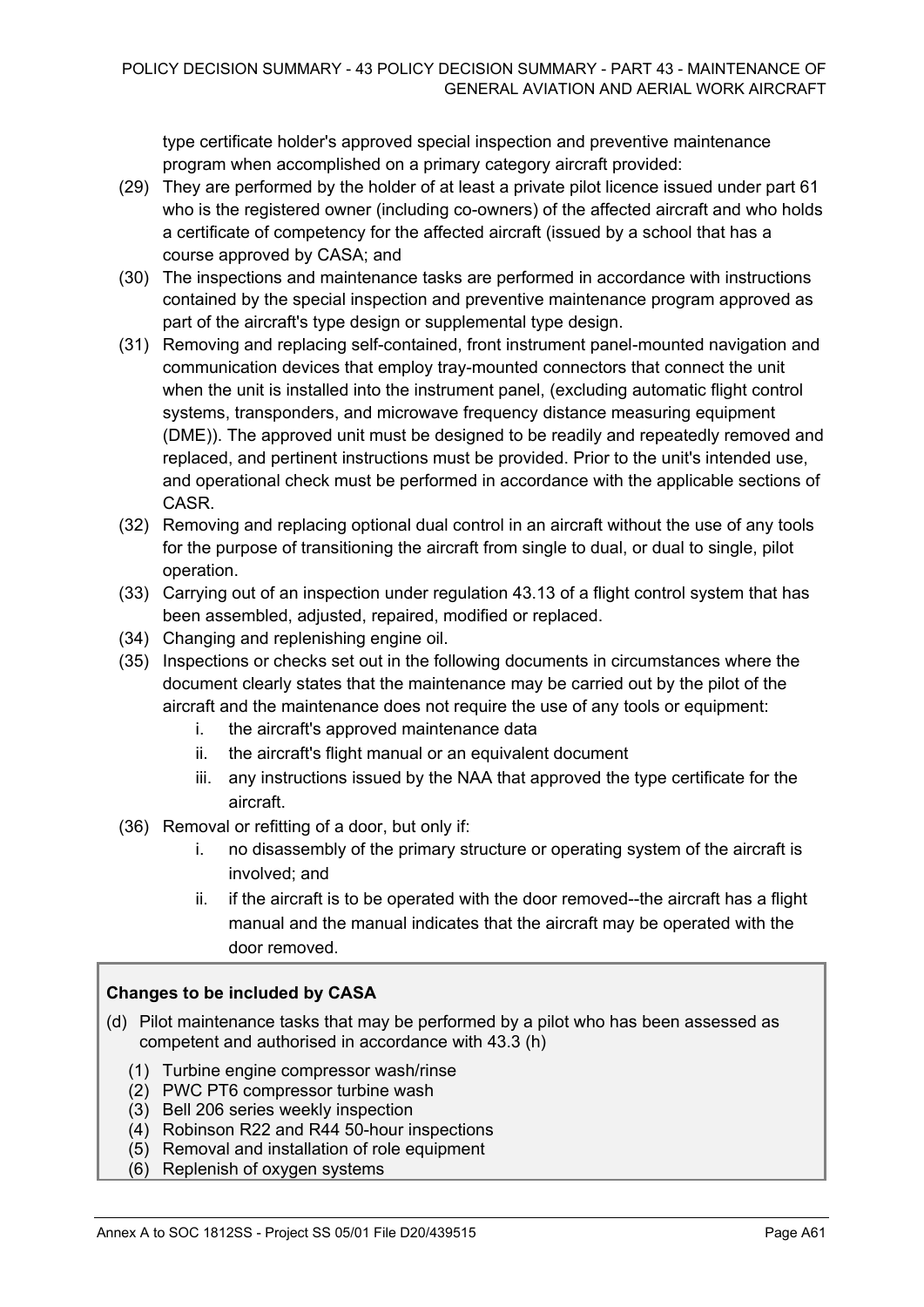- (7) Replace windshield wiper blades
- (8) Wipline float 25/50-hour inspection
- (9) Fire extinguisher reweigh

(10) ELT self-test

(11) Any other maintenance task approved by CASA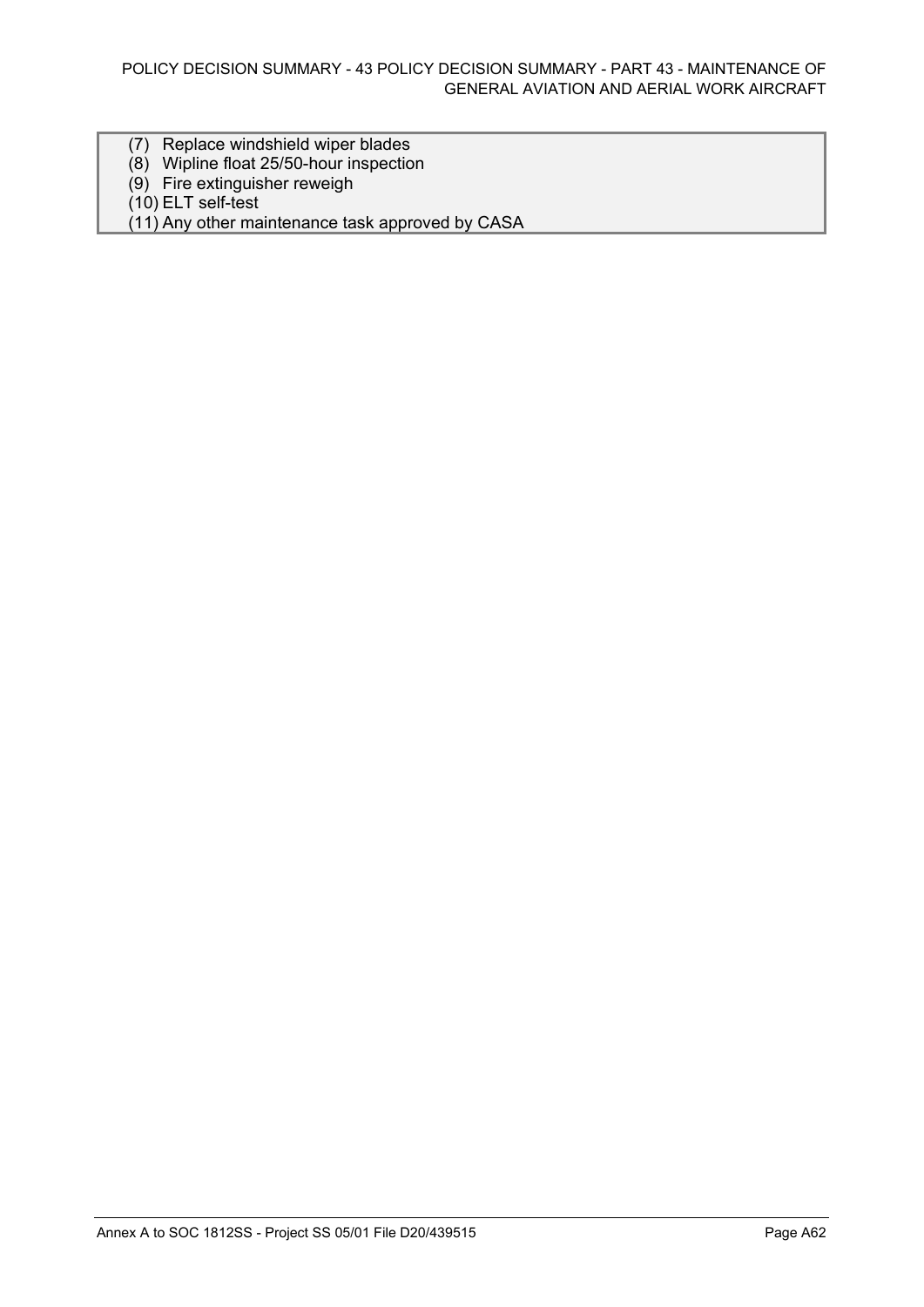## **9 Appendix D to Subpart C—Scope and Detail of Items (as Applicable to the Particular Aircraft) To Be Included in Annual and 100-Hour Inspections**

- (a) Each person performing an annual or 100-hour inspection must, before that inspection, remove or open all necessary inspection plates, access doors, fairing, and cowling. He must thoroughly clean the aircraft and aircraft engine.
- (b) Each person performing an annual or 100-hour inspection must inspect (where applicable) the following components of the fuselage and hull group:
	- (1) Fabric and skin—for deterioration, distortion, other evidence of failure, and defective or insecure attachment of fittings.
	- (2) Systems and components—for improper installation, apparent defects, and unsatisfactory operation.
- (c) Each person performing an annual or 100-hour inspection must inspect (where applicable) the following components of the cabin and cockpit group:
	- (1) Generally—for uncleanliness and loose equipment that might foul the controls.
	- (2) Seats and safety belts—for poor condition and apparent defects.
	- (3) Windows and windshields—for deterioration and breakage.
	- (4) Instruments—for poor condition, mounting, marking, and (where practicable) improper operation.
	- (5) Flight and engine controls—for improper installation and improper operation.
	- (6) Batteries—for improper installation and improper charge.
	- (7) All systems—for improper installation, poor general condition, apparent and obvious defects, and insecurity of attachment.
- (d) Each person performing an annual or 100-hour inspection must inspect (where applicable) components of the engine and nacelle group as follows:
	- (1) Engine section—for visual evidence of excessive oil, fuel, or hydraulic leaks, and sources of such leaks.
	- (2) Studs and nuts—for improper torquing and obvious defects.
	- (3) Internal engine—for cylinder compression and for metal particles or foreign matter on screens and sump drain plugs. If there is weak cylinder compression, for improper internal condition and improper internal tolerances.
	- (4) Engine mount—for cracks, looseness of mounting, and looseness of engine to mount.
	- (5) Flexible vibration dampeners—for poor condition and deterioration.
	- (6) Engine controls—for defects, improper travel, and improper safetying.
	- (7) Lines, hoses, and clamps—for leaks, improper condition and looseness.
	- (8) Exhaust stacks—for cracks, defects, and improper attachment.
	- (9) Accessories—for apparent defects in security of mounting.
	- (10) All systems—for improper installation, poor general condition, defects, and insecure attachment.
	- (11) Cowling—for cracks, and defects.

#### **Turbine engines**

Inspect the engine in accordance with the manufacturers recommended progressive inspection schedule or a 100-hour inspection check list provided by the manufacturer.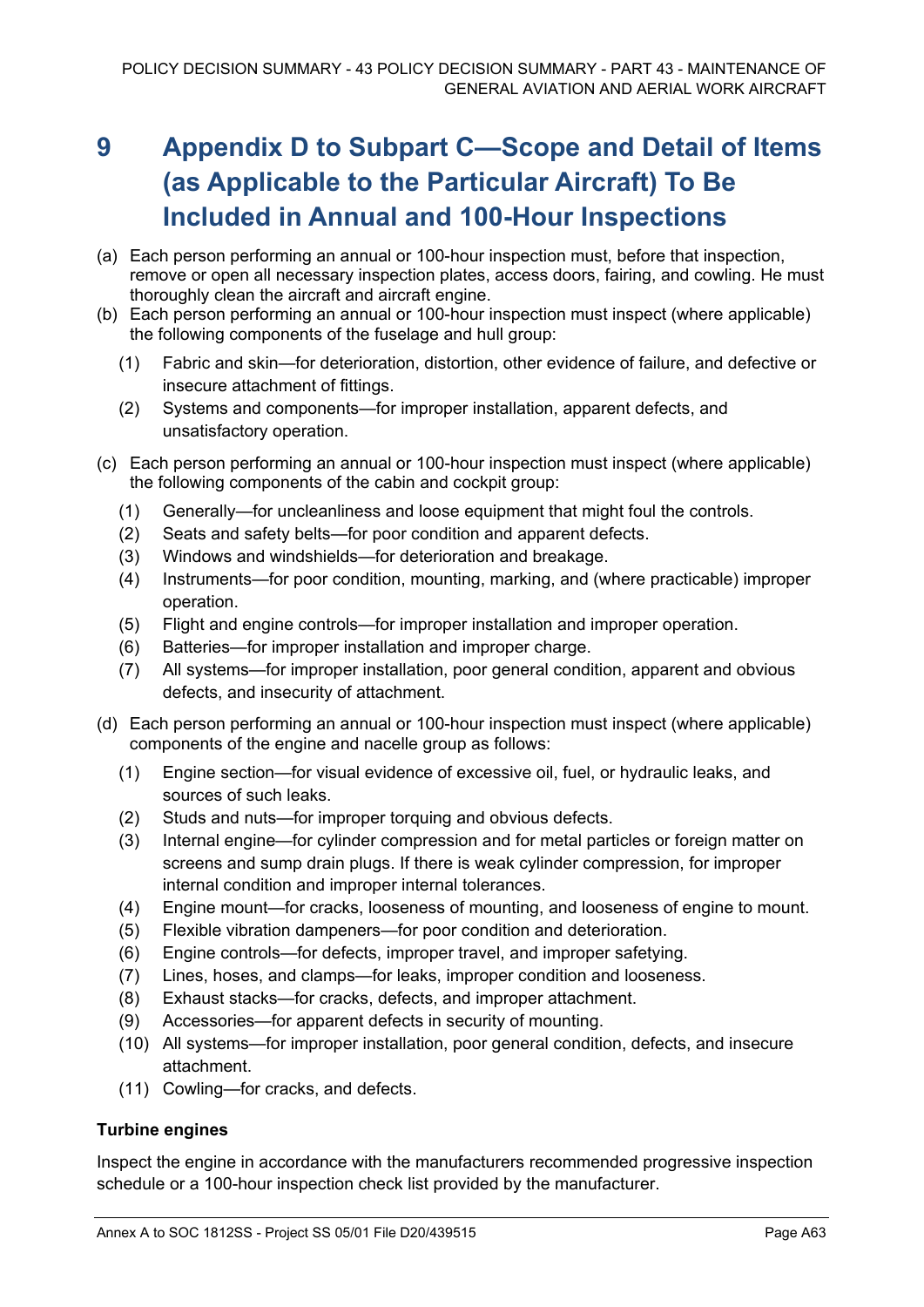- (e) Each person performing an annual or 100-hour inspection must inspect (where applicable) the following components of the landing gear group:
	- (1) All units—for poor condition and insecurity of attachment.
	- (2) Shock absorbing devices—for improper oleo fluid level.
	- (3) Linkages, trusses, and members—for undue or excessive wear fatigue, and distortion.
	- (4) Retracting and locking mechanism—for improper operation.
	- (5) Hydraulic lines—for leakage.
	- (6) Electrical system—for chafing and improper operation of switches.
	- (7) Wheels—for cracks, defects, and condition of bearings.
	- (8) Tires—for wear and cuts.
	- (9) Brakes—for improper adjustment.
	- (10) Floats and skis—for insecure attachment and obvious or apparent defects.
- (f) Each person performing an annual or 100-hour inspection must inspect (where applicable) all components of the wing and centre section assembly for poor general condition, fabric or skin deterioration, distortion, evidence of failure, and insecurity of attachment.
- (g) Each person performing an annual or 100-hour inspection must inspect (where applicable) all components and systems that make up the complete empennage assembly for poor general condition, fabric or skin deterioration, distortion, evidence of failure, insecure attachment, improper component installation, and improper component operation.
- (h) Each person performing an annual or 100-hour inspection must inspect (where applicable) the following components of the propeller group:
	- (1) Propeller assembly—for cracks, nicks, binds, and oil leakage.
	- (2) Bolts—for improper torqueing and lack of safetying.
	- (3) Anti-icing devices—for improper operations and obvious defects.
	- (4) Control mechanisms—for improper operation, insecure mounting, and restricted travel.
- (i) Each person performing an annual or 100-hour inspection must inspect (where applicable) the following components of the radio group:
	- (1) Radio and electronic equipment—for improper installation and insecure mounting.
	- (2) Wiring and conduits—for improper routing, insecure mounting, and obvious defects.
	- (3) Bonding and shielding—for improper installation and poor condition.
	- (4) Antenna including trailing antenna—for poor condition, insecure mounting, and improper operation.
- (j) Each person performing an annual or 100-hour inspection must inspect (where applicable) each installed miscellaneous item that is not otherwise covered by this listing for improper installation and improper operation.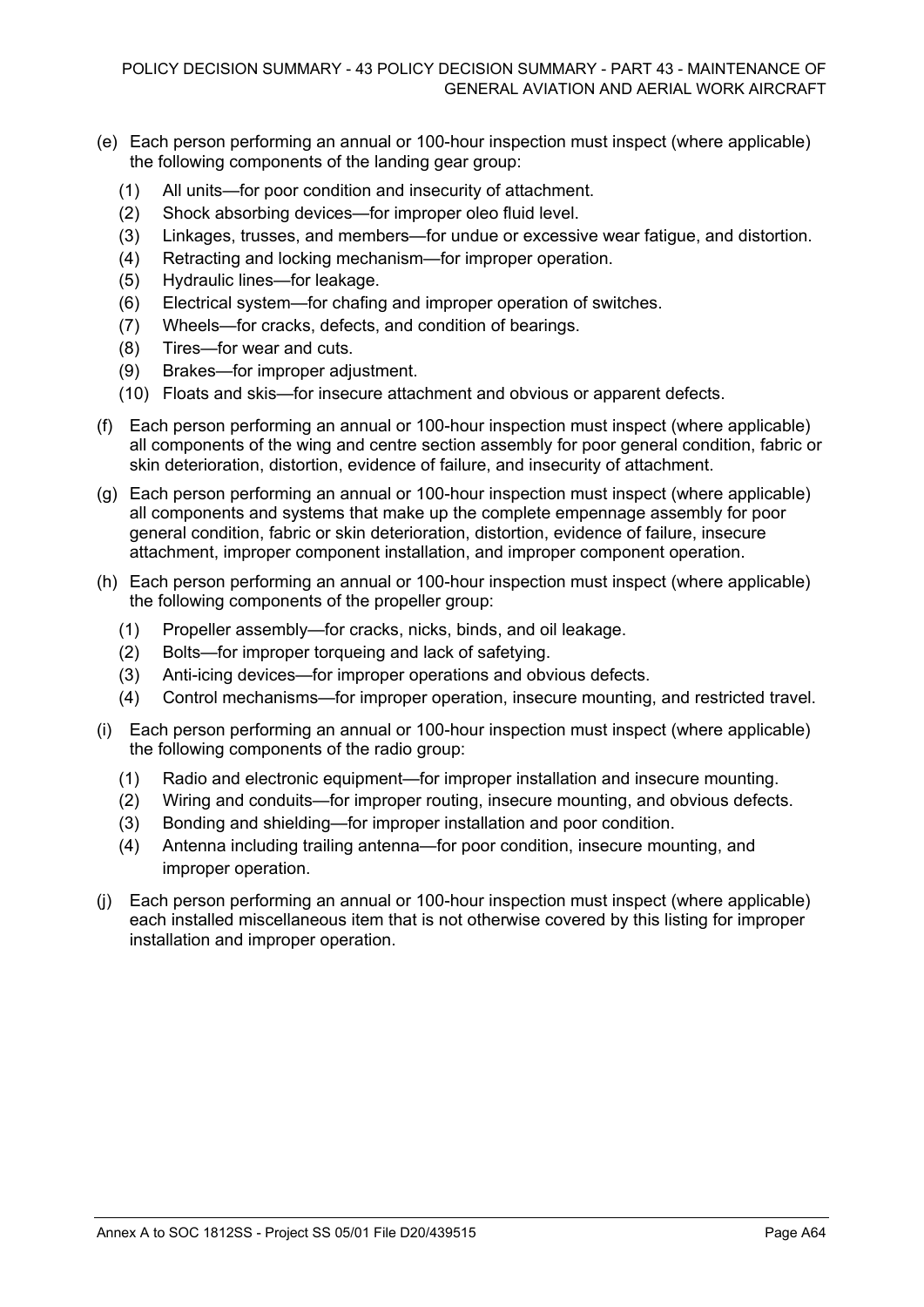## **10 Appendix E to Subpart C—Altimeter System Test and Inspection**

Each person performing the altimeter system tests and inspections required by 91.411 must comply with the following:

(a) Static pressure system:

- (1) Ensure freedom from entrapped moisture and restrictions.
- (2) Perform a proof test to demonstrate the integrity of the static pressure system in a manner acceptable to CASA. For airplanes certificated under part 25 of CASR, determine that leakage is within the tolerances established by regulation 25.1325.
- (3) Determine that the static port heater, if installed, is operative.
- (4) Ensure that no modifications or deformations of the airframe surface have been made that would affect the relationship between air pressure in the static pressure system and true ambient static air pressure for any flight condition.
- (b) Altimeter:
	- (1) Test by in accordance with the following subparagraphs. Unless otherwise specified, each test for performance may be conducted with the instrument subjected to vibration. When tests are conducted with the temperature substantially different from ambient temperature of approximately 25 degrees C., allowance must be made for the variation from the specified condition.
		- i. Scale error. With the barometric pressure scale at 1013 hPa the altimeter must be subjected successively to pressures corresponding to the altitude specified in Table I up to the maximum normally expected operating altitude of the aeroplane in which the altimeter is to be installed. The reduction in pressure must be made at a rate not in excess of 20,000 feet per minute to within approximately 2,000 feet of the test point. The test point must be approached at a rate compatible with the test equipment. The altimeter must be kept at the pressure corresponding to each test point for at least 1 minute, but not more than 10 minutes, before a reading is taken. The error at all test points must not exceed the tolerances specified in Table I.
		- ii. Hysteresis. The hysteresis test must begin not more than 15 minutes after the altimeter's initial exposure to the pressure corresponding to the upper limit of the scale error test prescribed in subparagraph (i); and while the altimeter is at this pressure, the hysteresis test must commence. Pressure must be increased at a rate simulating a descent in altitude at the rate of 5,000 to 20,000 feet per minute until within 3,000 feet of the first test point (50 percent of maximum altitude). The test point must then be approached at a rate of approximately 3,000 feet per minute. The altimeter must be kept at this pressure for at least 5 minutes, but not more than 15 minutes, before the test reading is taken. After the reading has been taken, the pressure must be increased further, in the same manner as before, until the pressure corresponding to the second test point (40 percent of maximum altitude) is reached. The altimeter must be kept at this pressure for at least 1 minute, but not more than 10 minutes, before the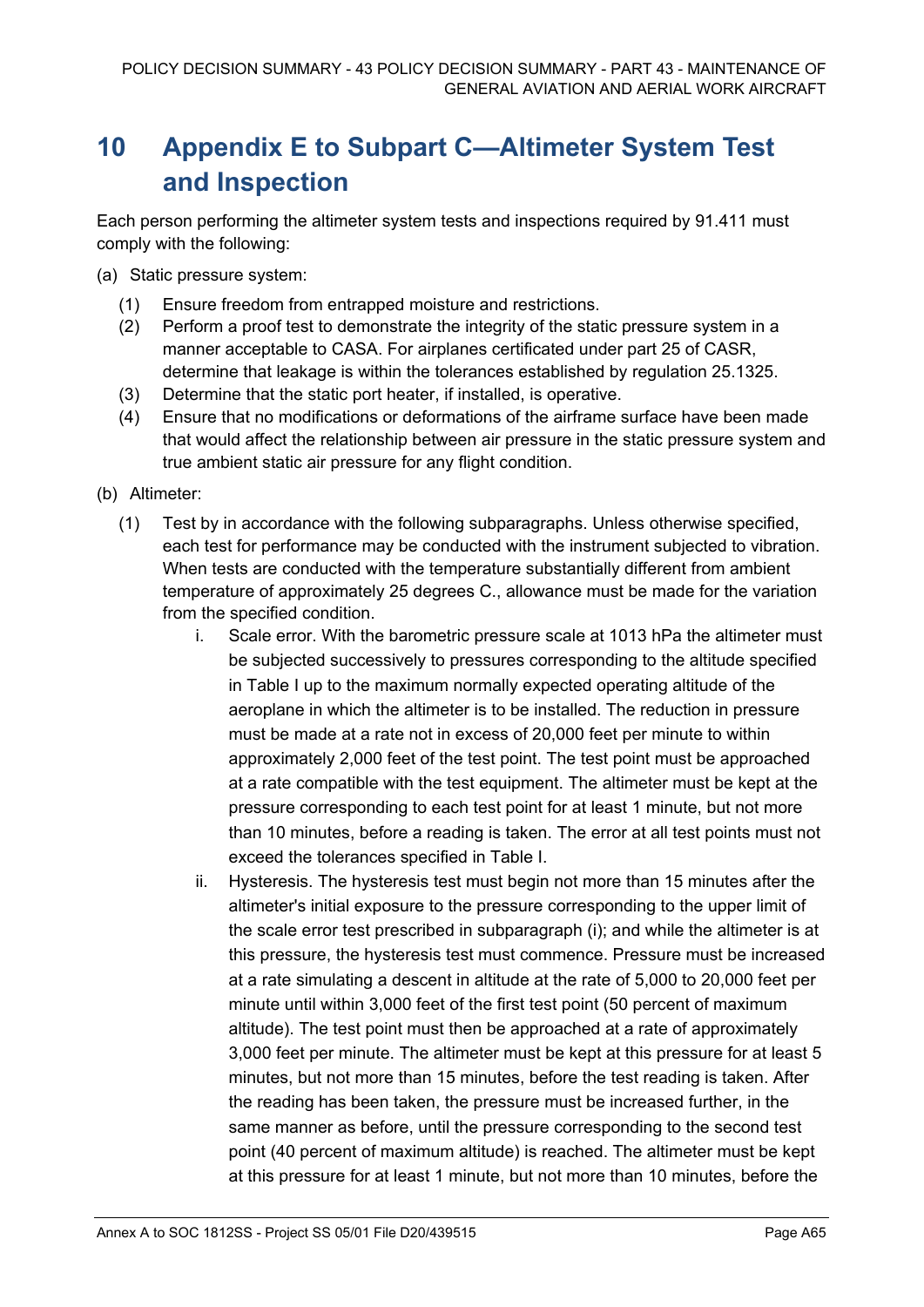test reading is taken. After the reading has been taken, the pressure must be increased further, in the same manner as before, until atmospheric pressure is reached. The reading of the altimeter at either of the two test points must not differ by more than the tolerance specified in Table II from the reading of the altimeter for the corresponding altitude recorded during the scale error test prescribed in paragraph (b)(i).

- iii. After effect. Not more than 5 minutes after the completion of the hysteresis test prescribed in paragraph (b)(ii), the reading of the altimeter (corrected for any change in atmospheric pressure) must not differ from the original atmospheric pressure reading by more than the tolerance specified in Table II.
- iv. Friction. The altimeter must be subjected to a steady rate of decrease of pressure approximating 750 feet per minute. At each altitude listed in Table III, the change in reading of the pointers after vibration must not exceed the corresponding tolerance listed in Table III.
- v. Case leak. The leakage of the altimeter case, when the pressure within it corresponds to an altitude of 18,000 feet, must not change the altimeter reading by more than the tolerance shown in Table II during an interval of 1 minute.
- vi. Barometric scale error. At constant atmospheric pressure, the barometric pressure scale must be set at each of the pressures (falling within its range of adjustment) that are listed in Table IV, and must cause the pointer to indicate the equivalent altitude difference shown in Table IV with a tolerance of 25 feet.
- (2) Altimeters which are the air data computer type with associated computing systems, or which incorporate air data correction internally, may be tested in a manner and to specifications developed by the manufacturer which are acceptable to CASA.
- (c) Automatic Pressure Altitude Reporting Equipment and ATC Transponder System Integration Test. The test must be conducted by an appropriately rated person under the conditions specified in paragraph (a). Measure the automatic pressure altitude at the output of the installed ATC transponder when interrogated on Mode C at a sufficient number of test points to ensure that the altitude reporting equipment, altimeters, and ATC transponders perform their intended functions as installed in the aircraft. The difference between the automatic reporting output and the altitude displayed at the altimeter must not exceed 125 feet.
- (d) Records: Comply with the provisions of 43.9 of this subpart as to content, form, and disposition of the records. The person performing the altimeter tests must record on the altimeter the date and maximum altitude to which the altimeter has been tested and the persons approving the aeroplane for return to service must enter that data in the aeroplane log or other permanent record.

| <b>Altitude</b> | <b>Equivalent pressure</b><br>(hectopascals) | Tolerance ±(feet) |
|-----------------|----------------------------------------------|-------------------|
| $-1,000$        | 1050                                         | 20                |
| 0               | 1013                                         | 20                |

#### **Table I**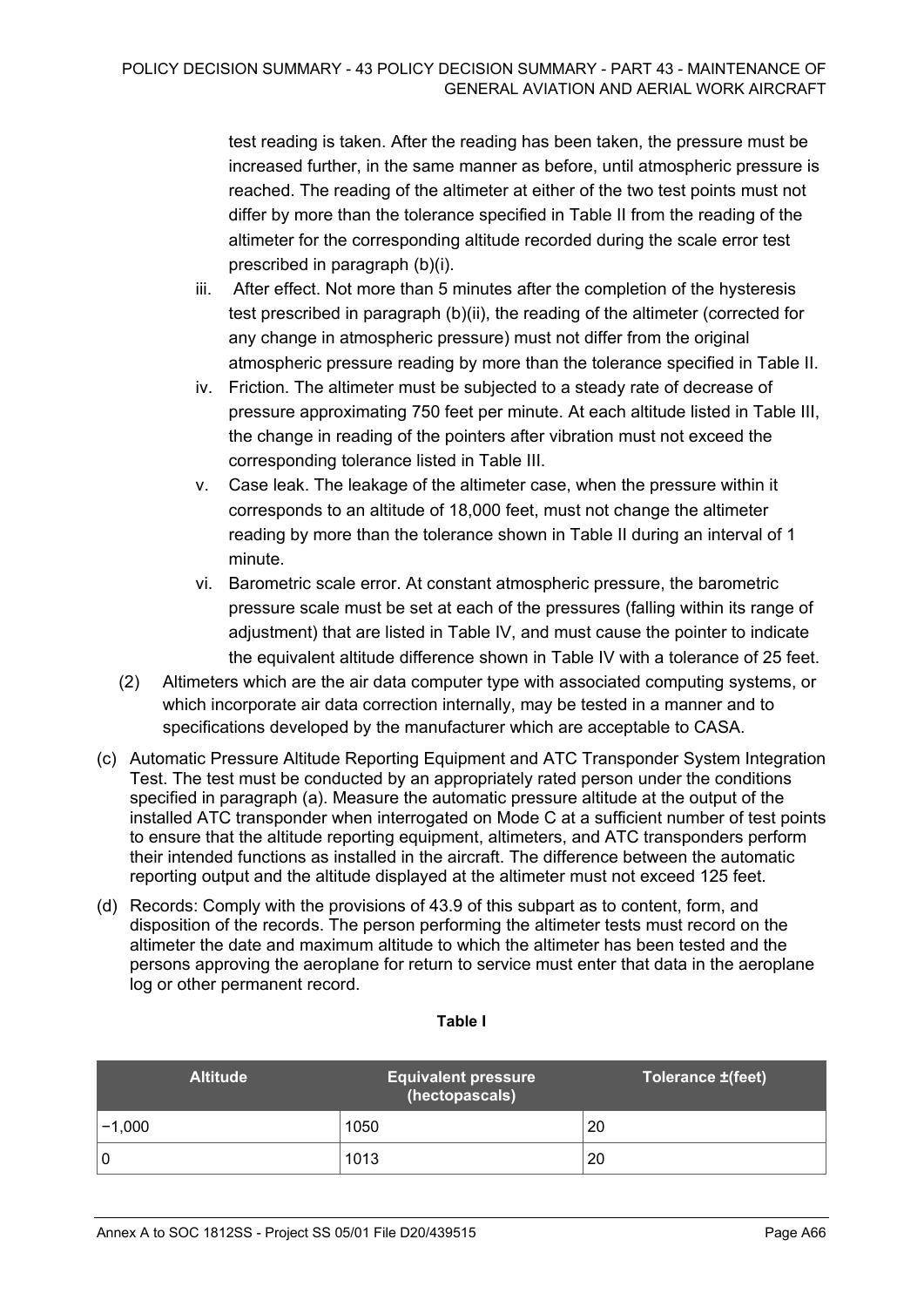#### POLICY DECISION SUMMARY - 43 POLICY DECISION SUMMARY - PART 43 - MAINTENANCE OF GENERAL AVIATION AND AERIAL WORK AIRCRAFT

| <b>Altitude</b> | Equivalent pressure<br>(hectopascals) | Tolerance ±(feet) |
|-----------------|---------------------------------------|-------------------|
| 500             | 995                                   | 20                |
| 1,000           | 977                                   | 20                |
| 1,500           | 960                                   | 25                |
| 2,000           | 942                                   | 30                |
| 3,000           | 908                                   | 30                |
| 4,000           | 875                                   | 35                |
| 6,000           | 812                                   | 40                |
| 8,000           | 753                                   | 60                |
| 10,000          | 697                                   | 80                |
| 12,000          | 644                                   | 90                |
| 14,000          | 595                                   | 100               |
| 16,000          | 549                                   | 110               |
| 18,000          | 506                                   | 120               |
| 20,000          | 466                                   | 130               |
| 22,000          | 428                                   | 140               |
| 25,000          | 376                                   | 155               |
| 30,000          | 301                                   | 180               |
| 35,000          | 238                                   | 205               |
| 40,000          | 188                                   | 230               |
| 45,000          | 147                                   | 255               |
| 50,000          | 116                                   | 280               |

#### **Table II—Test Tolerances**

| <b>Test</b>                                           | <b>Tolerance (feet)</b> |
|-------------------------------------------------------|-------------------------|
| Case Leak Test                                        | ±100                    |
| <b>Hysteresis Test:</b>                               |                         |
| First Test Point (50 percent of maximum altitude)     | 75                      |
| Second Test Point (40 percent of maximum<br>altitude) | 75                      |
| <b>After Effect Test</b>                              | 30                      |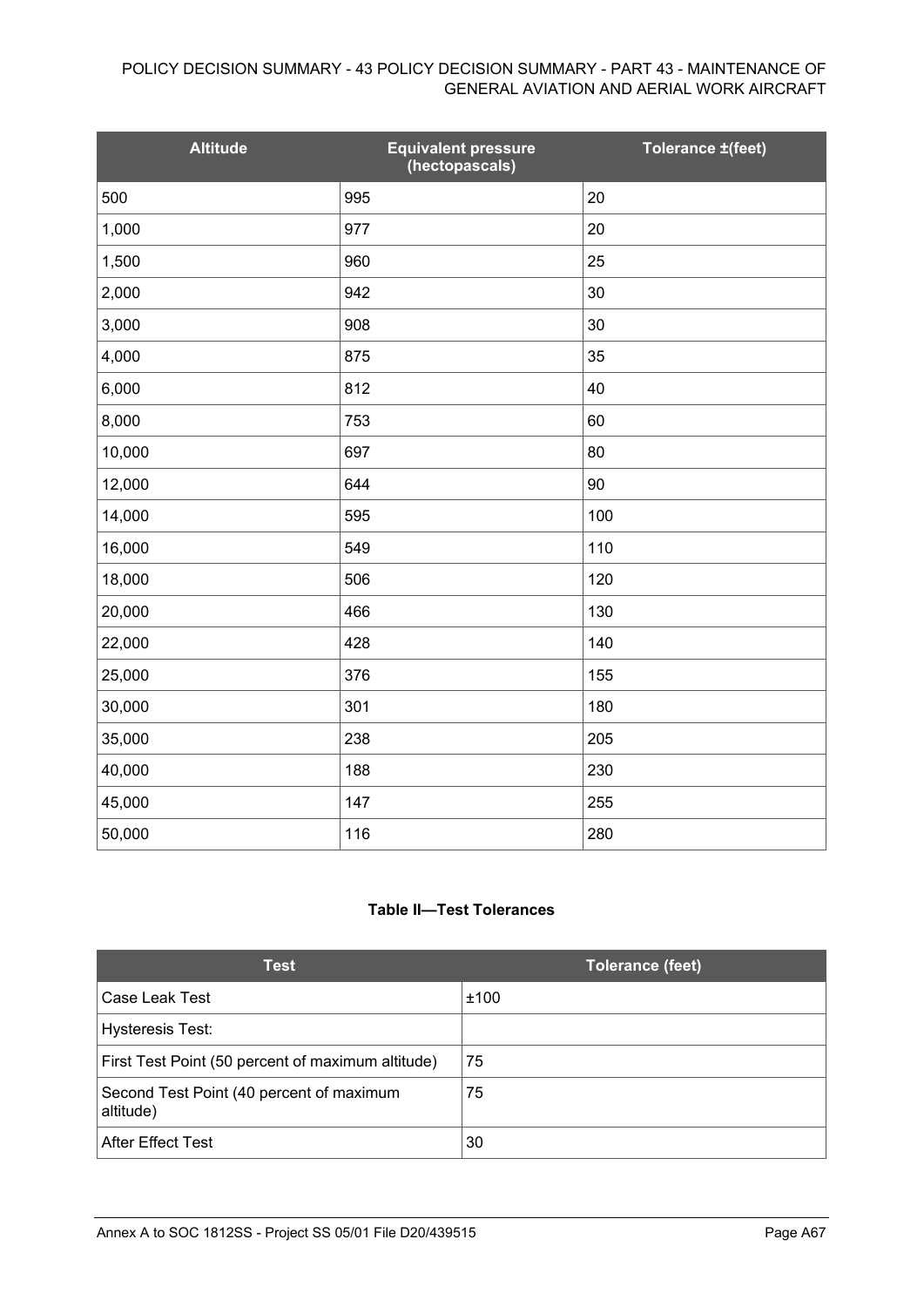#### **Table III—Friction**

| <b>Altitude (feet)</b> | <b>Tolerance (feet)</b> |
|------------------------|-------------------------|
| 1,000                  | ±70                     |
| 2,000                  | 70                      |
| 3,000                  | 70                      |
| 5,000                  | 70                      |
| 10,000                 | 80                      |
| 15,000                 | 90                      |
| 20,000                 | 100                     |
| 25,000                 | 120                     |
| 30,000                 | 140                     |
| 40,000                 | 180                     |
| 50,000                 | 250                     |

#### **Table IV—Pressure-Altitude Difference**

| <b>Pressure (hectopascal)</b> | Altitude difference (feet) |
|-------------------------------|----------------------------|
| 952                           | $-1,727$                   |
| 965                           | $-1,340$                   |
| 982                           | $-863$                     |
| 999                           | $-392$                     |
| 1013                          | $\mathbf 0$                |
| 1033                          | $+531$                     |
| 1046                          | $+893$                     |
| 1049                          | $+974$                     |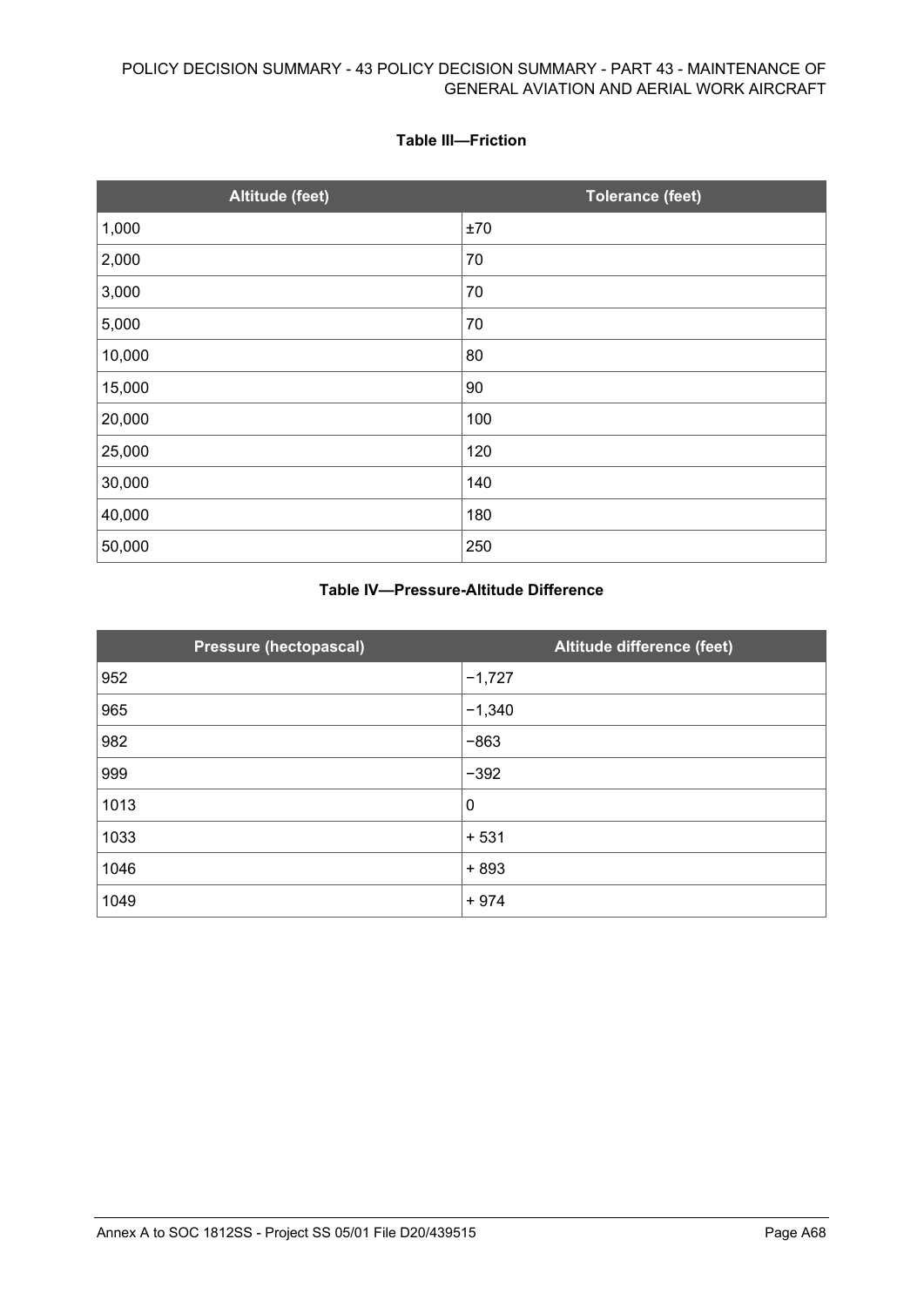## **11 Appendix F to Subpart C—ATC Transponder Tests and Inspections**

The ATC transponder tests required by 91.413 may be conducted using a bench check or portable test equipment and must meet the requirements prescribed in paragraphs (a) through (j) of this appendix. If portable test equipment with appropriate coupling to the aircraft antenna system is used, operate the test equipment for ATCRBS transponders at a nominal rate of 235 interrogations per second to avoid possible ATCRBS interference. Operate the test equipment at a nominal rate of 50 Mode S interrogations per second for Mode S. An additional 3 dB loss is allowed to compensate for antenna coupling errors during receiver sensitivity measurements conducted in accordance with paragraph (c)(1) when using portable test equipment.

- (a) Radio Reply Frequency:
	- (1) For all classes of ATCRBS transponders, interrogate the transponder and verify that the reply frequency is 1090 ±3 Megahertz (MHz).
	- (2) For classes 1B, 2B, and 3B Mode S transponders, interrogate the transponder and verify that the reply frequency is 1090 ±3 MHz.
	- (3) For classes 1B, 2B, and 3B Mode S transponders that incorporate the optional 1090 ±1 MHz reply frequency, interrogate the transponder and verify that the reply frequency is correct.
	- (4) For classes 1A, 2A, 3A, and 4 Mode S transponders, interrogate the transponder and verify that the reply frequency is 1090 ±1 MHz.
- (b) Suppression: When Classes 1B and 2B ATCRBS Transponders, or Classes 1B, 2B, and 3B Mode S transponders are interrogated Mode 3/A at an interrogation rate between 230 and 1,000 interrogations per second; or when Classes 1A and 2A ATCRBS Transponders, or Classes 1B, 2A, 3A, and 4 Mode S transponders are interrogated at a rate between 230 and 1,200 Mode 3/A interrogations per second:
	- (1) Verify that the transponder does not respond to more than 1 percent of ATCRBS interrogations when the amplitude of P2 pulse is equal to the P1 pulse.
	- (2) Verify that the transponder replies to at least 90 percent of ATCRBS interrogations when the amplitude of the P2 pulse is 9 dB less than the P1 pulse. If the test is conducted with a radiated test signal, the interrogation rate must be  $235 \pm 5$ interrogations per second unless a higher rate has been approved for the test equipment used at that location.
- (c) Receiver Sensitivity:
	- (1) Verify that for any class of ATCRBS Transponder, the receiver minimum triggering level (MTL) of the system is −73 ±4 dbm, or that for any class of Mode S transponder the receiver MTL for Mode S format (P6 type) interrogations is −74 ±3 dbm by use of a test set either:
		- i. Connected to the antenna end of the transmission line;
		- ii. Connected to the antenna terminal of the transponder with a correction for transmission line loss; or
		- iii. Utilized radiated signal.
	- (1) Verify that the difference in Mode 3/A and Mode C receiver sensitivity does not exceed 1 db for either any class of ATCRBS transponder or any class of Mode S transponder.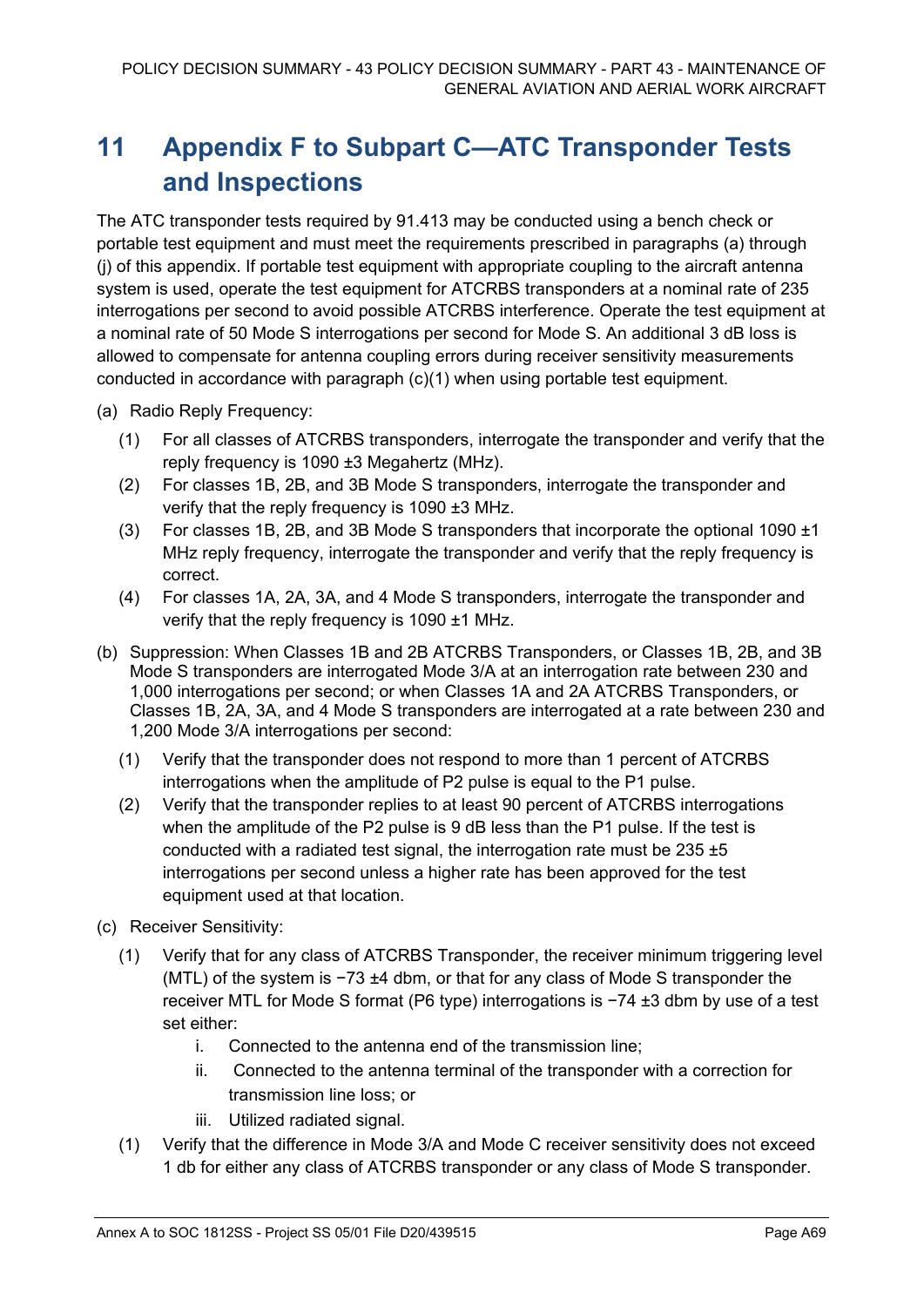- (d) Radio Frequency (RF) Peak Output Power:
	- (1) Verify that the transponder RF output power is within specifications for the class of transponder. Use the same conditions as described in  $(c)(1)(i)$ ,  $(ii)$ , and  $(iii)$  above.
		- i. For Class 1A and 2A ATCRBS transponders, verify that the minimum RF peak output power is at least 21.0 dbw (125 watts).
		- ii. For Class 1B and 2B ATCRBS Transponders, verify that the minimum RF peak output power is at least 18.5 dbw (70 watts).
		- iii. For Class 1A, 2A, 3A, and 4 and those Class 1B, 2B, and 3B Mode S transponders that include the optional high RF peak output power, verify that the minimum RF peak output power is at least 21.0 dbw (125 watts).
		- iv. For Classes 1B, 2B, and 3B Mode S transponders, verify that the minimum RF peak output power is at least 18.5 dbw (70 watts).
		- v. For any class of ATCRBS or any class of Mode S transponders, verify that the maximum RF peak output power does not exceed 27.0 dbw (500 watts).

**Note:** The tests in (e) through (j) apply only to Mode S transponders.

- (e) Mode S Diversity Transmission Channel Isolation: For any class of Mode S transponder that incorporates diversity operation, verify that the RF peak output power transmitted from the selected antenna exceeds the power transmitted from the nonselected antenna by at least 20 db.
- (f) Mode S Address: Interrogate the Mode S transponder and verify that it replies only to its assigned address. Use the correct address and at least two incorrect addresses. The interrogations should be made at a nominal rate of 50 interrogations per second.
- (g) Mode S Formats: Interrogate the Mode S transponder with uplink formats (UF) for which it is equipped and verify that the replies are made in the correct format. Use the surveillance formats UF = 4 and 5. Verify that the altitude reported in the replies to UF = 4 are the same as that reported in a valid ATCRBS Mode C reply. Verify that the identity reported in the replies to UF = 5 are the same as that reported in a valid ATCRBS Mode 3/A reply. If the transponder is so equipped, use the communication formats UF = 20, 21, and 24.
- (h) Mode S All-Call Interrogations: Interrogate the Mode S transponder with the Mode S-only all-call format UF = 11, and the ATCRBS/Mode S all-call formats (1.6 microsecond P4 pulse) and verify that the correct address and capability are reported in the replies (downlink format  $DF = 11$ ).
- (i) ATCRBS-Only All-Call Interrogation: Interrogate the Mode S transponder with the ATCRBSonly all-call interrogation (0.8 microsecond P4 pulse) and verify that no reply is generated.
- (j) Squitter: Verify that the Mode S transponder generates a correct squitter approximately once per second.
- (k) Records: Comply with the provisions of 43.9 as to content, form, and disposition of the records.

## **Savings Provisions**

#### **Systems of Maintenance**

CASA will preserve Systems of Maintenance approved under regulation 42M of CAR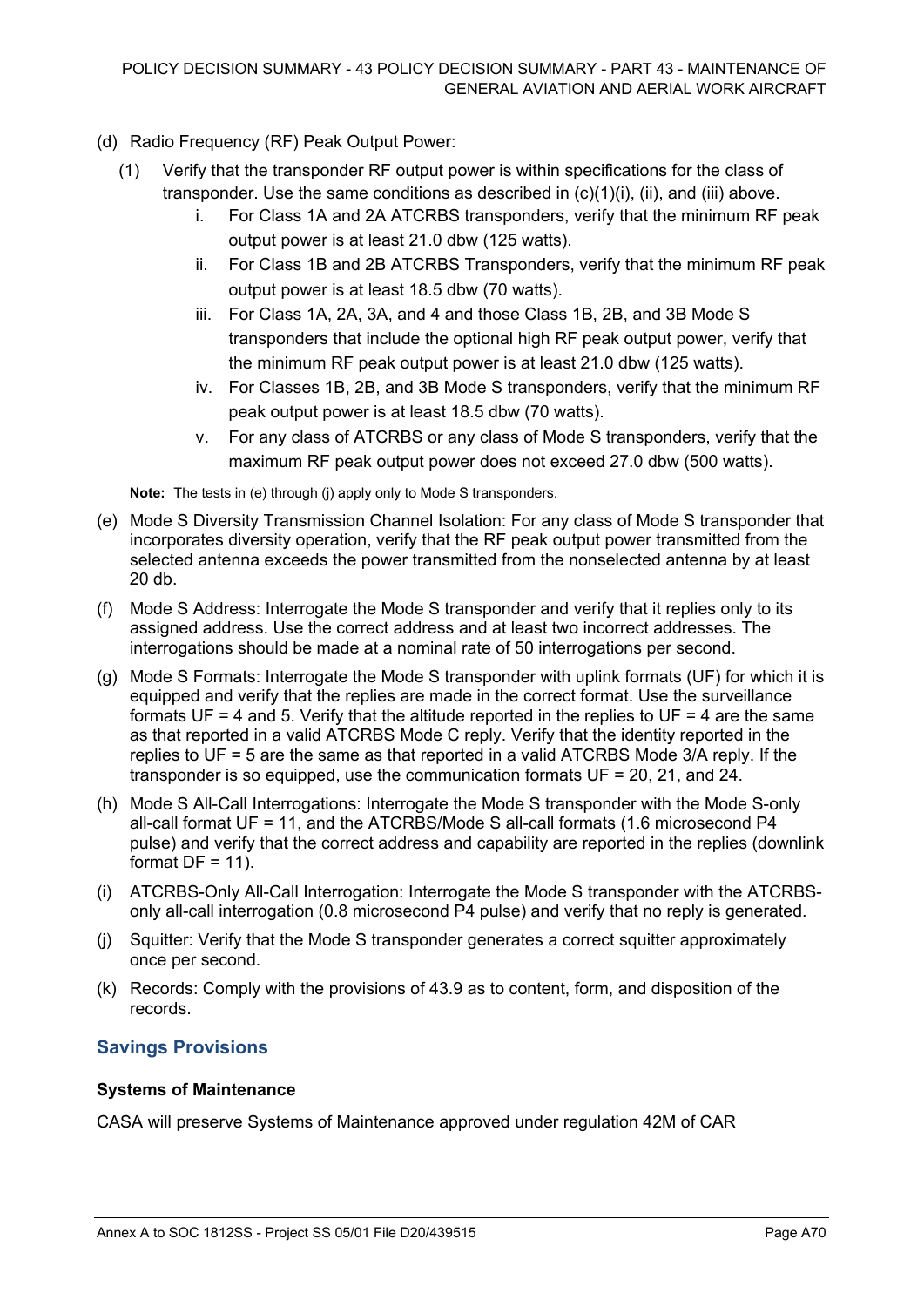## **Transitional arrangements**

#### **CAR 30 component maintenance**

CASA will provide for maintainers to accept and use components repaired or overhauled by a holder of a CAR 30 approval

#### **Maintenance releases (Form 918)**

When Part 43 comes into effect, aircraft will not be required to undergo an annual inspection if a maintenance release is valid for the aircraft. A maintenance release that is suspended under regulation 45 or ceases to be in force under regulation 47, may continue to be the maintenance release for the aircraft until its stated expiry date or time in service however the terms of any suspension would continue to apply as stated.